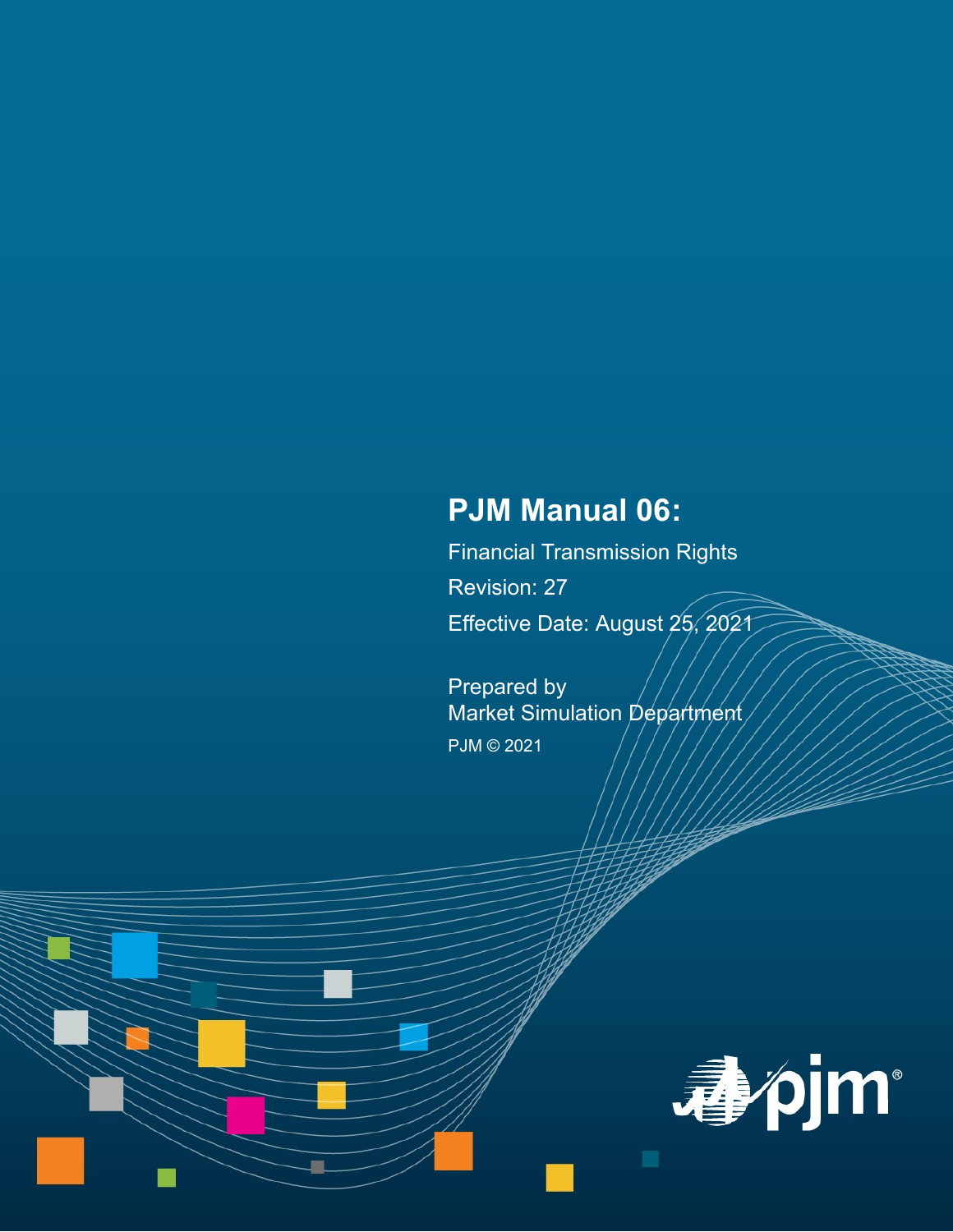

# **Table of Contents**

| Section 1: Financial Transmission Rights Overview10                   |  |
|-----------------------------------------------------------------------|--|
|                                                                       |  |
|                                                                       |  |
|                                                                       |  |
|                                                                       |  |
|                                                                       |  |
|                                                                       |  |
|                                                                       |  |
|                                                                       |  |
|                                                                       |  |
|                                                                       |  |
|                                                                       |  |
|                                                                       |  |
|                                                                       |  |
| Section 3: Auction Revenue Rights Request and Approval Process16      |  |
|                                                                       |  |
|                                                                       |  |
| 3.2 Firm Point-to-Point Transmission Auction Revenue Rights (ARRs) 16 |  |
|                                                                       |  |
|                                                                       |  |
|                                                                       |  |
| 4.2 Annual Allocation of Auction Revenue Rights (ARRs) - Stage 1A20   |  |
| 4.3 Annual Allocation of Auction Revenue Rights (ARRs) - Stage 1B24   |  |
|                                                                       |  |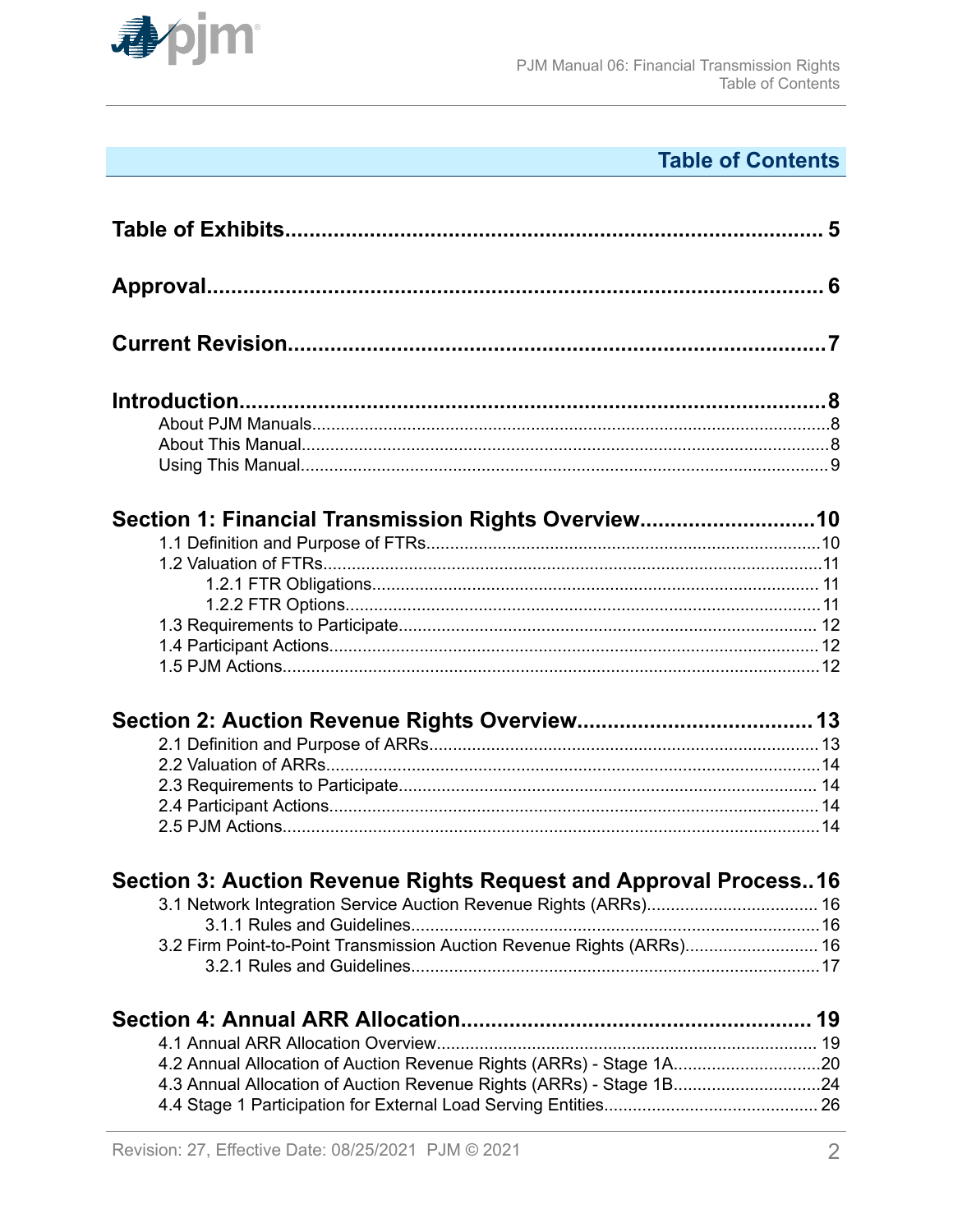

#### **[Section 5: Financial Transmission Rights \(FTRs\) for New Load in](#page-35-0) [Zones Associated with Market Growth...............................................36](#page-35-0)**

| 5.1 FTR Allocation Process for New Load in Zones Associated with Market Growth 36 |  |
|-----------------------------------------------------------------------------------|--|
| 5.2 Network Integration Service Financial Transmission Rights (FTRs)37            |  |
|                                                                                   |  |
| 5.3 Firm Point-to-Point Transmission Financial Transmission Rights (FTRs) 37      |  |
|                                                                                   |  |
|                                                                                   |  |

| 6.8 Addressing Defaulting Member's Financial Transmission Rights45 |  |
|--------------------------------------------------------------------|--|
|                                                                    |  |

| 8.3 FTR Settlement - Calculating Transmission Congestion Credit Target Allocations 51 |  |
|---------------------------------------------------------------------------------------|--|
| 8.4 FTR Settlement - Calculating Day-Ahead Transmission Congestion Credits52          |  |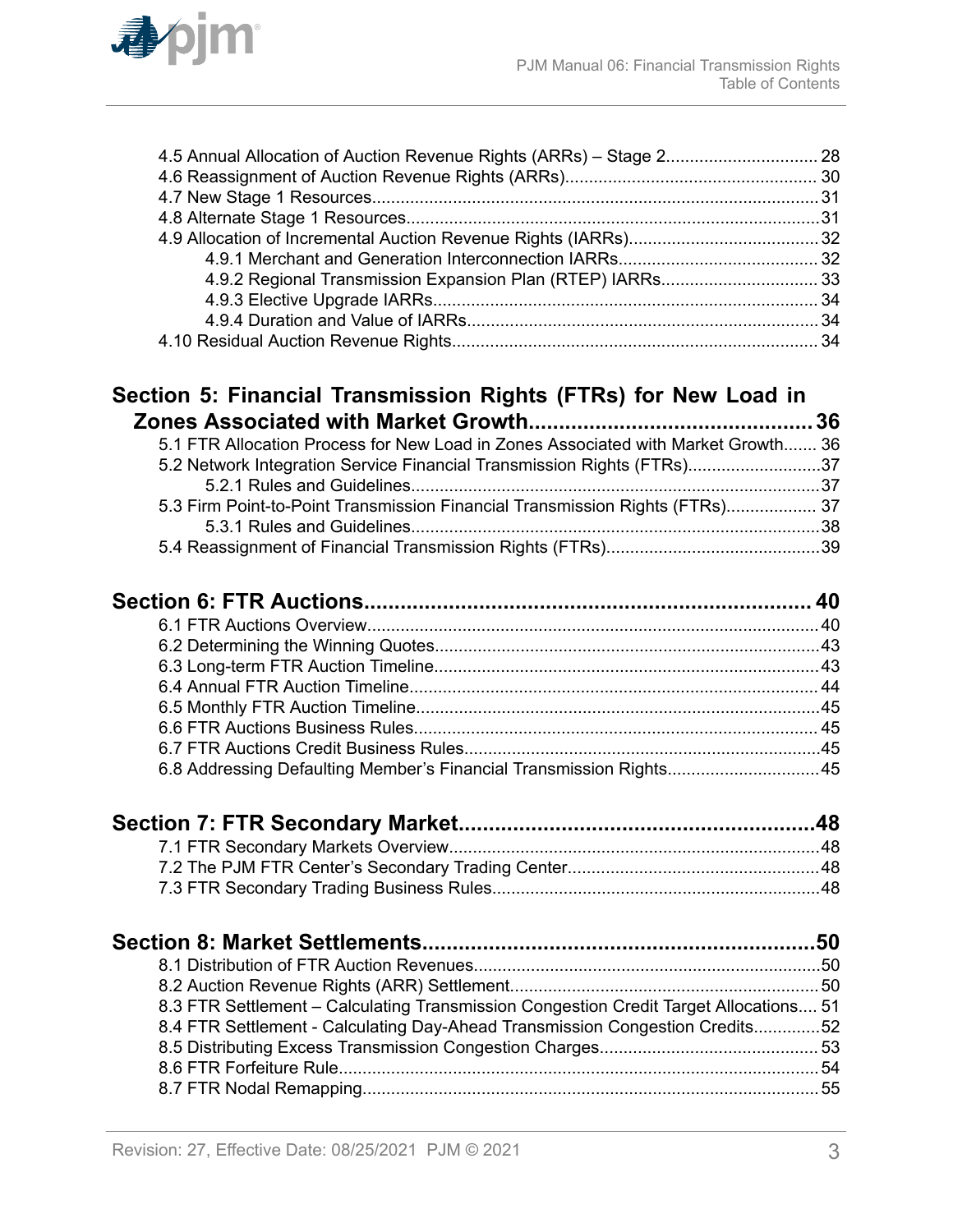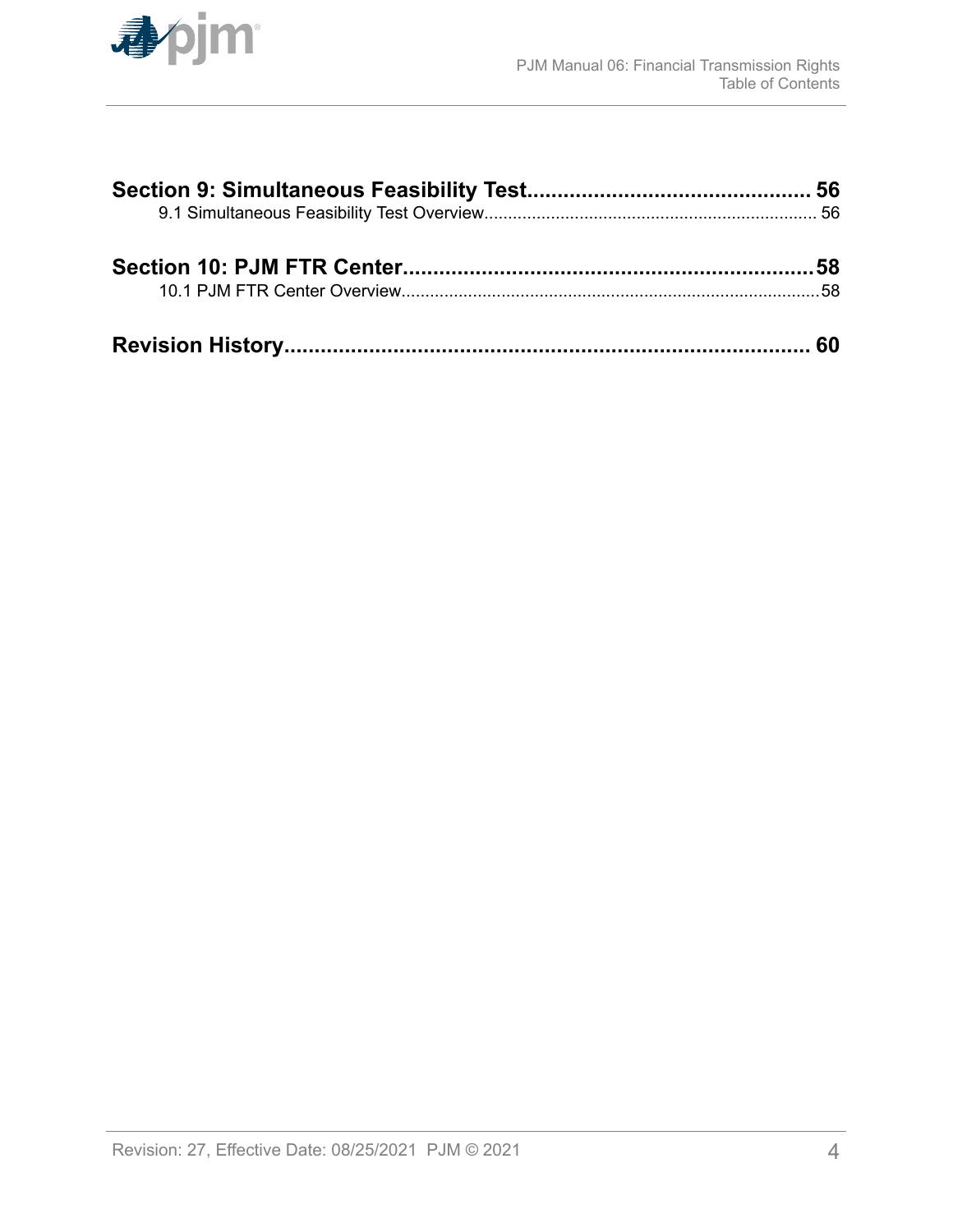<span id="page-4-0"></span>

# **Table of Exhibits**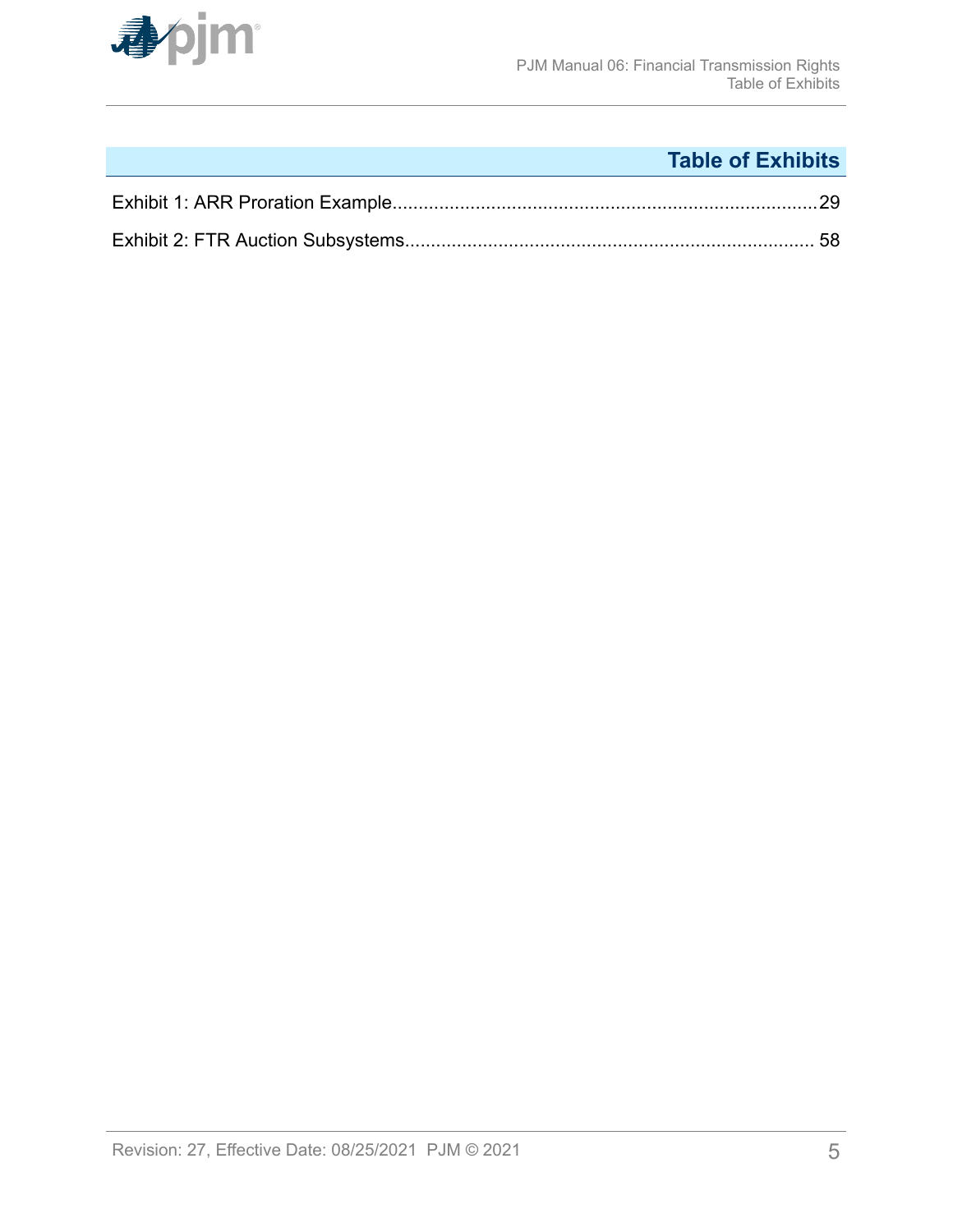<span id="page-5-0"></span>

# **Approval**

Approval Date: 08/24/2021 Effective Date: 08/25/2021

Brian Chmielewski, Manager

Market Simulation Department

Rebecca Stadelmeyer, Manager

Market Settlements Development Department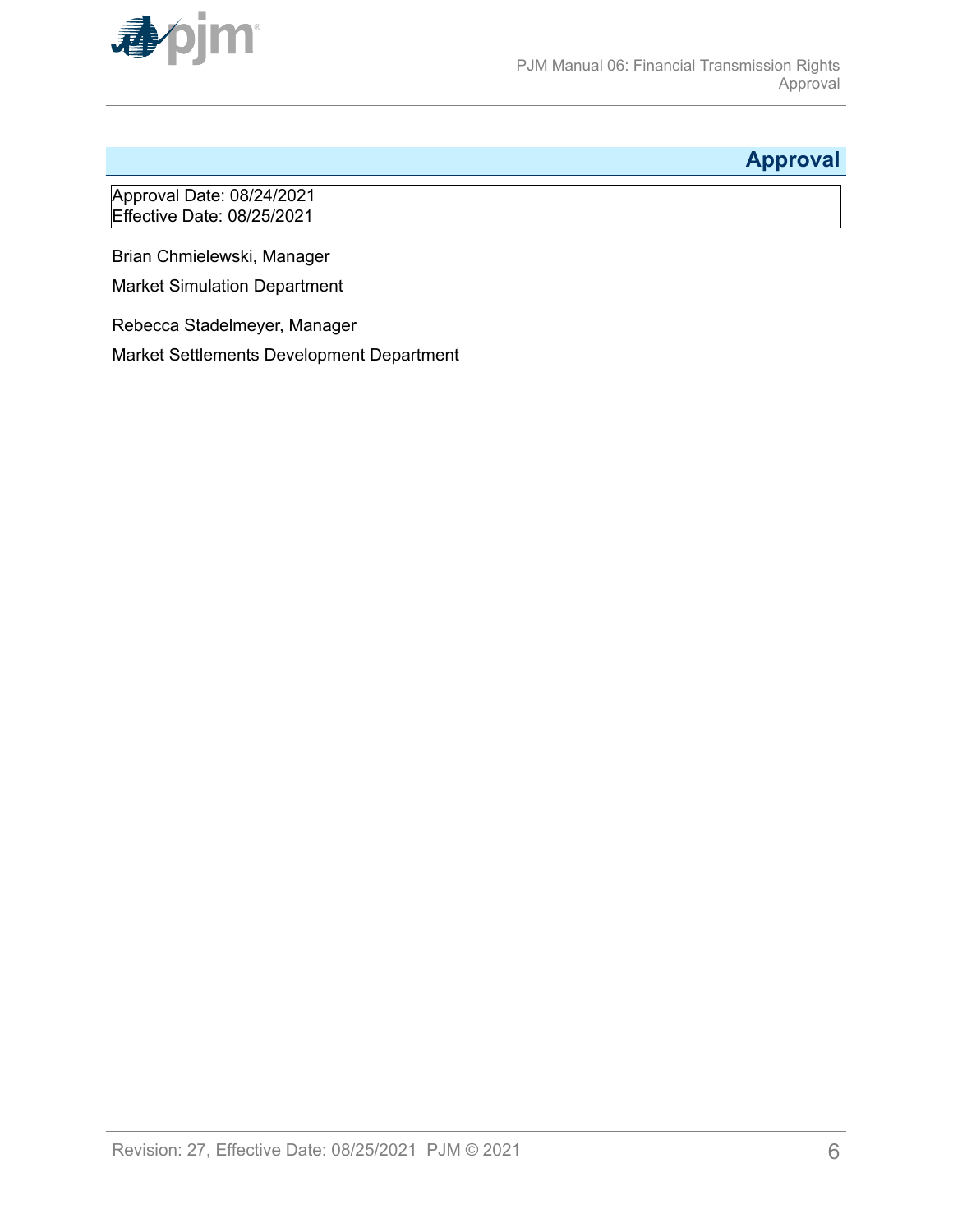<span id="page-6-0"></span>

### **Current Revision**

#### **Revision 27 (08/25/2021):**

- Cover to Cover Periodic Review
- Conforming changes per ER21-520-000
	- o Section 6.8 Conforming changes for addressing a defaulting Members FTRs with various options versus settlement only
- Clarifications, corrections, formatting, grammar, and punctuation
	- o Section 1.2.1 Punctuation
	- o Section 4.4 Formatting
	- o Section 4.9.1 Grammar
	- o Section 6.1 Prompt-month clarification
	- o Section 9.1 Grammar
	- o Section 10.1 Grammar, Correction of SFT counterflow accounting for Obligations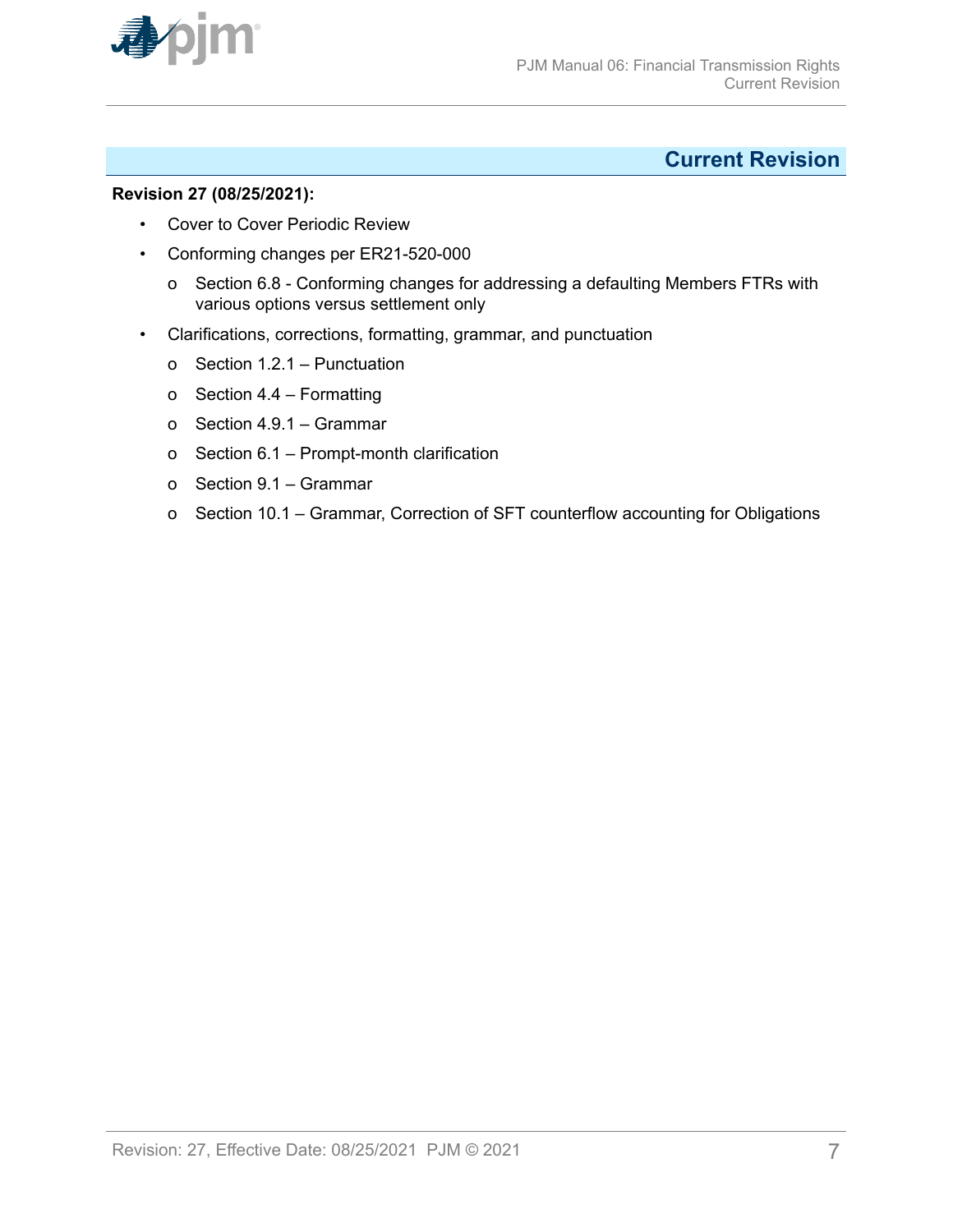<span id="page-7-0"></span>

#### **Introduction**

Welcome to the *PJM Manual for Financial Transmission Rights*. In this Introduction, you will find the following information:

- What you can expect from the PJM Manuals in general (see "About PJM Manuals").
- What you can expect from this PJM Manual (see "About This Manual").
- How to use this manual (see "Using This Manual").

### **About PJM Manuals**

The PJM Manuals are the instructions, rules, procedures, and guidelines established by PJM for the operation, planning, and accounting requirements of PJM and the PJM Energy Market.

- **Transmission**
- PJM Energy Market
- Generation and transmission interconnection
- Reserve
- Accounting and Billing
- PJM administrative services

For a complete list of all PJM manuals, go to the Library section on PJM.com.

### **About This Manual**

The PJM Manual for *Financial Transmission Rights* is one of a series of manuals within the Transmission Owners group. This manual focuses on how Auction Revenue Rights (ARRs) are acquired, how Financial Transmission Rights (FTRs) are traded, in the FTR auctions or the secondary market, and on how the value of ARRs and FTRs are determined.

The *PJM Manual for Financial Transmission Rights* consists of ten sections. These sections are listed in the table of contents beginning on page 2.

#### **Intended Audience**

The intended audiences for the PJM Manual for Financial Transmission Rights are:

- Transmission Customers Transmission Customers submit requests to PJM for ARRs, and buy/sell FTRs in the FTR auctions and secondary market.
- PJM Members PJM Members buy and sell FTRs in the FTR auctions and secondary market.
- PJM Market Settlement Department The PJM Market Settlement Department uses information from the FTR database to calculate transmission congestion credits for the monthly billing statements and to settle the FTR auctions including ARR Credits.
- PJM Market Services Division The PJM Market Services Division processes requests for ARRs from Transmission Customers, facilitates the Annual ARR Allocation, runs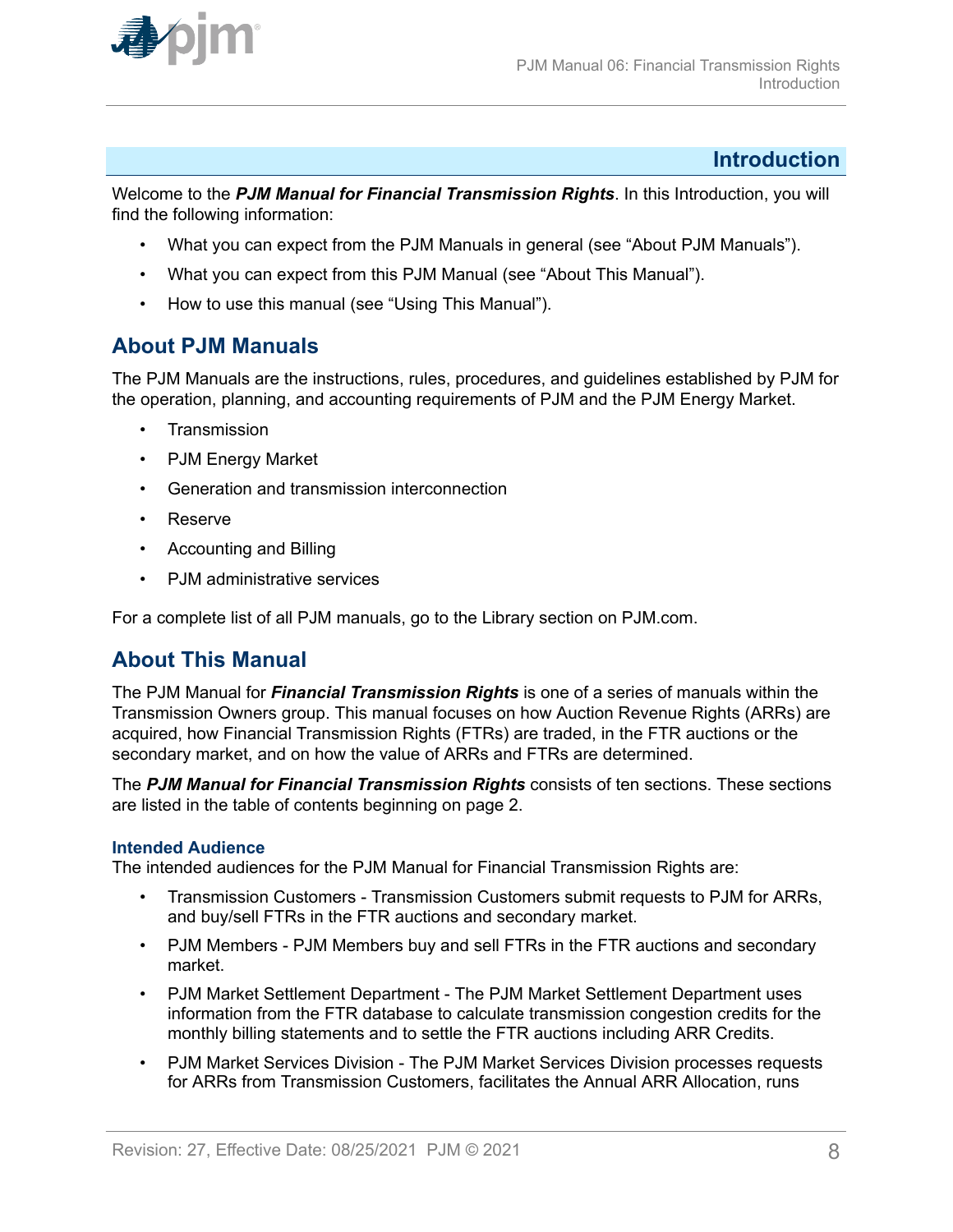<span id="page-8-0"></span>

Simultaneous Feasibility Tests to verify that the Transmission System can support the requested set of ARRs and FTRs, and conducts the FTR auctions.

#### **References**

The references to other documents that provide background or additional detail directly related to the *PJM Manual for Financial Transmission Rights* are:

- PJM Manual for *[Transmission Service Request \(M-02\)](http://www.pjm.com/~/media/documents/manuals/m02.ashx)*
- PJM OASIS Users Guide
- PJM Manual for *[Operating Agreement Accounting \(M-28\)](http://www.pjm.com/~/media/documents/manuals/m28.ashx)*
- PJM Manual for *[Billing \(M-29\)](http://www.pjm.com/~/media/documents/manuals/m29.ashx)*
- FTR Auction User's Guide
- FTR Center

### **Using This Manual**

We believe that explaining concepts is just as important as presenting the procedures. This philosophy is reflected in the way we organize the material in this manual. We start each section with an overview. Then, we present details, procedures or references to procedures found in other PJM manuals.

#### **What You Will Find In This Manual**

- A table of contents that lists two levels of subheadings within each of the sections
- An approval page that lists the required approvals and a brief outline of the current revision
- Sections containing the specific guidelines, requirements, or procedures including PJM actions and PJM Member actions
- A section at the end detailing all previous revisions of this PJM manual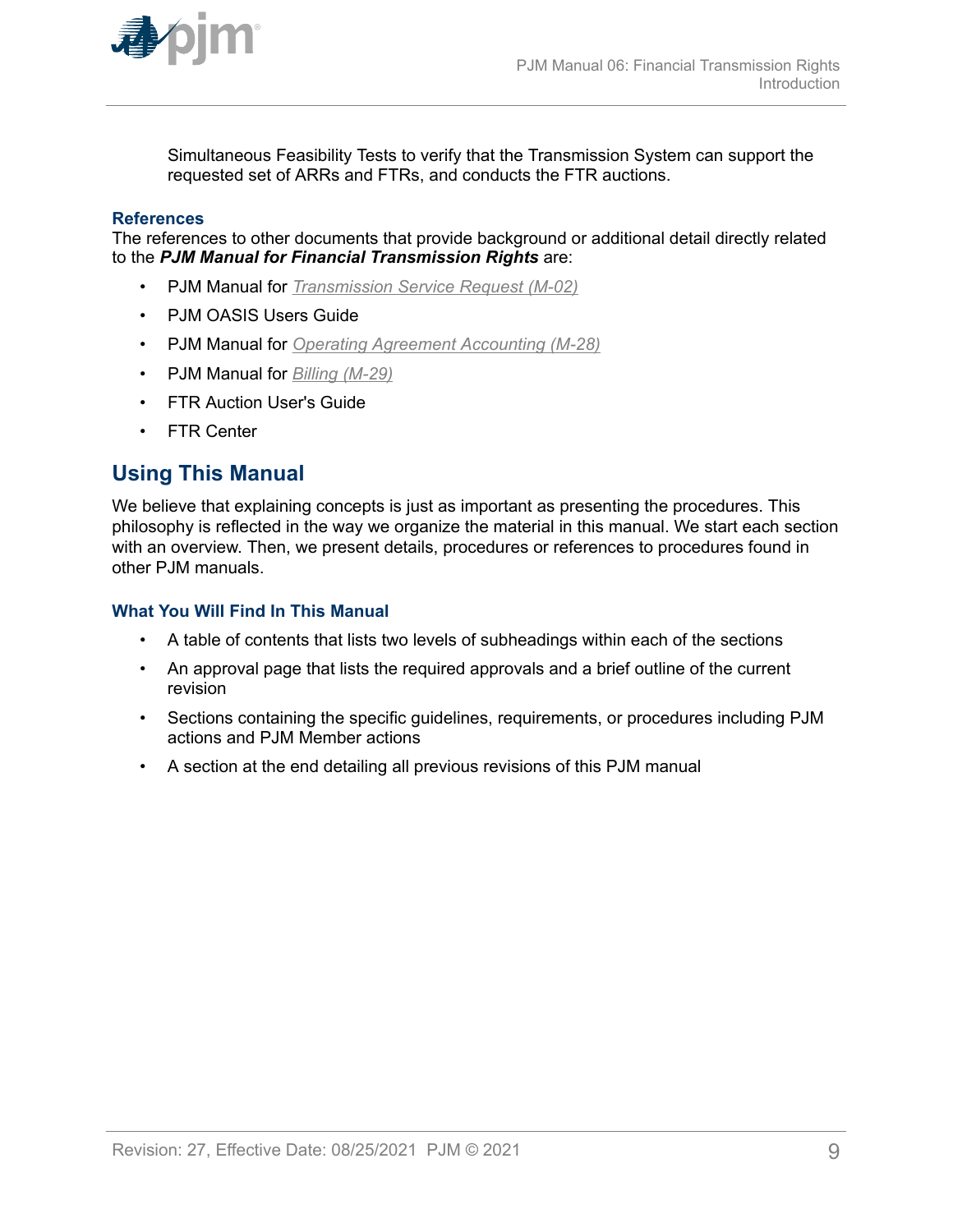<span id="page-9-0"></span>

### **Section 1: Financial Transmission Rights Overview**

Welcome to the *Financial Transmission Rights Overview* section of the *PJM Manual for Financial Transmission Rights*. In this section, you will find the following information:

- A definition of Financial Transmission Rights (FTRs) and their purpose (see "Definition and Purpose of FTRs").
- How the economic value of FTRs is calculated (see "Valuation of FTRs").
- Requirements to participate in buying/selling of FTRs in the FTR auctions or in the secondary market (see "Requirements to Participate").
- An overview of the FTR-related actions performed by Market Participants (see "Participant Actions").
- An overview of the FTR-related actions performed by PJM (see "PJM Actions").

### **1.1 Definition and Purpose of FTRs**

A Financial Transmission Right (FTR) is a financial instrument that entitles the holder to receive compensation for Transmission Congestion Charges that arise when the transmission grid is congested in the Day-ahead Market and differences in Day-ahead Congestion Prices result from the dispatch of generators out of merit order to relieve the congestion. Each FTR is defined from a point of receipt (where the power is injected onto the PJM grid) to a point of delivery (where the power is withdrawn from the PJM grid). For each hour in which congestion exists on the Transmission System between the receipt and delivery points specified in the FTR, the holder of the FTR is awarded a share of the Transmission Congestion Charges collected from the Market Participants.

One purpose of FTRs is to protect Firm Transmission Service Customers from increased cost due to Transmission Congestion when their energy deliveries are consistent with their firm reservations. Essentially, FTRs are financial instruments that entitle the holder to rebates of congestion charges paid by the Firm Transmission Service Customers. Market Participants are able to acquire financial transmission rights in the form of options or obligations. They do not represent a right for physical delivery of power.

The holder of the FTR is not required to deliver energy in order to receive a congestion credit. If a constraint exists on the Transmission System in the Day-ahead Market, the holders of FTRs receive a credit based on the FTR MW reservation and the Congestion Price difference between point of delivery and point of receipt. This credit is paid to the holder regardless of who delivered energy or the amount delivered across the path designated in the FTR.

You can acquire FTRs in four market mechanisms: the Long-term FTR Auction, Annual FTR Auction, the Monthly FTR Auction or the FTR Secondary market.

• *Long-term FTR Auction* – PJM conducts a Long-term FTR process of selling and buying FTRs through a multi-round process for FTRs for three consecutive planning periods immediately subsequent to the planning period during which the Long-term FTR Auction is conducted. The capacity offered for sale in Long-term FTR Auctions shall be the residual system capability after the assumption that all Auction Revenue Rights allocated in the immediately prior Annual Auction Revenue Rights allocation process are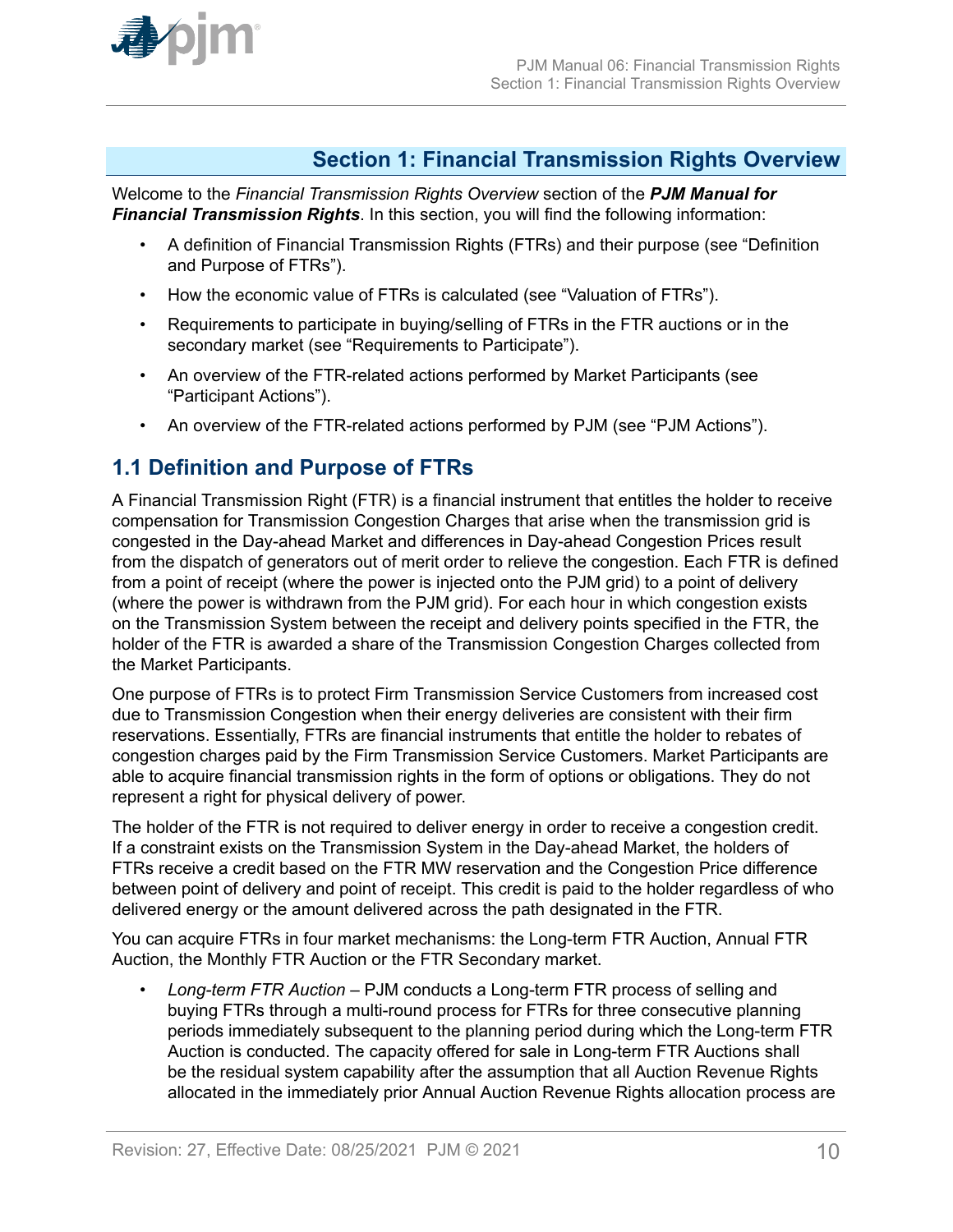<span id="page-10-0"></span>

self-scheduled into FTRs, which shall be modeled as fixed injections and withdrawals in the Long-term FTR Auction, as further described in Section 6 of this manual

- *Annual FTR Auction –* PJM conducts an annual process of selling and buying FTRs through a multi-round auction. The Annual FTR Auction offers for sale the entire transmission entitlement that is available on the PJM system on an annual basis. The clearing mechanism of the Annual FTR Auction will maximize the quote-based value of FTRs awarded in the auction. Auction Revenue Rights (ARRs) are the mechanism by which the proceeds from the Annual FTR Auction are allocated.
- *Monthly FTR Auction –* PJM conducts a monthly process of selling and buying FTRs through an auction. The FTR auction offers for sale any residual transmission entitlement that is available after FTRs are awarded from the Annual and Long-term FTR Auctions. The auction also allows Market Participants an opportunity to sell FTRs that they are currently holding. Market Participants offer to sell or request to buy FTRs through an Internet computer application called *FTR Center*.
- *Secondary Market –* In the FTR secondary market, FTR Center facilitates trading of existing FTRs between PJM Members.

### **1.2 Valuation of FTRs**

The hourly economic value of an FTR is based on the FTR MW reservation and the difference between Day-ahead Congestion Prices at the sink point (point of delivery) and the source point (point of receipt) designated in the FTR. Therefore, it is important to note that an FTR can provide financial benefit, but it can also be a financial liability resulting in a charge to the holder.

#### **1.2.1 FTR Obligations**

- The hourly economic value of an FTR Obligation is based on the FTR MW reservation and the difference between Day-ahead Congestion Prices at the sink point (point of delivery) and the source point (point of receipt) designated in the FTR.
- The hourly economic value of an FTR Obligation is positive (a benefit) when the path designated in the FTR is in the same direction as the congested flow. (The Day-ahead Congestion Price at the sink point (point of delivery) is higher than the Day-ahead Congestion Price at the source point (point of receipt).)
- The hourly economic value of an FTR Obligation is negative (a liability) when the designated path is in the direction opposite to the congested flow (The Day-ahead Congestion Price at the point of receipt is higher than the Day-ahead Congestion Price at the point of delivery.); however, if the holder were to actually deliver energy along the designated path, they would receive a congestion credit that would offset the FTR charge.

#### **1.2.2 FTR Options**

The hourly economic value of an FTR Option is based on the FTR MW reservation and the difference between Day-ahead Congestion Prices at the sink point (point of delivery) and the source point (point of receipt) designated in the FTR when that difference is positive.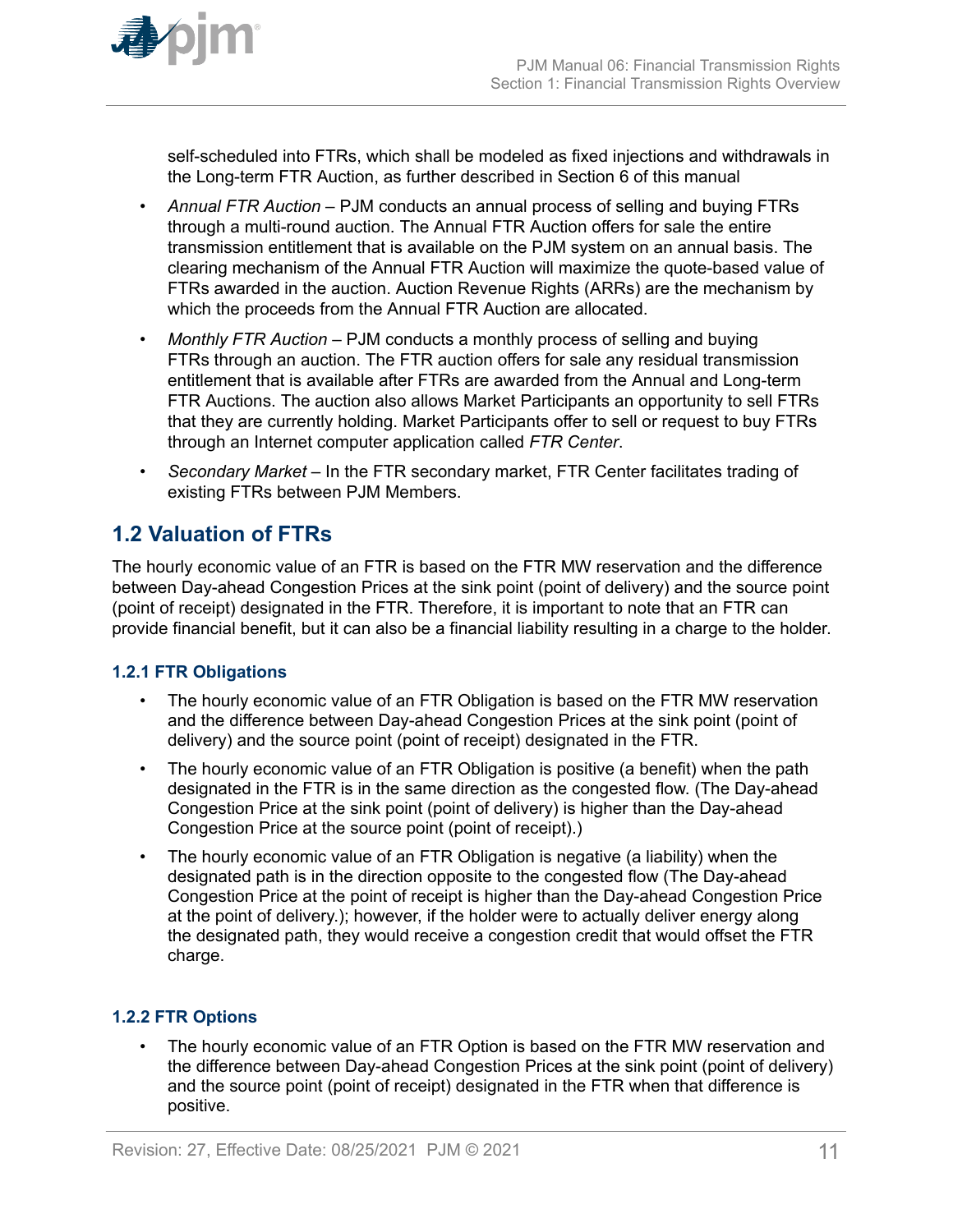<span id="page-11-0"></span>

- The hourly economic value of an FTR Option is positive (a benefit) when the path designated in the FTR is in the same direction as the congested flow. (The Day-ahead Congestion Price at the sink point (point of delivery) is higher than the Day-ahead Congestion Price at the source point (point of receipt).)
- The hourly economic value of an FTR Option is zero (neither a benefit nor a liability) when the designated path is in the direction opposite to the congested flow. (The Day-ahead Congestion Price at the source point (point of receipt) is higher than the Day-ahead Congestion Price at the sink point (point of delivery).)

### **1.3 Requirements to Participate**

To be able to buy and sell FTRs in the PJM FTR Auctions, or in FTR secondary trading, you must be a PJM Member.

### **1.4 Participant Actions**

As a participant in the FTR process, you are required to perform the following actions:

- for those FTRs you wish to sell in any of the auctions through FTR Center, enter the required information and submit offers for sale
- for those FTRs you wish to buy in any of the auctions through FTR Center, enter the required information and submit the bids to purchase
- if you are an FTR trader in the secondary market, post, accept, cancel, reject or confirm quotes made through FTR Center

# **1.5 PJM Actions**

PJM performs the following actions:

- conducts Simultaneous Feasibility Tests (SFTs) on FTRs
- notifies customers of SFT results and FTRs awarded in the FTR Auctions
- initiates, directs, and oversees the FTR Auctions
- incorporates FTRs into market settlements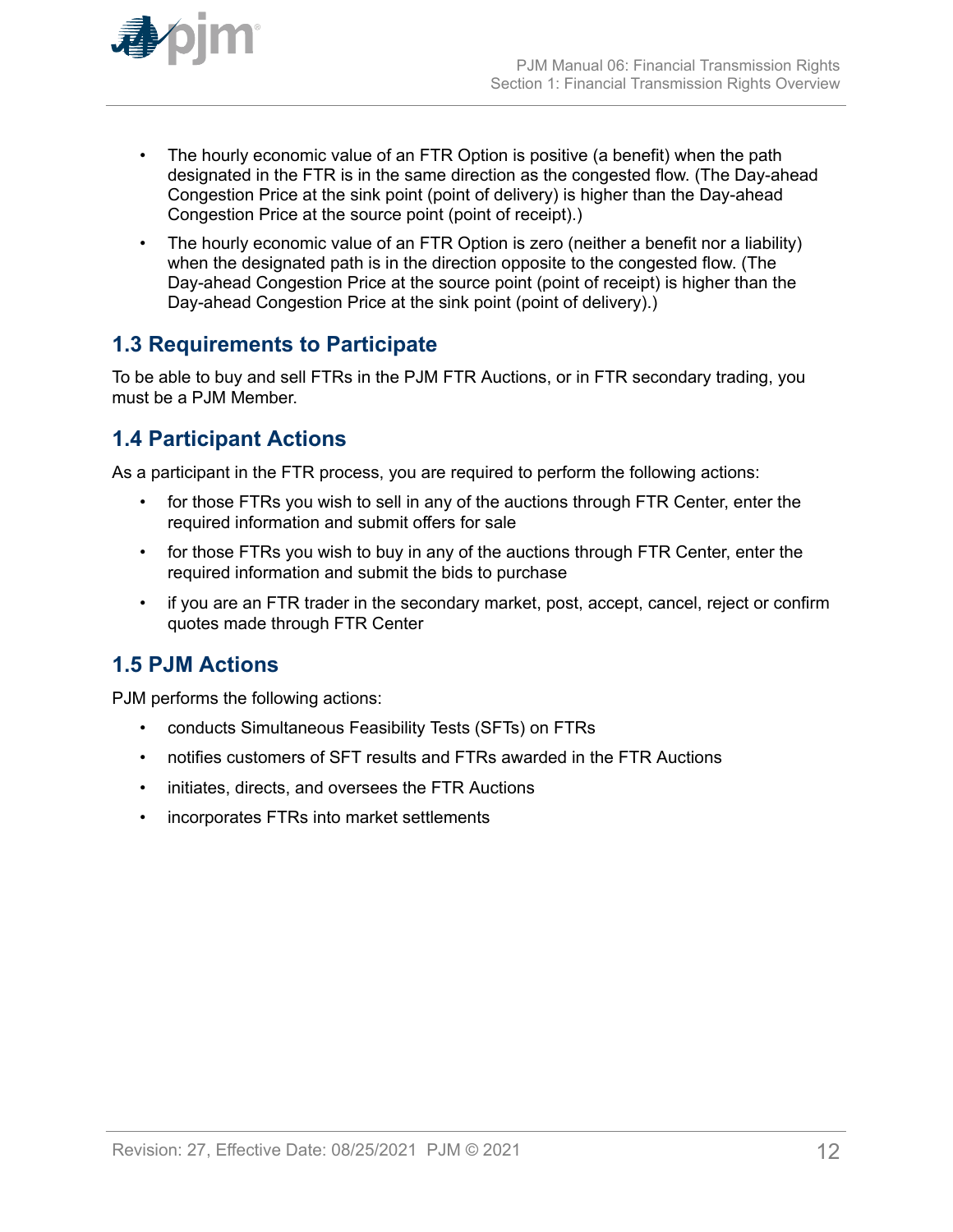<span id="page-12-0"></span>

### **Section 2: Auction Revenue Rights Overview**

Welcome to the *Auction Revenue Rights Overview* section of the *PJM Manual for Financial Transmission Rights*. In this section, you will find the following information:

- A definition of Auction Revenue Rights (ARRs) and their purpose (see "Definition and Purpose of ARRs").
- How the economic value of ARRs is calculated (see "Valuation of ARRs").
- Requirements to participate in the acquisition and allocation of ARRs (see "Requirements to Participate").
- An overview of the ARR-related actions performed by Market Participants (see "Participant Actions").
- An overview of the ARR-related actions performed by PJM (see "PJM Actions").

### **2.1 Definition and Purpose of ARRs**

Auction Revenue Rights (ARRs) are the mechanism by which the proceeds from the Annual FTR Auction are allocated. Auction Revenue Rights are entitlements allocated annually to Firm Transmission Service Customers that entitle the holder to receive an allocation of the revenues from the Annual FTR Auction.

Auction Revenue Rights will be allocated to Network Transmission Service Customers and Firm Point-to-Point Transmission Customers. Market Participants will request ARRs, and PJM will approve all, part or none of the request based on the results of the Simultaneous Feasibility Test. At the beginning of each Annual Planning Period, ARRs are allocated to Network Transmission customers and to Firm Point to Point Transmission customers for the duration of the Annual Planning Period.

- Network Integration Service Network Integration Service ARRs are designated along paths from specific generation resource(s) to the customer's aggregated load. The Network Service Customer has the option to request ARRs for all or any portion of an active historic generation resource or Qualified Replacement Resource (QRR). A Network Service Customer's total ARR designation to a zone cannot exceed the customer's total network load in that zone. Network Service Customers make ARR requests through FTR Center.
- Firm Point-to-Point Service PJM allocates ARRs to Firm Point-to-Point Service customers for approved service requests, subject to passing the Simultaneous Feasibility Test. The point of receipt is either a generation resource within the PJM RTO or the interconnection point with the sending Control Area. The point of delivery is the set of load buses designated in OASIS or the point of interconnection with the receiving Control Area. The duration of the ARR is the same as for the associated Transmission Service Request (TSR). The Point-to-Point Customer has the option to request ARRs consistent with the transmission reservation.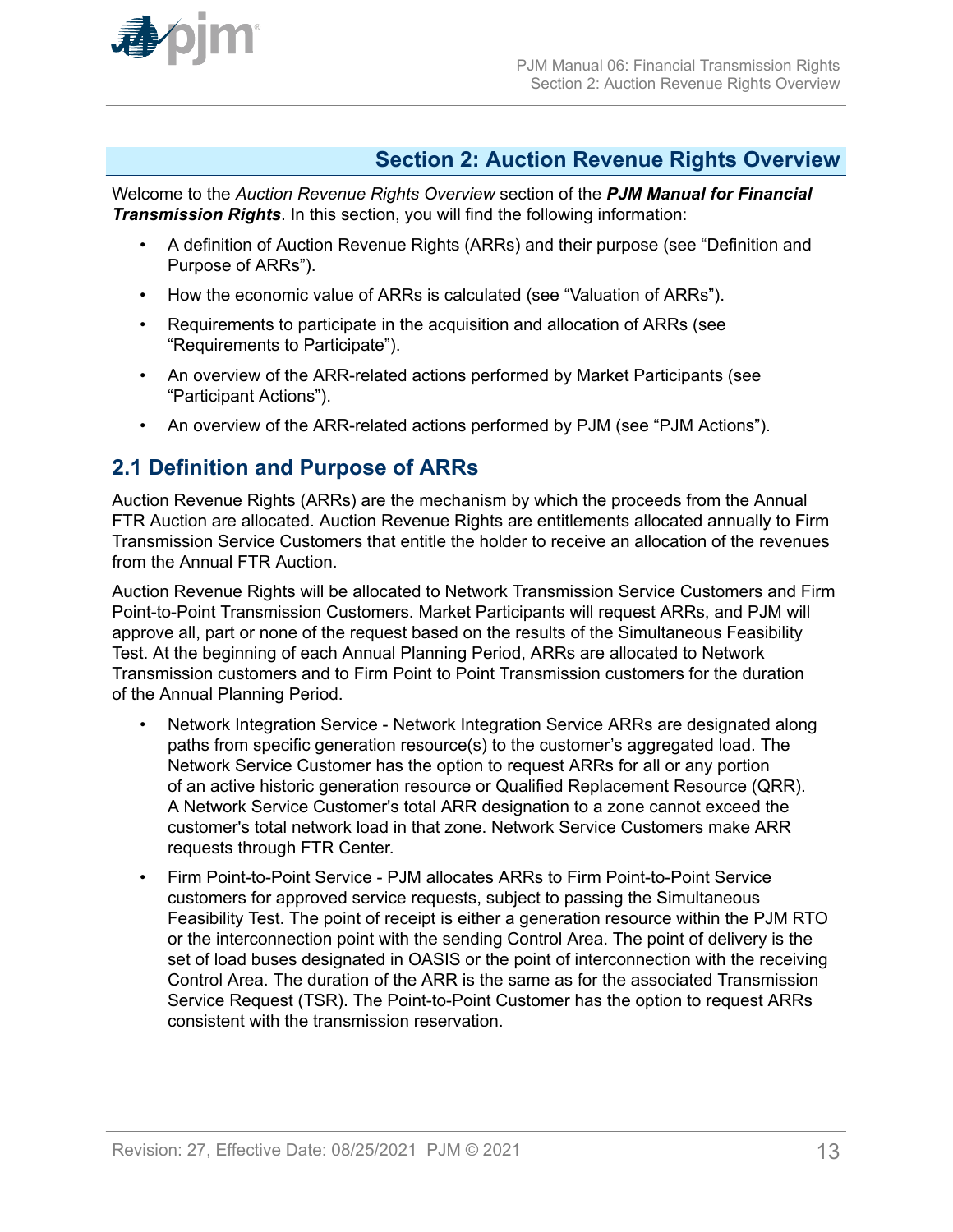<span id="page-13-0"></span>

### **2.2 Valuation of ARRs**

Auction Revenue Rights are defined from a source Price Node to a sink Price Node for a specific MW amount.

The economic value of each ARR is based on the MW amount and on the Locational Price differences between the source and sink node for FTR Obligations resulting from the Annual FTR Auction. The economic value of an Auction Revenue Right can either be positive (a benefit) or negative (a liability).

Annual FTR Auction revenue is distributed to Auction Revenue Rights holders in proportion to, but not to exceed, the economic value of the ARRs when compared to the clearing prices for FTR Obligations in each round of the Annual FTR Auction proportionally.

The settlements for Auction Revenue Rights will be based on the clearing prices from each round of the Annual FTR Auction. The amount of the credit that the ARR holder should receive for each round is equal to the MW amount of the ARR (divided by the number of rounds) times the price difference from the ARR sink point (delivery point) to the ARR source point as shown in the following formula:

ARR Target Allocation =  $(ARR MW / # of rounds)*(LMP<sub>Sink</sub> - LMP<sub>Source</sub>)$ 

#### **Note:**

The LMP values in the above equation are results for FTR Obligations from the appropriate round of the Annual FTR auction.

Holders of Auction Revenue Rights may retain allocated ARRs, and receive associated allocations of revenues from the Annual FTR Auction. ARR holders may also utilize the revenues from allocated ARRs to purchase FTRs by "self-scheduling" an ARR into an FTR in the first round of the Annual FTR Auction. When "self-scheduled", an FTR must have the same path as the associated ARR. Additionally, holders of ARRs may bid into the Annual FTR Auction to acquire an FTR on an alternative path or for an alternative product.

### **2.3 Requirements to Participate**

In order to be granted an ARR by PJM, you must be a PJM Firm Transmission Service customer – that is, you are using either Network Integration Service or Firm Point-to-Point Transmission Service. Network Integration Service and Firm Point-to-Point Transmission Service is available to Market Participants who have fulfilled the requirements defined in the *PJM Manual for Transmission Service Request (M-02)*.

### **2.4 Participant Actions**

As a participant in the ARR process, you are required to perform the following actions:

- submit requests for Network Integration Service ARRs
- submit Transmission Service Requests (TSRs) for Firm Point-to-Point Service

### **2.5 PJM Actions**

PJM performs the following actions: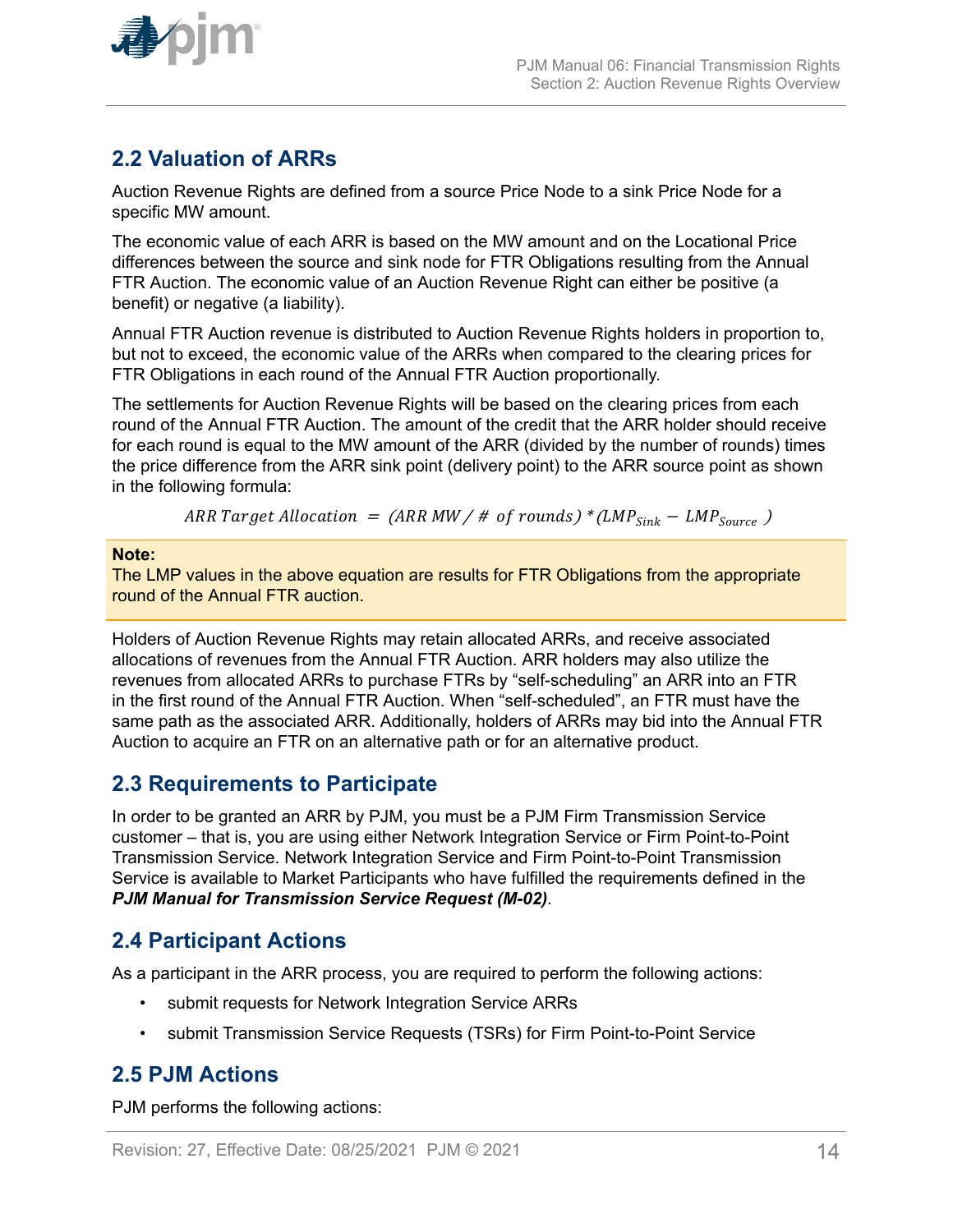

- confirms receipt of all TSRs and Network Integration Service ARR requests
- conducts Simultaneous Feasibility Tests (SFTs) on ARRs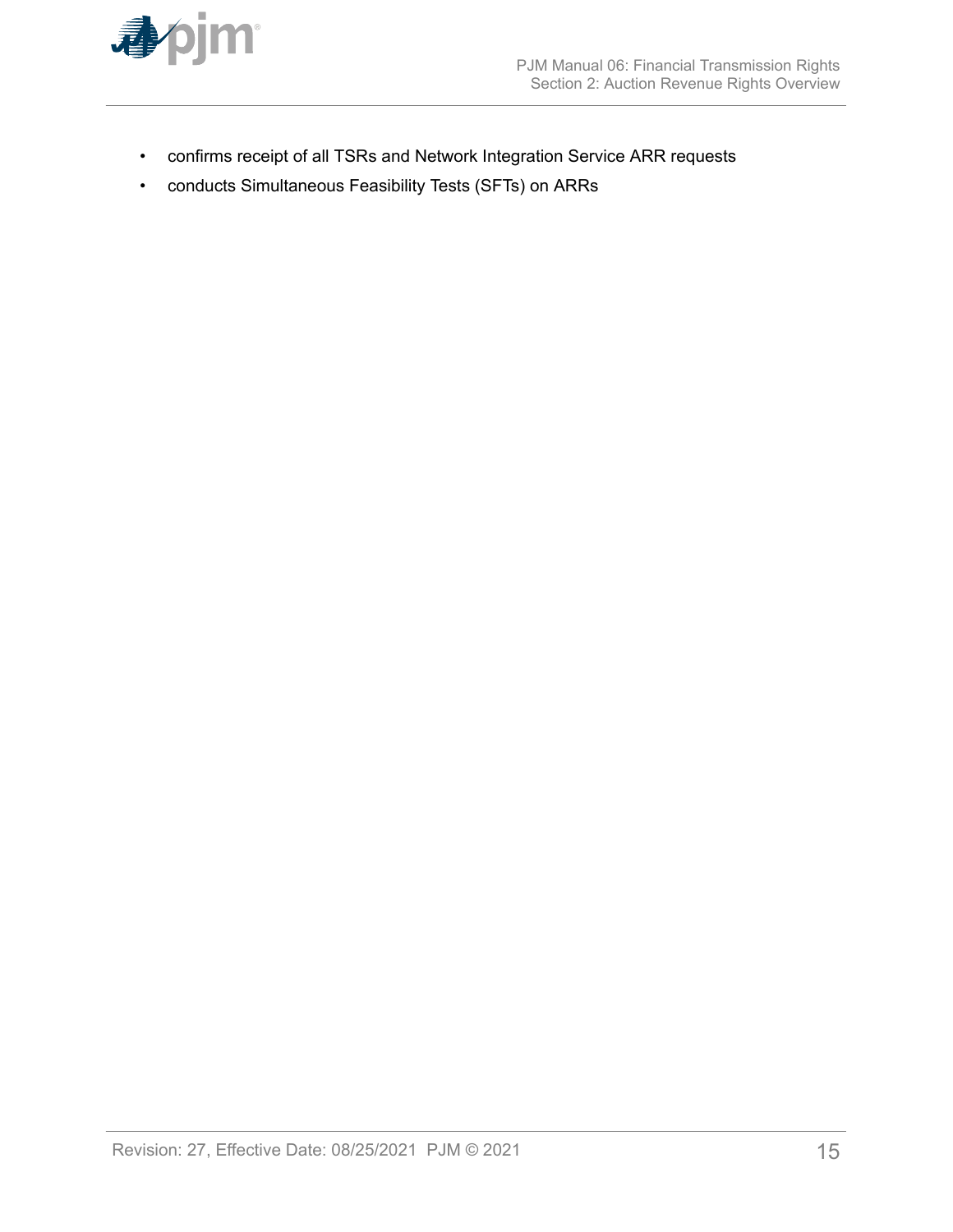<span id="page-15-0"></span>

### **Section 3: Auction Revenue Rights Request and Approval Process**

Welcome to the Auction Revenue Rights Request & Approval Process section of the **PJM Manual for Financial Transmission Rights.** In this section, you will find the following information:

- How participants request Network Integration Service ARRs and how PJM processes those requests (see "Network Integration Service Auction Revenue Rights (ARRs)").
- How ARRs for Firm Point-to-Point Service are awarded by PJM (see "Firm Point-to-Point Transmission Auction Revenue Rights (ARRs)").

# **3.1 Network Integration Service Auction Revenue Rights (ARRs)**

The following procedure is used in requesting and processing Network Integration Service ARRs:

- The Network Service Customer submits requests to Network Integration Service ARRs using *FTR Center*.
- PJM enters accepted ARRs into the PJM FTR database.

#### **3.1.1 Rules and Guidelines**

The following is a list of business rules and guidelines to follow when requesting Network Integration Service ARRs:

- All Network Integration Service ARR requests must pass a Simultaneous Feasibility Test before being given PJM approval.
- PJM can approve all, part, or none of the ARR request based on the results of the Simultaneous Feasibility Test.
- The path for each Network Integration Service ARR is defined from specific active historical generation resources or Qualified Replacement Resources to the Energy Settlement Area in the Transmission Zone or other designated Load Aggregation Zone. If the path of the ARR is to the Residual Metered Load aggregation zone, the participant can elect to have its ARRs allocated to the aggregate load buses in the Transmission Zone.
- The total ARRs for an active historical generation resource or Qualified Replacement Resource to the LSE load cannot be greater than the MW amount of the resource that was assigned to the LSEs on a pro-rata basis.
- A participant's total ARR amount to a transmission zone or load aggregation zone cannot exceed the participant's total network load in that zone or load aggregation zone.
- ARRs are specified to the nearest 0.1 MW.

### **3.2 Firm Point-to-Point Transmission Auction Revenue Rights (ARRs)**

To qualify for an annual allocation of ARRs, firm point-to-point ARR requests must be associated with firm point-to-point service that spans the entire next planning period and is confirmed by the opening of the Annual ARR Allocation window.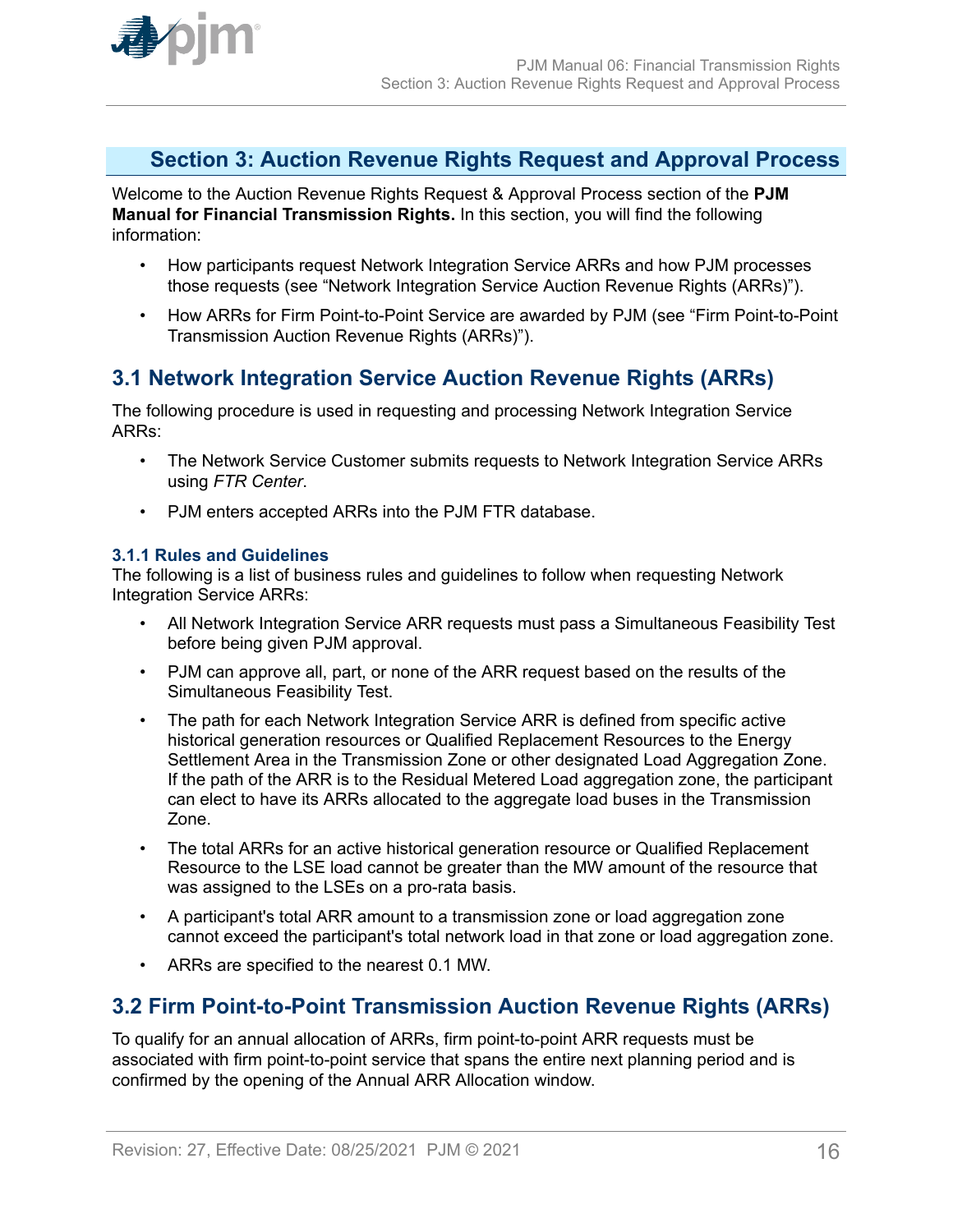<span id="page-16-0"></span>

The following procedure is used in processing Firm Point-to-Point ARRs outside of the Annual ARR Allocation window:

- The Firm Point-to-Point Transmission Customer submits Transmission Service Requests (TSRs) via OASIS according to the procedure outlined in the PJM Manual for Transmission Service Request (M-02) and the PJM OASIS Users Guide.
- If the ARR associated with the Transmission Service Request is desired, the Firm Pointto-Point Transmission Customer notifies PJM of the ARR request.
- PJM conducts a Simultaneous Feasibility Study of the ARR request and notifies the Transmission Customer of TSR and ARR status via email.
- Firm Point-to-Point Transmission Customers notify PJM of acceptance or rejection of TSRs and their associated ARRs via email.

#### **3.2.1 Rules and Guidelines**

The following is a list of business rules and guidelines concerning Firm Point-to-Point ARRs:

- All Point-to-Point ARR requests must pass a Simultaneous Feasibility Test before being given PJM approval.
- PJM can approve all, part, or none of the ARR request based on the results of the Simultaneous Feasibility Test.
- The path for each Point-to-Point ARR is defined from the source to the sink, as specified in the TSR.
- The MW value of each Firm Point-to-Point ARR may be up to the megawatts of the Firm Transmission Service being provided.
- Firm Point-to-Point Transmission Service Customers must notify PJM of the amount of ARRs they desire. This value is considered an "up to" amount. Therefore, a Transmission Customer should request the maximum amount of the ARRs that they desire, not to exceed the capacity value of the transaction.
- Communication should be sent to FTRGroup@pjm.com.
- For Firm Point-to-Point Transmission Service out of or through the PJM RTO, the Source is either the generation resource within the PJM RTO or the interconnection with the sending Control Area; and the sink of delivery is the point of interconnection with the receiving Control Area.
- The duration of each Firm Point-to-Point ARR is the same as the associated Firm Transmission Service, which may be one year (starting at the beginning of any month), one month (starting the first day of the month), one week (Monday through Sunday), or one day (hours 1 through 24).
- If an approved ARR spans multiple planning periods, the ARR is technically only approved until the end of the first Planning Period. Prior to each new Planning Period, PJM re-evaluates all ARRs for feasibility. If ARR reductions are required due to infeasibility, then the ARRs are reduced in proportion to their MW value and level of impact on the binding constraint in the Simultaneous Feasibility Test.
- An ARR associated with long term (1 year or more) Firm Point-to-Point Transmission Service will be allocated on a first come first served basis if the request falls outside the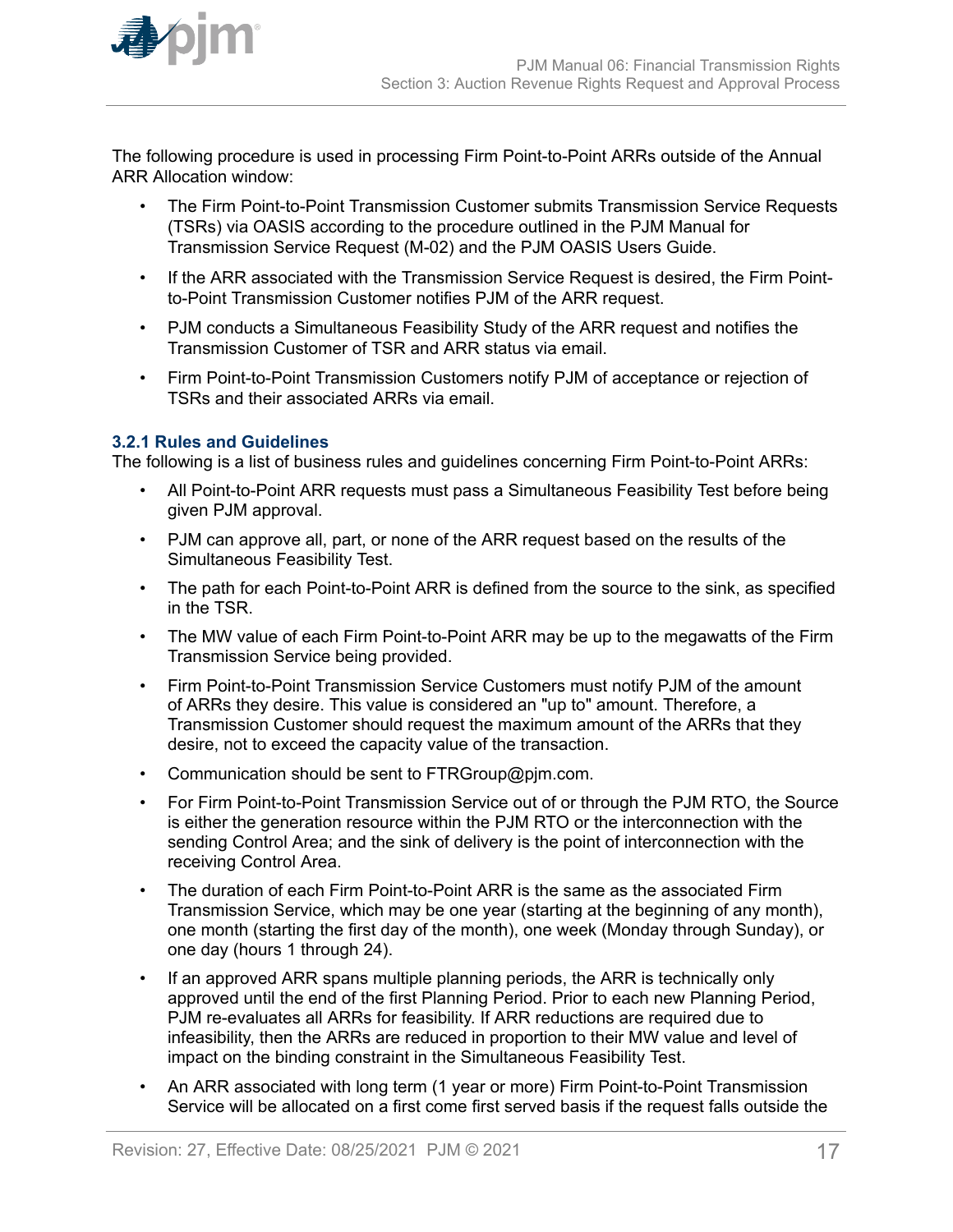

Annual open enrollment window. If the request can be considered within the annual open enrollment window, then the request will be processed on the same priority as Network Integration Service-based requests.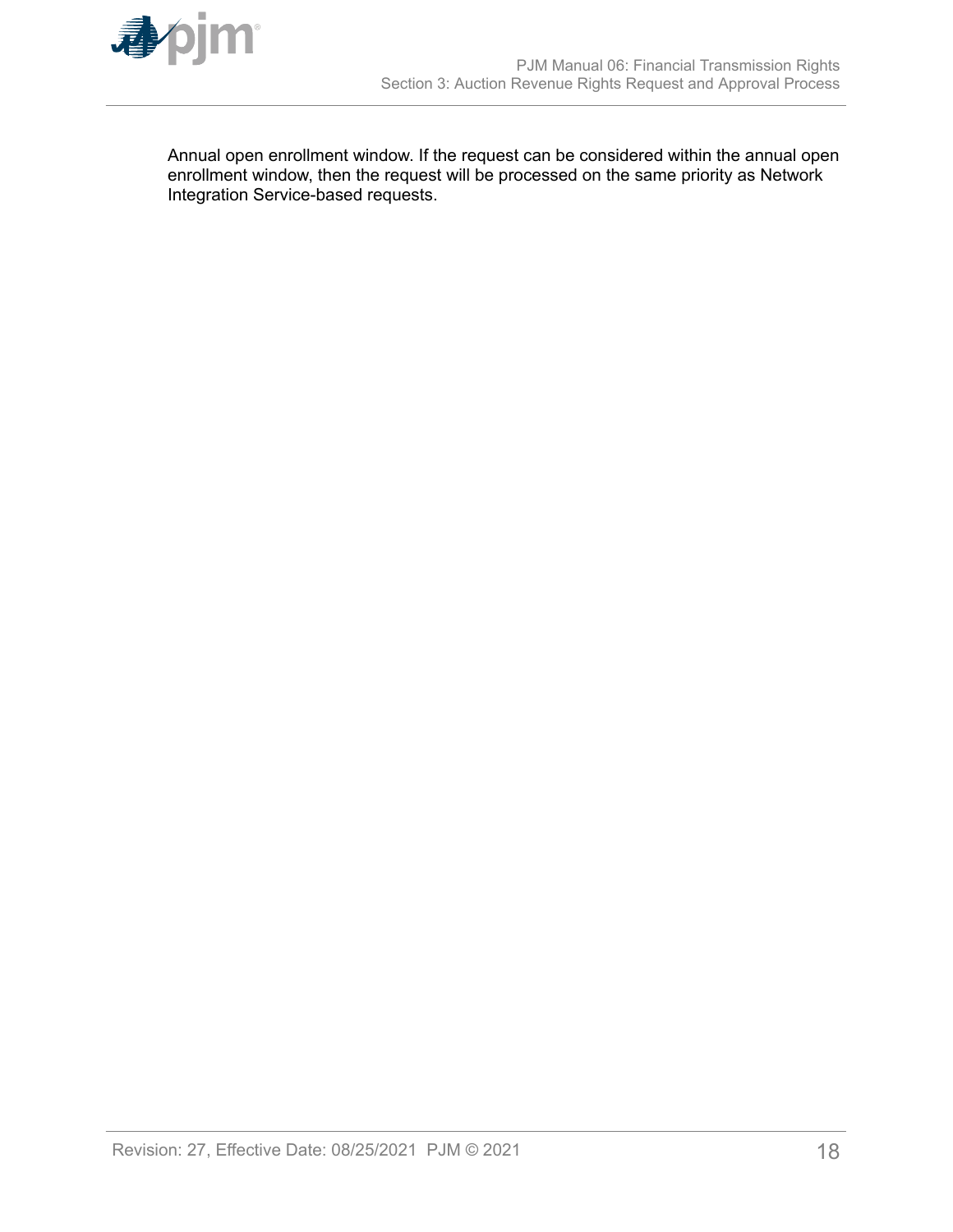<span id="page-18-0"></span>

### **Section 4: Annual ARR Allocation**

Welcome to the *Annual ARR Allocation* section of the *PJM Manual for Financial Transmission Rights*. In this section, you will find the following information:

- A general overview of the PJM Annual ARR Allocation (see "Annual ARR Allocation Overview").
- How Auction Revenue Rights (ARRs) are allocated in Stage 1A of the Annual ARR Allocation (see "Annual Allocation of Auction Revenue Rights (ARRs) – Stage 1A").
- How Auction Revenue Rights (ARRs) are allocated in Stage 1B of the Annual ARR Allocation (see "Annual of Auction Revenue Rights (ARRs) – Stage 1B").
- How Auction Revenue Rights (ARRs) are allocated in Stage 1 of the Annual ARR Allocation for External Load Serving Entities (see "Stage 1 Participation for External Load Serving Entities").
- How Auction Revenue Rights (ARRs) are allocated in Stage 2 of the Annual ARR Allocation (see "Annual Allocation of Auction Revenue Rights (ARRs) – Stage 2").
- How ARRs are reassigned for Shifts in Load Responsibility (see "Reassignment of ARRs").
- How New Stage 1 Resources can be added to the resource list (see "New Stage 1 Resources").
- How Alternate Stage 1 resources can be added to the resource list (see "Alternate Stage 1 Resources").
- How Incremental Auction Revenue Rights (ARRs) associated with Transmission Expansion are allocated (see "Allocation of Incremental Auction Revenue Rights (IARRs)").
- How Auction Revenue Rights can be allocated for transmission upgrades that increase Stage 1 capability (see "Residual Auction Revenue Rights").

### **4.1 Annual ARR Allocation Overview**

Auction Revenue Rights (ARRs) are the mechanism by which the proceeds from the Annual FTR Auction are allocated. ARRs are allocated to Network Service Customers and to Firm Point-to-Point Transmission Customers for the duration of the Annual Planning Period.

Auction Revenue Rights will be distributed to Network Service Customers and Firm Point-to-Point Transmission Customers. Market Participants submit ARR requests for the planning period during the Annual ARR Allocation process. The Annual ARR Allocation is a two-stage allocation process designed to provide long-term certainty along with increased flexibility. The first stage of the allocation consists of two parts, Stage 1A and Stage 1B. In this first stage, Network Service Customers make ARR requests based on active generation resources that historically served load in each transmission zone or Qualified Replacement Resources. Also in Stage 1, Firm Transmission Customers that are deemed as Qualifying Transmission Customers can make ARR requests based on the megawatts of firm service provided between the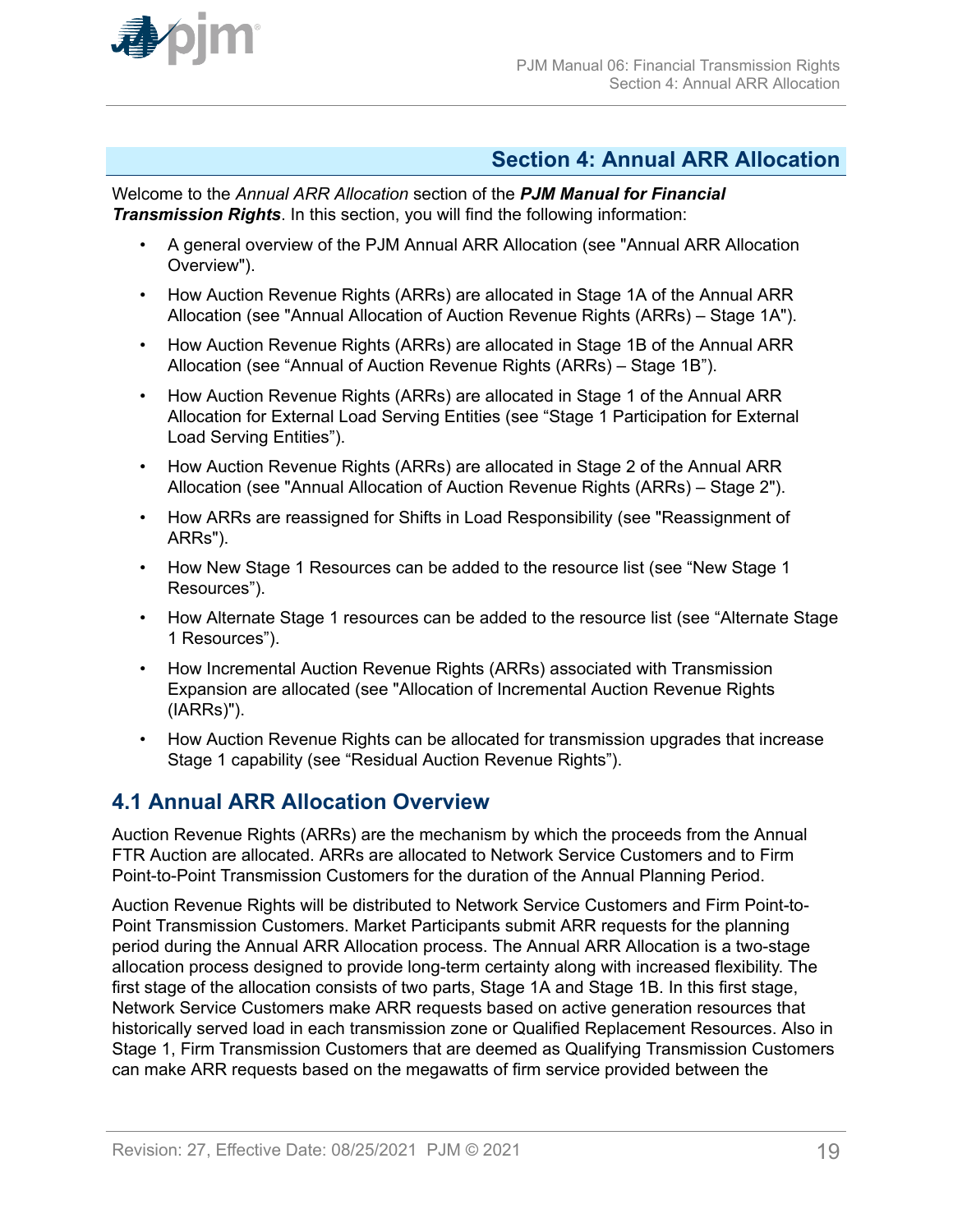<span id="page-19-0"></span>

receipt and delivery points as to which the Transmission Customer had Firm Point-to-Point Transmission Service during the historical reference year.

The second stage, Stage 2, is a three-round allocation procedure that allows market participants to adjust their hedging paths on an annual basis. PJM will allocate ARRs that pass a Simultaneous Feasibility Test to Firm Transmission Customers based on priority (feasibility).

# **4.2 Annual Allocation of Auction Revenue Rights (ARRs) - Stage 1A**

The first stage of the Annual ARR Allocation is based on active generation resources that historically served load in each transmission zone or Qualified Replacement Resources. In Stage 1 of the Annual ARR Allocation, participants submit ARR requests for the planning period based on the following business rules:

• All ARR requests must pass a Simultaneous Feasibility Test during the allocation process.

In Stage 1A, Network Services Customers must specify specific active historical generation resources or Qualified Replacement Resources (source) to aggregate Network Customer Load in the Transmission Zone or other designated Load Aggregation Zone (sink) up to value of base load. "Zonal Base Load" shall mean the lowest daily zonal peak load from the twelve month period ending October 21 of the calendar year immediately preceding the calendar year in which an annual Auction Revenue Right allocation is conducted, increased by the projected load growth rate for the relevant Zone, when non-extraordinary conditions exist for the applicable twelve month period, as determined by PJM. If the lowest daily zonal peak load from the applicable twelve month period is abnormally low due to extraordinary circumstances, as determined by PJM, Zonal Base Load shall mean the next lowest daily zonal peak load that was not affected by extraordinary circumstances during the applicable twelve month period, increased by the projected load growth rate for the relevant Zone. For the purposes of this definition, extraordinary circumstances shall mean a significant event, or combination of events, that affect the operation of the bulk power system in an atypical manner and results in an abnormal reduction in the consumption of energy within a Zone. If the path of the ARR is to the Residual Metered Load aggregation zone, the participant can elect to have its ARRs allocated to the aggregate load busses in the Transmission Zone.

- In Stage 1A, Firm Transmission Customers that are deemed as Qualifying Transmission Customers may request ARRs up to 50% of the megawatts of firm service provided between receipt and delivery points as to which the Transmission Customer had Pointto-Point Transmission Service during the historical reference year.
- All Network Integration Service ARRs allocated in Stage 1A are designated from an active historical generation resource or Qualified Replacement Resource.
- All requests received during each stage of the Annual ARR Allocation are deemed to have arrived simultaneously.
- A Network Service Customer's total ARR amount allocated to a transmission zone or load aggregation zone cannot exceed the participant's total network base load in that zone or load aggregation zone.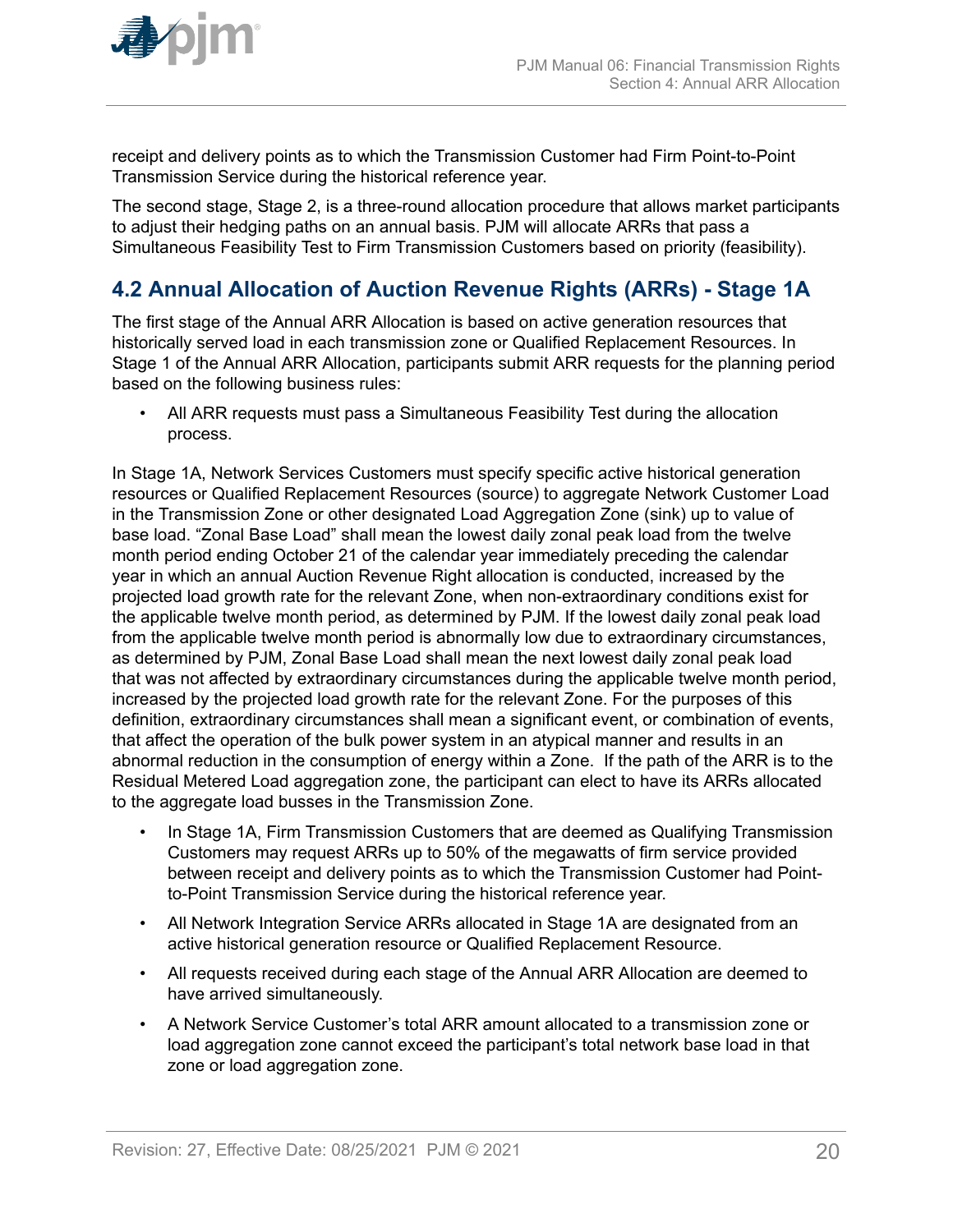

- The sum of a Qualifying Transmission Customers ARR amount must be equal to or less than 50% of the megawatts of Firm Point-to-Point Transmission Service provided between the receipt and delivery points as to which the Transmission Customer had Point-to-Point Transmission Service during the historical reference year.
- Qualifying Transmission Customers are any Firm Transmission Customers with an agreement for Long-Term Point-to-Point Transmission Service used to deliver energy from a designated network resource to load located either outside or within the PJM Region, and that was confirmed and in effect during the historical reference year for the zone in which the resource is located.
- Such agreement must also have remained in effect continuously following the historical reference year to continue in effect for the period addressed by the allocation, either by its term or by renewal.
- The megawatts of Auction Revenue Rights the Qualifying Transmission Customer may request in the Stage 1A of the allocation may not exceed the lesser of: (i)50% of the megawatts of firm service between the designated network resource and the load delivery point (or applicable point at the border of the PJM Region for load located outside such region) under contract during the historical reference year; and (ii)50% of the megawatts of firm service presently under contract between such historical reference year receipt and delivery points.
- A Qualifying Transmission Customer may request Auction Revenue Rights in either or both of the first stage or second stage of the allocation without regard to whether such customer is subject to a charge for firm Point-to-Point Transmission Service under Tariff, Attachment K-Appendix, section 7.1 ("Base Transmission Charge").
- PJM determines the set of eligible ARR sources for each transmission zone or for each historic load aggregation zone within a transmission zone based on the historical reference year that corresponds to the LMP-based market implementation for the transmission zone.
- A historic load aggregation zone is defined as a sub-region of a transmission zone that was served under a separate set of supply contracts and/or generation resources (i.e. by a municipal or cooperative utility) than the other non-municipal/cooperative load in the transmission zone.
- Only long-term supply contracts or historical capacity contracts that were in place during the reference year and have a contract term of ten (10) years or greater (or were contracts with renewable options that have been exercised, and such exercised option term(s) plus the original contract term were or will be equal to a term of ten (10) years or more prior to the reference year are eligible to be considered historical generation resources for the purposes of Stage 1 allocation. This would include generation that was owned by an LSE and later sold but retained under a supply contract such that the generation was designated to serve the load continuously for ten (10) years or greater.
- Prior to the end of each PJM Planning Period PJM will determine which Stage 1 Resources are no longer active for the next PJM Planning Period and then will replace such source points with Qualified Replacement Resources (i.e., Capacity Resources that pass the Simultaneous Feasibility Test and which are economic) as outlined in Tariff,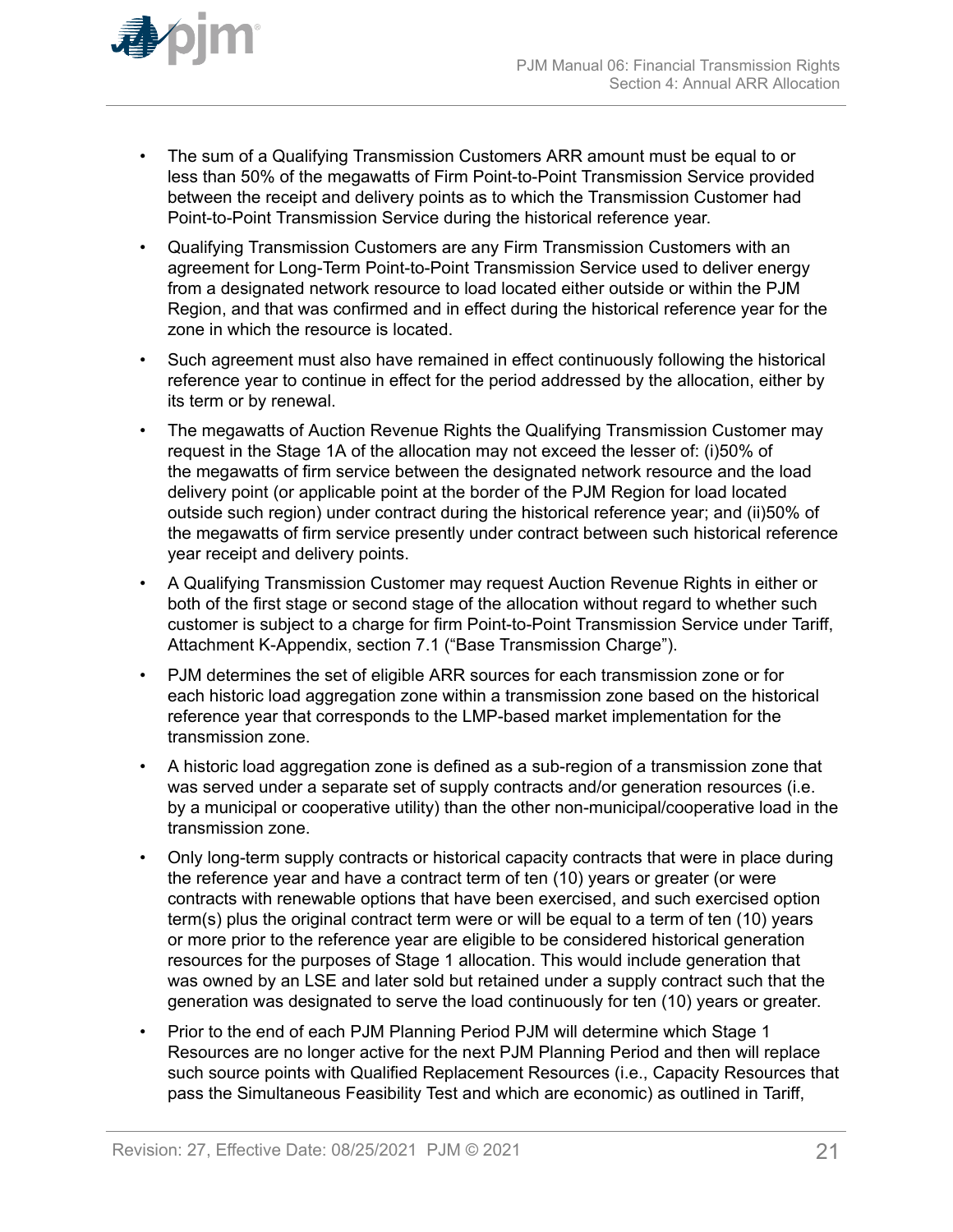

Attachment K-Appendix, section 7.4.2. A Stage 1 Resource will be considered no longer active if it was designated to be delivered to load based on the historical reference year, but has since been deactivated or the installed capacity value of such resource has been reduced as of the annual allocation of ARRs for the target PJM planning Period.

- Potential Qualified Replacement Resources will be categorized into rate-based and nonrate-based resources. Rate-based resources must meet the criteria specified in Tariff, Attachment K-Appendix, sections 7.6 and 7.7 concerning New Stage 1 Resources and Alternate Stage 1 Resources. Requests to classify rate-based resources as such must be sent to the PJM FTR Group with supporting documentation by the January 1st prior to the effective planning period.
- Each potential Qualified Replacement Resource will be ranked in economic order such that Qualified Replacement Resources that maximize ARR value will be tested for simultaneous feasibility first as outlined in Tariff, Attachment K-Appendix, section 4.

A potential Qualified Replacement Resource shall be considered to pass the simultaneous feasibility test if that resource does not cause an appreciable increase in the flow across any binding constraint as determined from the previous year's Stage 1 ARR flow, utilizing a model derived from the 10 year allocation model. If load within a historic load aggregation zone disaggregates, then active historic Stage 1 resources and Qualified Replacement Resources associated with the historic load aggregation zone will be allocated according to load ratio share unless a FERC-accepted agreement explicitly states some other method of Stage 1 resource allocation.

PJM will assign to each LSE a pro-rata amount of the MW capability from each generator that is designated to the transmission zone or load aggregation zone based on the LSE's percentage of the total peak load in the transmission zone or in the load aggregation zone. LSE is notified of the generation resource assignments. Each LSE chooses the set of ARRs that it wants to request based on the generator sources it was assigned. The requested ARRs must source at the designated generator and must sink at the LSEs aggregate load in the transmission zone or in the load aggregation zone. The ARR request is limited to an amount not greater than the designated MW amount.

PJM performs a Simultaneous Feasibility test to determine the set of ARRs that can be awarded to each Network customer. PJM notifies each LSE of the ARR awards resulting from the Stage 1 allocation process.

A participant may surrender any portion of the ARR awards resulting from Stage 1 of the Annual ARR Allocation process prior to the commencement of Stage 2 of the Annual ARR Allocation process provided that all remaining outstanding ARRs are simultaneously feasible following the return of such ARRs.

ARRs may be traded but trades must be made no later than the opening of the first round of the Annual FTR Auction and all trades are effective for the entire planning period. An LSE wishing to trade its ARRs must trade all of its ARRs associated with a particular zone. The LSE's zonal network service peak load is also automatically transferred to the new ARR owner for purposes of ARR allocation and reassignment. The new ARR owner is then subject to ARR reassignment associated with shifts in the original owners zonal network service peak load. Credit responsibility for an ARR that is traded within PJM's systems remains with the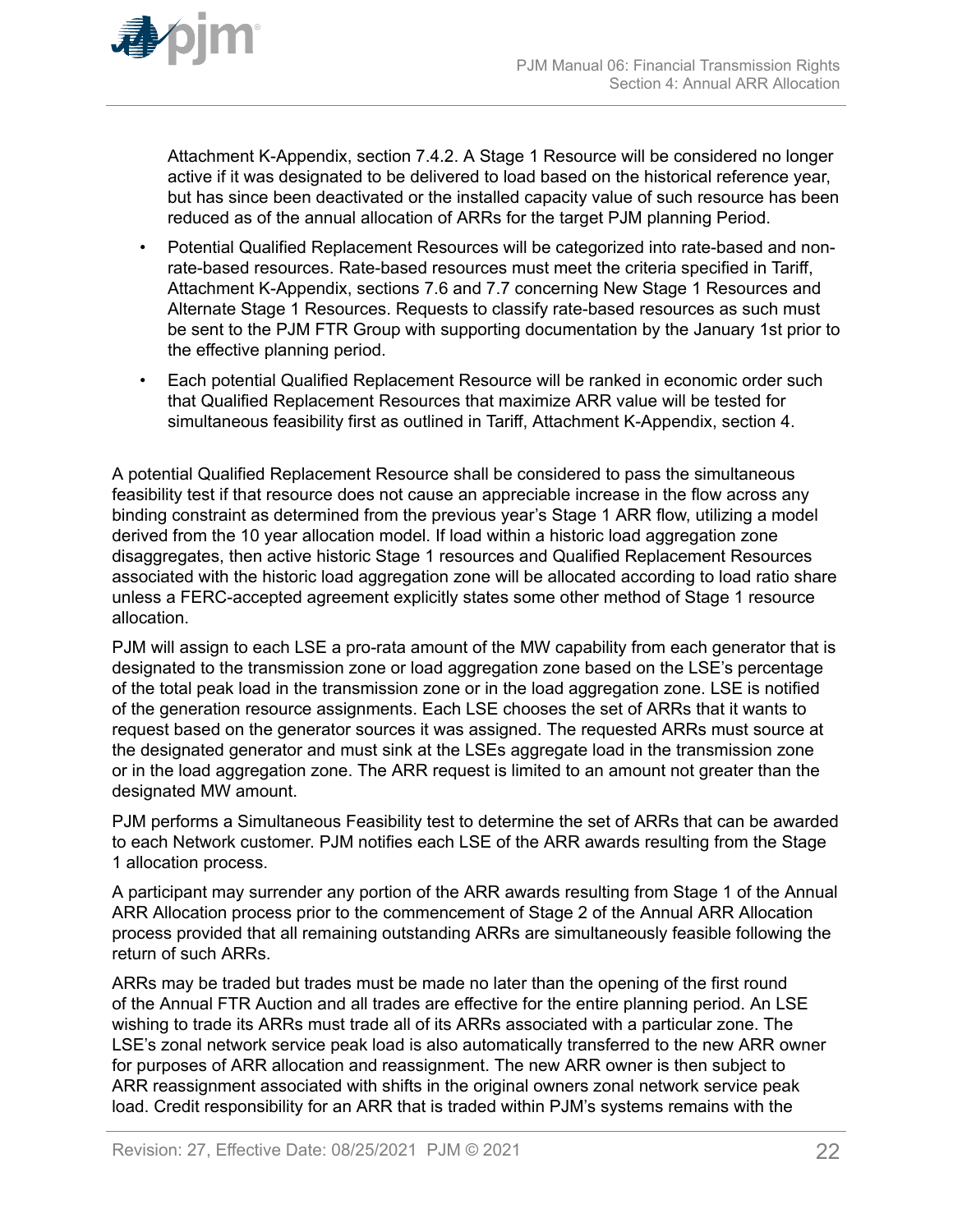original party unless/until the receiving party ("3rd party") establishes to PJM's satisfaction, and consistent with the PJM credit policy, that it has sufficient credit with PJM and agrees by providing written notice to the PJM Treasury Department that it will fully assume the credit responsibility associated with the traded ARR. Since ARR value is derived from the annual FTR auction clearing prices, the credit requirement associated with traded ARRs cannot be determined until after completion of the annual FTR auction.

PJM will include the ARR credit and FTR payments and revenue credits (for any FTRs generated by the self-scheduling of the ARR) on the 3rd party's bill each month, but the original party retains the obligation to pay for any net negative ARR portfolio obligation and the self-scheduled FTR (offset by associated FTR congestion credits) if the 3rd party defaults on its payment obligation to PJM prior to credit responsibility being transferred to the 3rd party. Once the 3rd party establishes sufficient credit acceptable to PJM for its new ARR obligation, then PJM will notify both parties that the 3rd party has assumed credit responsibility for the ARR, and the original party is released from its credit responsibility for the ARR. PJM cannot guarantee that a 3rd party will establish sufficient credit acceptable to PJM. Market Participants trading ARRs to 3rd parties may retain credit responsibility for those ARRs up to the full term of the ARR.

Within the planning period, as load changes from one LSE to another within a transmission zone, a proportionate share of the ARRs defined to sink into the zone are reassigned from the old LSE to the new LSE. The reassignment of ARRs must be initiated by a request made by the LSE gaining load as described in the "Reassignment of ARRs for Shifts in Load Responsibility" section.

The planning process described in this manual will be conducted on an annual basis to determine the transmission system adequacy needed to maintain the 10-year feasibility of Stage 1A ARRs. PJM shall develop transmission system upgrades to maintain the feasibility of Stage 1A ARRs.

If statutory or regulatory changes are introduced that affect the rights going forward, the Stage 1A ARRs are preserved for at least ten consecutive PJM Planning Periods, and the term of the rights would decrease by one PJM Planning Period during each annual ARR allocation process so that the rights expire at the end of the relevant period.

PJM will conduct an annual simultaneous feasibility analysis to determine if the transmission system can accommodate Stage 1A ARRs to cover base load for the next 10-year period. A zonal growth rate will be applied to each zone's base load to develop a zonal base load for years 2 through 10. A simultaneous feasibility test of Stage 1A ARRs to base load will be conducted for each year of the relevant 10-year period. The simultaneous feasibility analysis for Base Load ARRs will include all requested Stage 1A ARRs plus additional ARRs to cover zonal base load for which no Stage 1A ARRs were requested. For zonal base load not covered by Stage 1A ARR requests, additional ARR MWs will be assumed from capacity remaining on eligible Stage 1 resources which have a historical LMP which is lower than the historical zonal LMP. ARR MWs will be delivered from such Stage 1 resources up to the maximum MW capacity of the resource until the historical LMP of the next highest price resource exceeds the historical zonal LMP or until the zonal base load is met. If an SFT violation occurs in any year of the analysis, then a transmission upgrade or acceleration of a planned upgrade to resolve the violation will be identified by PJM and such upgrades will be recommended for inclusion into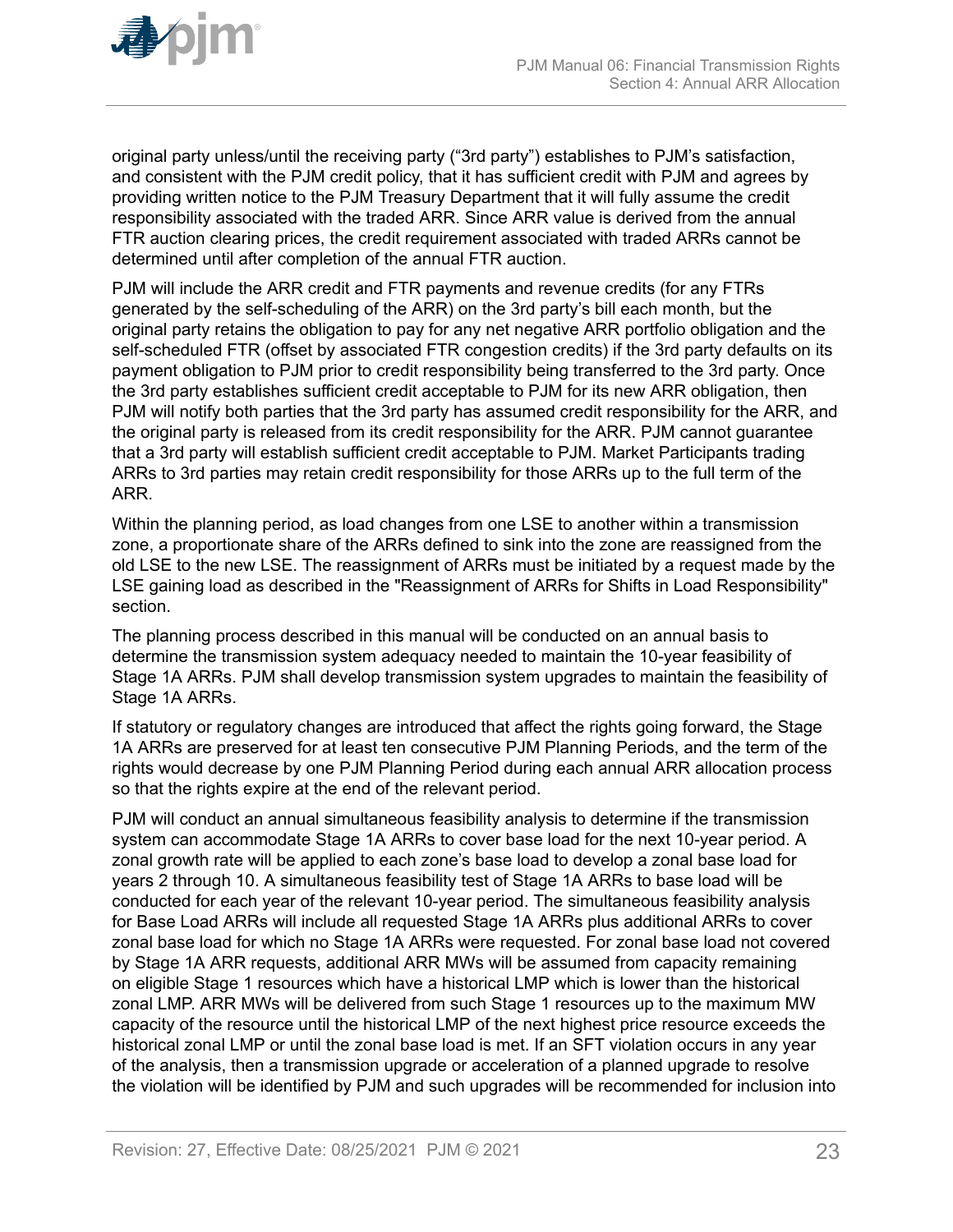<span id="page-23-0"></span>

the PJM RTEP. This recommendation will include an analysis of the economic benefits of the upgrade as additional information.

# **4.3 Annual Allocation of Auction Revenue Rights (ARRs) - Stage 1B**

The first stage of the Annual ARR Allocation is based on active generation resources that historically served load in each transmission zone or Qualified Replacement Resources. In Stage 1B of the Annual ARR Allocation, participants submit ARR requests for the planning period based on the following business rules:

- All ARR requests must pass a Simultaneous Feasibility Test during allocation process.
- In Stage 1B, Network Services Customers must specify specific active historical generation resources or Qualified Replacement Resources (source) to aggregate Energy Settlement Area in the Transmission Zone or other designated Load Aggregation Zone (sink) up to value of network service peak load minus awarded ARRs from Stage 1A. If the path of the ARR is to the Residual Metered Load aggregation zone, the participant can elect to have its ARRs allocated to the aggregate load busses in the Transmission Zone.
- In Stage 1B, Firm Transmission Customers that are deemed as Qualifying Transmission Customers may request ARRs up to the remainder of the megawatts of firm service not awarded in Stage 1A provided between receipt and delivery points as to which the Transmission Customer had Point-to-Point Transmission Service during the historical reference year.
- All Network Integration Service ARRs allocated in Stage 1B are designated from an active historical generation resource or Qualified Replacement Resource.
- All requests received during each stage of the Annual ARR Allocation are deemed to have arrived simultaneously.
- A Network Service Customer's total ARR amount allocated to a transmission zone or load aggregation zone cannot exceed the participant's total network peak load in that zone or load aggregation zone minus the awarded ARRs from Stage 1A.
- The sum of a Qualifying Transmission Customers ARR amount must be equal to or less than the remainder of megawatts of Firm Point-to-Point Transmission Service not awarded in Stage 1A provided between the receipt and delivery points as to which the Transmission Customer had Point-to-Point Transmission Service during the historical reference year.
- Qualifying Transmission Customers are any Firm Transmission Customers with an agreement for Long-Term Point-to-Point Transmission Service used to deliver energy from a designated network resource to load located either outside or within the PJM Region, and that was confirmed and in effect during the historical reference year for the zone in which the resource is located.
- Such agreement must also have remained in effect continuously following the historical reference year to continue in effect for the period addressed by the allocation, either by its term or by renewal.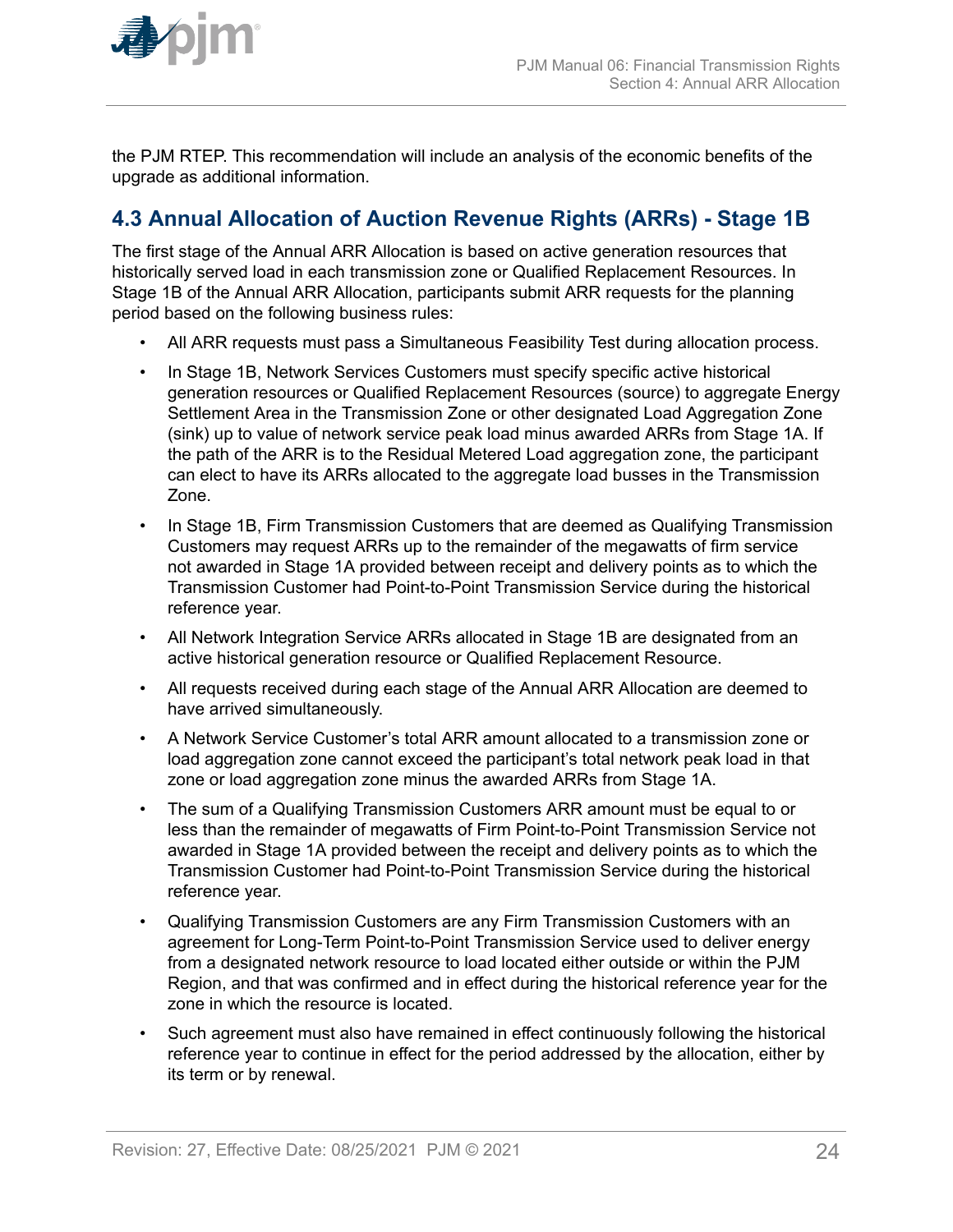

- The megawatts of Auction Revenue Rights the Qualifying Transmission Customer may request in Stage 1B of the allocation may not exceed the lesser of: (i) Remainder of megawatts not awarded in Stage 1A of firm service between the designated network resource and the load delivery point (or applicable point at the border of the PJM Region for load located outside such region) under contract during the historical reference year; and (ii) Remainder of the megawatts not awarded in Stage 1A of firm service presently under contract between such historical reference year receipt and delivery points.
- A Qualifying Transmission Customer may request Auction Revenue Rights in either or both of the first stage or second stage of the allocation without regard to whether such customer is subject to a charge for firm Point-to-Point Transmission Service under Tariff, Attachment K-Appendix, section 7.1 ("Base Transmission Charge").
- PJM determines the set of eligible ARR sources for each transmission zone or for each historic load aggregation zone within a transmission zone based on the historical reference year that corresponds to the LMP-based market implementation for the transmission zone.
- A historic load aggregation zone is defined as a sub-region of a transmission zone that was served under a separate set of supply contracts and/or generation resources (i.e. by a municipal or cooperative utility) than the other non-municipal/cooperative load in the transmission zone.
- Only long-term supply contracts or historical capacity contracts that were in place during the reference year and have a contract term of ten (10) years or greater (or were contracts with renewable options that have been exercised, and such exercised option term(s) plus the original contract term were or will be, equal to a term of ten (10) years or more prior to the reference year are eligible to be considered historical generation resources for the purposes of Stage 1 allocation. This would include generation that was owned by an LSE and later sold but retained under a supply contract such that the generation was designated to the serve the load continuously for ten (10) years or greater.
- Prior to the end of each PJM Planning Period PJM will determine which Stage 1 Resources are no longer active for the next PJM Planning Period and then will replace such source points with Qualified Replacement Resources (i.e., Capacity Resources that pass the Simultaneous Feasibility Test and which are economic) as outlined in Tariff, Attachment K-Appendix, section 7.4.2. A Stage 1 Resource will be considered no longer active if it was designated to be delivered to load based on the historical reference year, but has since been deactivated or the installed capacity value of such resource has been reduced as of the annual allocation of ARRs for the target PJM Planning Period.
- Potential Qualified Replacement Resources will be categorized into rate-based and nonrate-based resources. Rate-based resources must meet the criteria specified in Tariff, Attachment K-Appendix, sections 7.6 and 7.7 concerning New Stage 1 Resources and Alternate Stage 1 Resources. Requests to classify rate-based resources as such must be sent to the PJM FTR Group with supporting documentation by the January 1st prior to the effective planning period.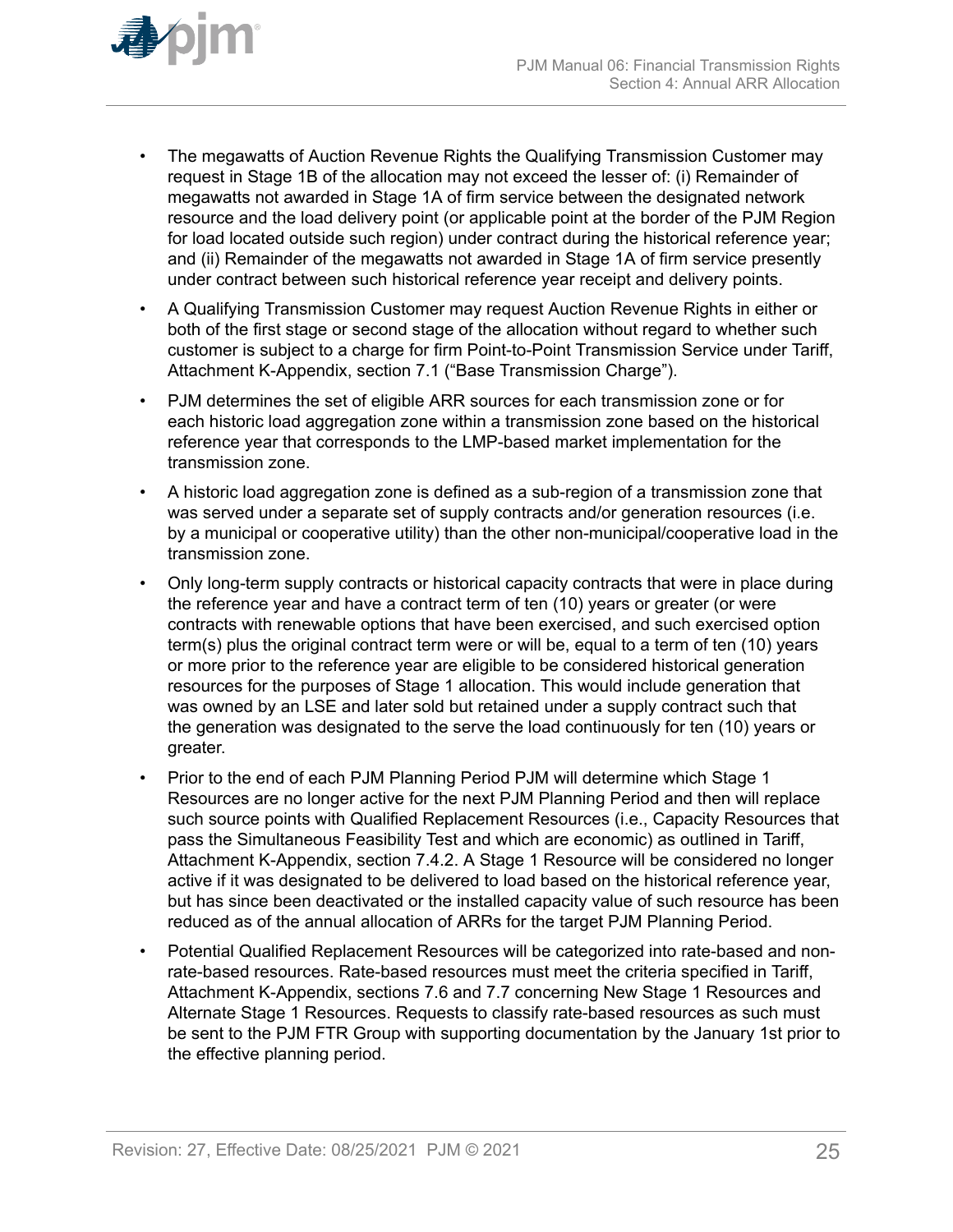<span id="page-25-0"></span>

- Each potential Qualified Replacement Resource will be ranked in economic order such that Qualified Replacement Resources that maximize ARR value will be tested for simultaneous feasibility first as outlined in Tariff, Attachment K-Appendix, section 7.4.
- A potential Qualified Replacement Resource shall be considered to pass the simultaneous feasibility test if that resource does not cause an appreciable increase in the flow across any binding constraint as determined from the previous year's Stage 1 ARR flow, utilizing a model derived from the 10 year allocation model.

PJM will assign to each LSE a pro-rata amount of the MW capability from each generator that is designated to the transmission zone or load aggregation zone based on the LSE's percentage of the total peak load in the transmission zone or in the load aggregation zone. LSE is notified of the generation resource assignments. Each LSE chooses the set of ARRs that it wants to request based on the generator sources it was assigned. The requested ARRs must source at the designated generator and must sink at the LSEs aggregate load in the transmission zone or in the load aggregation zone. The ARR request is limited to an amount not greater than the designated MW amount.

PJM performs a Simultaneous Feasibility test to determine the set of ARRs that can be awarded to each Network customer. PJM notifies each LSE of the ARR awards resulting from the Stage 1B allocation process.

A participant may surrender any portion of the ARR awards resulting from Stage 1B of the Annual ARR Allocation process prior to the commencement of Stage 2 of the Annual ARR Allocation process provided that all remaining outstanding ARRs are simultaneously feasible following the return of such ARRs.

ARRs may be traded but trades must be made no later than the opening of the first round of the Annual FTR Auction and all trades are effective for the entire planning period. An LSE wishing to trade its ARRs must trade all of its ARRs associated with a particular zone. The LSE's zonal network service peak load is also automatically transferred to the new ARR owner for purposes of ARR allocation and reassignment. The new ARR owner is then subject to ARR reassignment associated with shifts in the original owners zonal network service peak load.

Within the planning period, as load changes from one LSE to another within a transmission zone, a proportionate share of the ARRs defined to sink into the zone are reassigned from the old LSE to the new LSE. The reassignment of ARRs must be initiated by a request made by the LSE gaining load as described in the "Reassignment of ARRs for Shifts in Load Responsibility" section.

# **4.4 Stage 1 Participation for External Load Serving Entities**

Long-Term Firm Point-to-Point Transmission Service customers that are not Qualifying Transmission Customers and Network Service Users serving Non-Zone Network Load may participate in Stage 1 of the Annual Allocation of Auction Revenue Rights pursuant to Tariff, Attachment K-Appendix, section 7.4.2(a)-(c), subject to the following conditions:

The relevant transmission service shall be used to deliver energy from a designated network resource located either outside or within the PJM region to load located outside the PJM Region.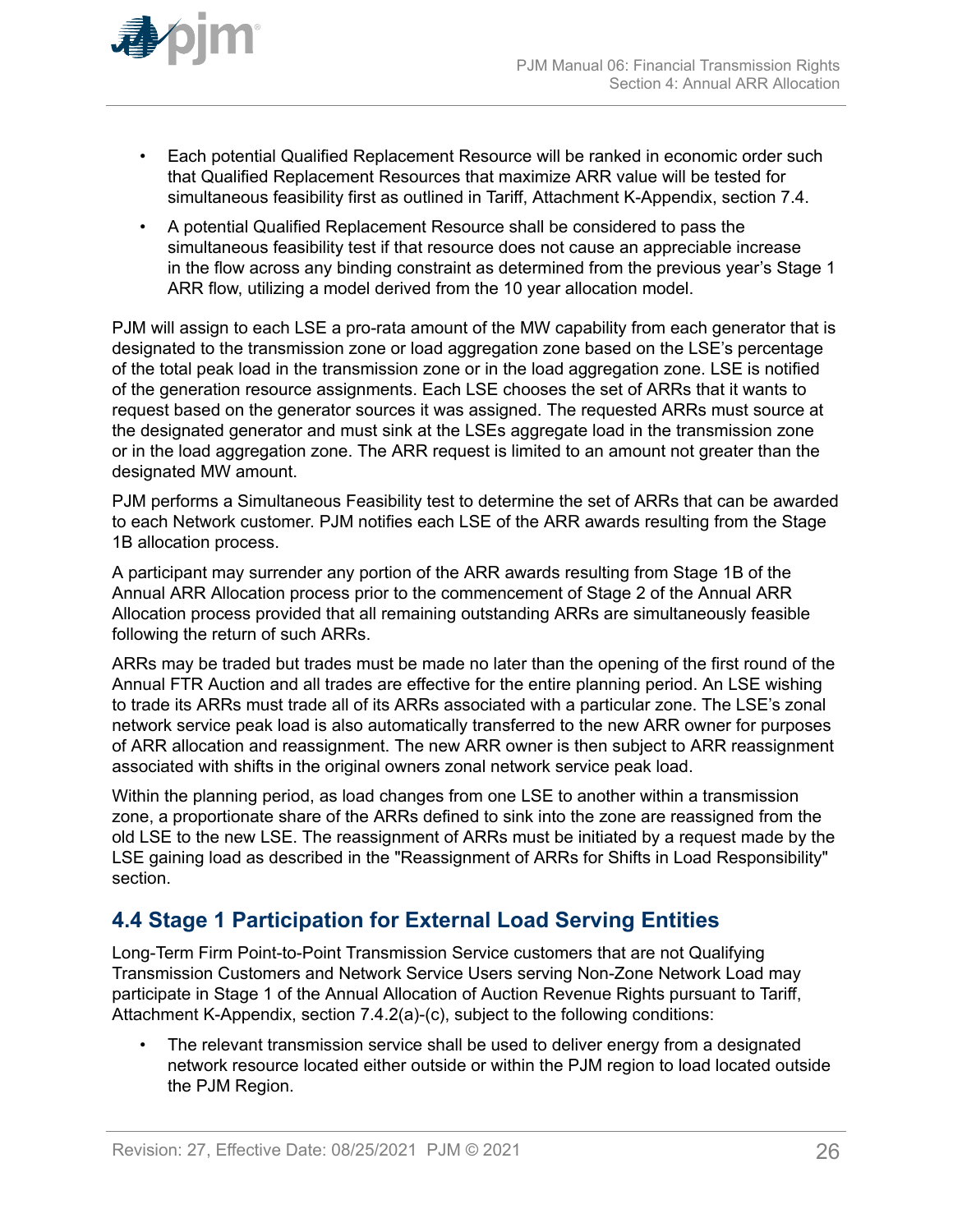

- To be eligible to participate in Stage 1A of the annual Auction Revenue Rights allocation: 1) the relevant transmission service shall remain in effect for the Stage 1A period addressed by the allocation; and 2) the control area in which the external load is located has similar rules for load external to the relevant control area.
- Source points for Stage 1 requests shall be limited to: 1) generation resources owned by the LSE serving the load located outside the PJM Region; or 2) generation resources subject to a bona fide firm energy and capacity supply contract executed by the LSE to meet its load obligations, provided that such contract remains in force and effect for a minimum term of ten (10) years from the first effective Planning Period that follows the initial Stage 1 request.
- For Long-Term Firm Point-to-Point Transmission customers requesting Stage 1 Auction Revenue Rights, the generation resource(s) designated as source points may not include any portion of the generating capacity of such resource(s) that, at the time of the request, is identified as a Capacity Resources.
- For Network Service Users requesting Stage 1 Auction Revenue Rights, the generation resource(s) designated as source points must either be committed into PJM's RPM market or be designated as part of the entity's FRR Capacity Plan for the purpose of serving the capacity requirement of the external load.
- All Stage 1 source point requests made shall not increase the MW flow on facilities binding in the relevant annual Auction Revenue Rights allocation or in future Stage 1A allocations and shall not cause MW flow to exceed applicable ratings on any other facilities in either set of conditions in the simultaneous feasibility test.
- To ensure the conditions are met, a simultaneous feasibility test shall be conducted: 1) based on next allocation year with all existing Stage 1 and Stage 2 Auction Revenue Rights modeled as fixed injection-withdrawal pairs; and 2) based on 10 year allocation model with all eligible Stage 1A Auction Revenue Rights for each year including base load growth for each year.
- Requests for Stage 1 Auction Revenue Rights that are received by PJM by November 1st of a Planning Period shall be processed for the next annual Auction Revenue Rights allocation. Requests received after November 1st shall not be considered for the upcoming annual Auction Revenue Rights allocation. If all requests are not simultaneously feasible then requests will be awarded on a pro-rata basis.
- Requests for new or alternate Stage 1 resources made by Network Service Users and External LSEs that are received by November 1st shall be evaluated at the same time. If all requests are not simultaneously feasible then requests will be awarded on a pro-rata basis.
- Stage 1 Auction Revenue Rights source points that qualify shall be eligible as Stage 1 Auction Revenue Rights source points in subsequent annual Auction Revenue Rights allocations.
- Long-Term Firm Point-to-Point Transmission customers requesting Stage 1 Auction Revenue Rights may request Auction Revenue Rights MWs up to the lesser of: 1) the customer's Long-Term Firm Point-to-Point Transmission service contract MW amount; or 2) the customer's Firm Transmission Withdrawal Rights.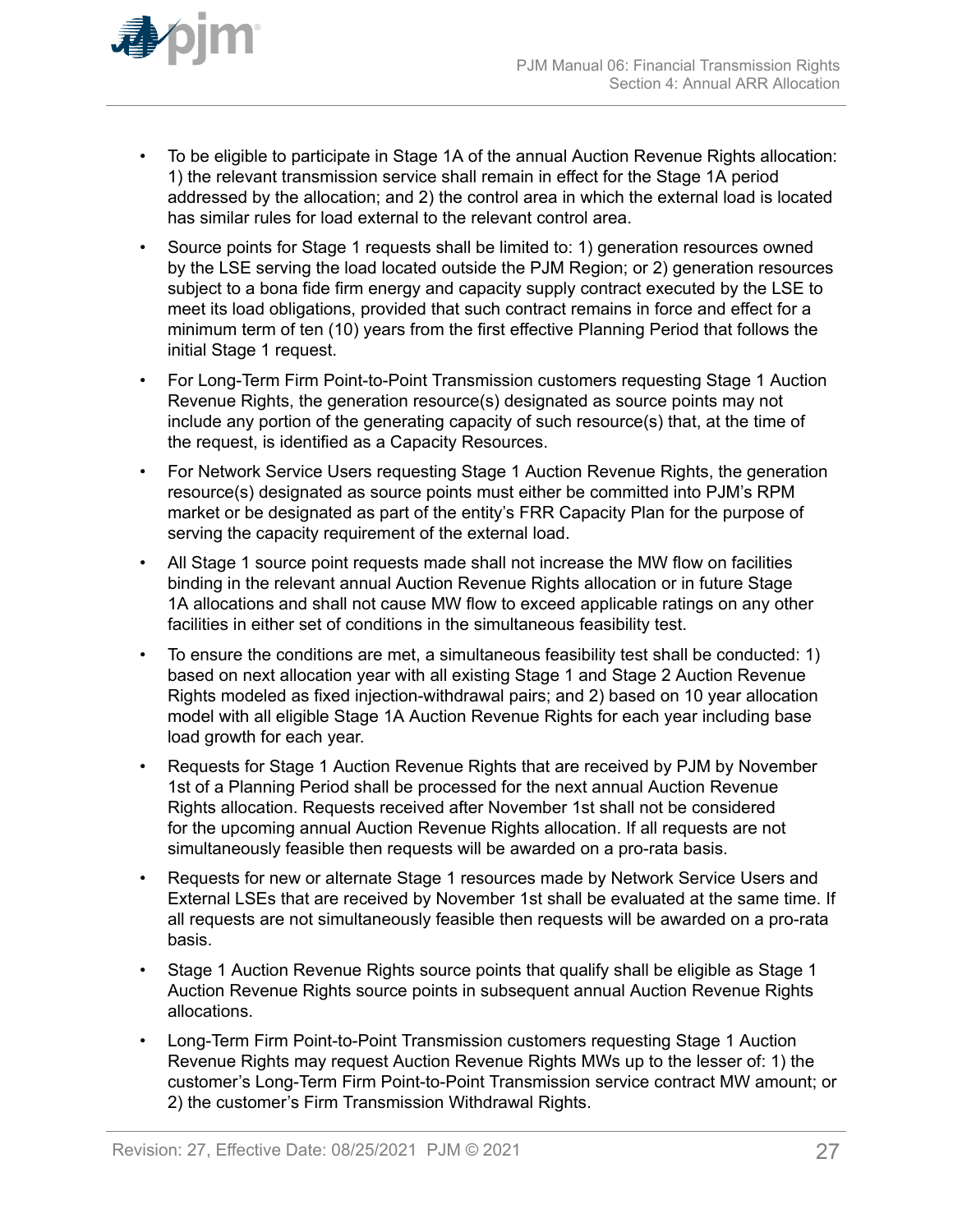<span id="page-27-0"></span>

- Network Service Users requesting Stage 1 Auction Revenue Rights may request Auction Revenue Rights MWs up to the lesser of: 1) the customer's network service peak load; or 2) the customer's Firm Transmission Withdrawal Rights.
- Stage 1A Auction Revenue Rights requests shall not exceed 50% of the maximum allowed MWs. Stage 1B Auction Revenue Rights requests shall not exceed the difference between the maximum allowed MWs authorized and the Auction Revenue Rights MWs granted in Stage 1A.
- In each round of Stage 2 of an annual allocation of Auction Revenue Rights MW requests shall be equal to or less than one third of the difference between the maximum allowed MWs authorized and the Auction Revenue Rights MW amount allocated in Stage 1.
- Stage 1 Auction Revenue Rights sources established and the associated Auction Revenue Rights MW amount may be replaced with an alternate resource pursuant to the process established in the Alternate Stage 1 Resources section of this manual.

# **4.5 Annual Allocation of Auction Revenue Rights (ARRs) – Stage 2**

The second stage, Stage 2, of the allocation is a three-round allocation procedure. In Stage 2 of the Annual ARR Allocation, participants submit ARR requests for the planning period based on the following business rules:

- All Network Service ARR requests must pass a Simultaneous Feasibility Test before being given PJM approval.
- PJM can approve all, part, or none of the ARR request based on the results of the Simultaneous Feasibility Test.
- The path for each Network Integration Service ARR is defined from a generator bus, hub, zone or interface to aggregate Energy Settlement Area or other designated Load Aggregation Zone. If the path of the ARR is to the Residual Metered Load aggregation zone, the participant can elect to have its ARRs allocated to the aggregate load buses in the Transmission Zone.
- A participant's total ARR amount to a transmission zone or load aggregation zone cannot exceed the participant's total network load in that zone or load aggregation zone.
- The source point of each ARR request may be any available generator bus, Hub or external interface or load zone for which PJM calculates and posts a Day-ahead Congestion Price value.
- The sink point of each ARR request must be the Network LSEs aggregate load in the Energy Settlement Area in the transmission zone or load aggregation zone if the path of the ARR is to the Residual Metered Load aggregation zone, the participant can elect to have its ARRs allocated to the aggregate load buses in the Transmission Zone.
- ARRs are specified to the nearest 0.1 MW.

PJM will perform an iterative allocation process that consists of three sequential rounds, with one third of the remaining system ARR capability allocated in each round. Network Service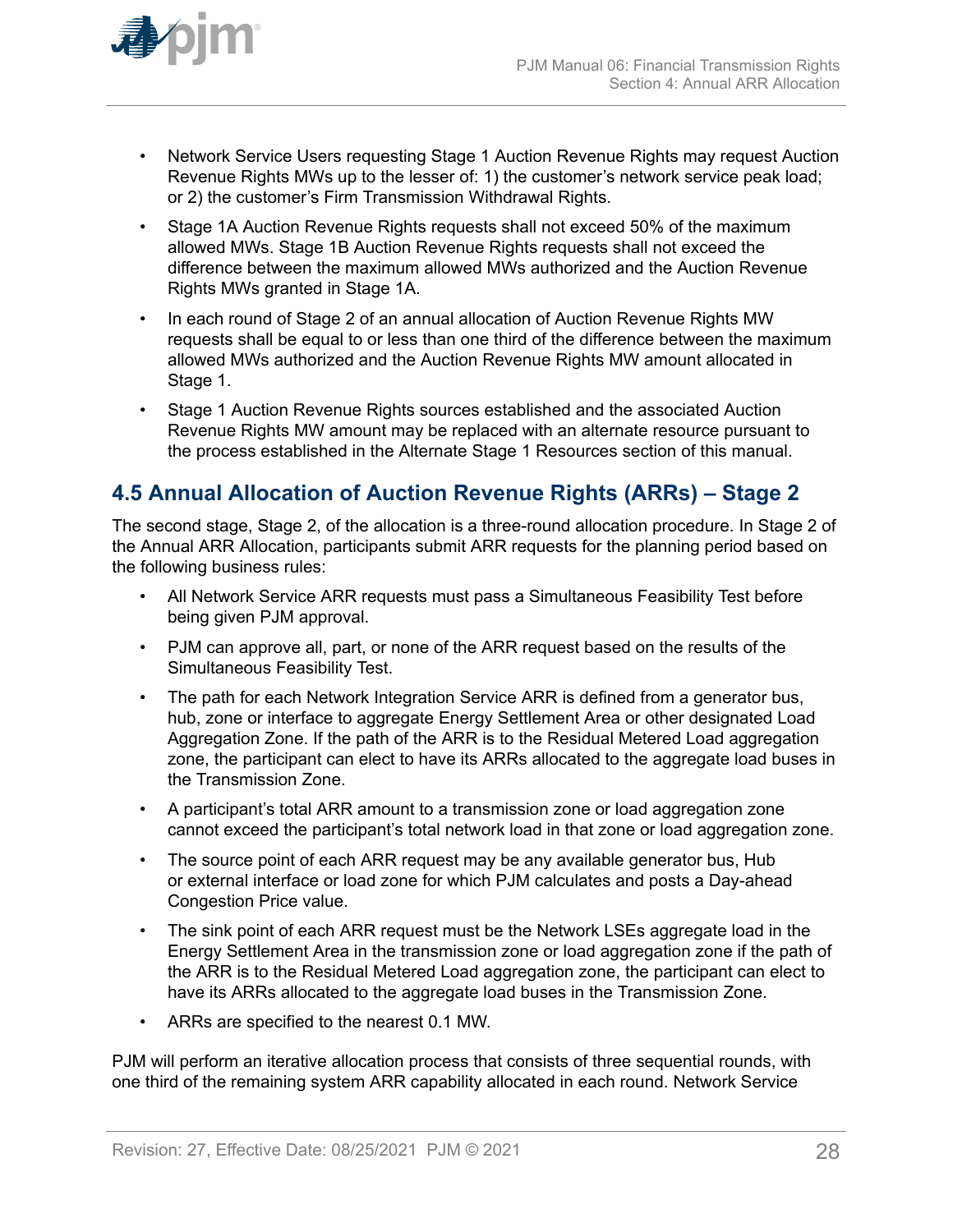<span id="page-28-0"></span>

customers and Firm Transmission customers can view the results of each allocation round before submitting their ARR requests for a subsequent round.

In every round of the three-round allocation process, the Network Customer's ARR requests are limited to one third of the Network customer's peak load remaining unallocated after the Stage 1 allocation process.

For example, if the Network customer's peak load is 100 MW and they had received 70 MW of ARRs in Stage 1, then the ARR requests in each round of Stage 2 are limited to (100-70)/3 = 10 MW.

A Firm Transmission Customer, that is deemed a Qualifying Transmission Customer, may request Auction Revenue Rights in each round of the second stage of the allocation process in a number of megawatts equal to or less than one third of the difference between the number of megawatts of firm service being provided between the receipt and delivery points as to which the Transmission Customer currently has firm Point-to-Point Transmission Service and its Auction Revenue Right Allocation from the first stage of the allocation process.

A Firm Transmission Customer, that is not deemed a Qualifying Transmission Customer, may request Auction Revenue Rights in the second stage of the allocation process, but only if it is subject to a Base Transmission Charge, or if it is expressly identified on a grandfathering schedule approved by FERC in connection with the elimination of such Base Transmission Charge. PJM transmission customers that serve load in MISO using service from non-historic sources may participate in Stage 2 but in no event can they receive an allocation of ARRs/FTRs from PJM greater than their firm service to loads in MISO. Requests for firm point-to-point ARRs must be associated with firm point-to-point service that spans the entire next planning period, either by its term or by renewal, and is confirmed by the opening of the Annual ARR Nomination period. Firm point-to-point requests are separated into thirds and each third is assigned to each round of Stage 2.

In each round, PJM staff performs the Simultaneous Feasibility test to determine the feasible set of ARRs that can be awarded. If all ARR requests are not simultaneously feasible, then proration is required. If ARR proration is required due to infeasibility then ARRs are allocated in proportion to the MW value requested and in inverse proportion to the effect on the binding constraint as illustrated in the following example:

Line A to B Capacity is 50 MW

Two ARR requests are submitted exceeding 50 MW capability of Line A-B:

|    | <b>ARR#</b> Requested ARRs | Path       | <b>Effect per MW on Line AB</b> | <b>Resulting Line AB Flow</b><br><b>Impact</b> |
|----|----------------------------|------------|---------------------------------|------------------------------------------------|
| #1 | 200 MW                     | A to B     | .50                             | 100 MW                                         |
| #2 | 200 MW                     | $C$ to $D$ | .25                             | 50 MW                                          |

#### *Exhibit 1: ARR Proration Example*

Because the total flow impact on Line A-B resulting from the two ARR requests is 150 MW, proration is required because the capability of Line A-B is only 50 MW.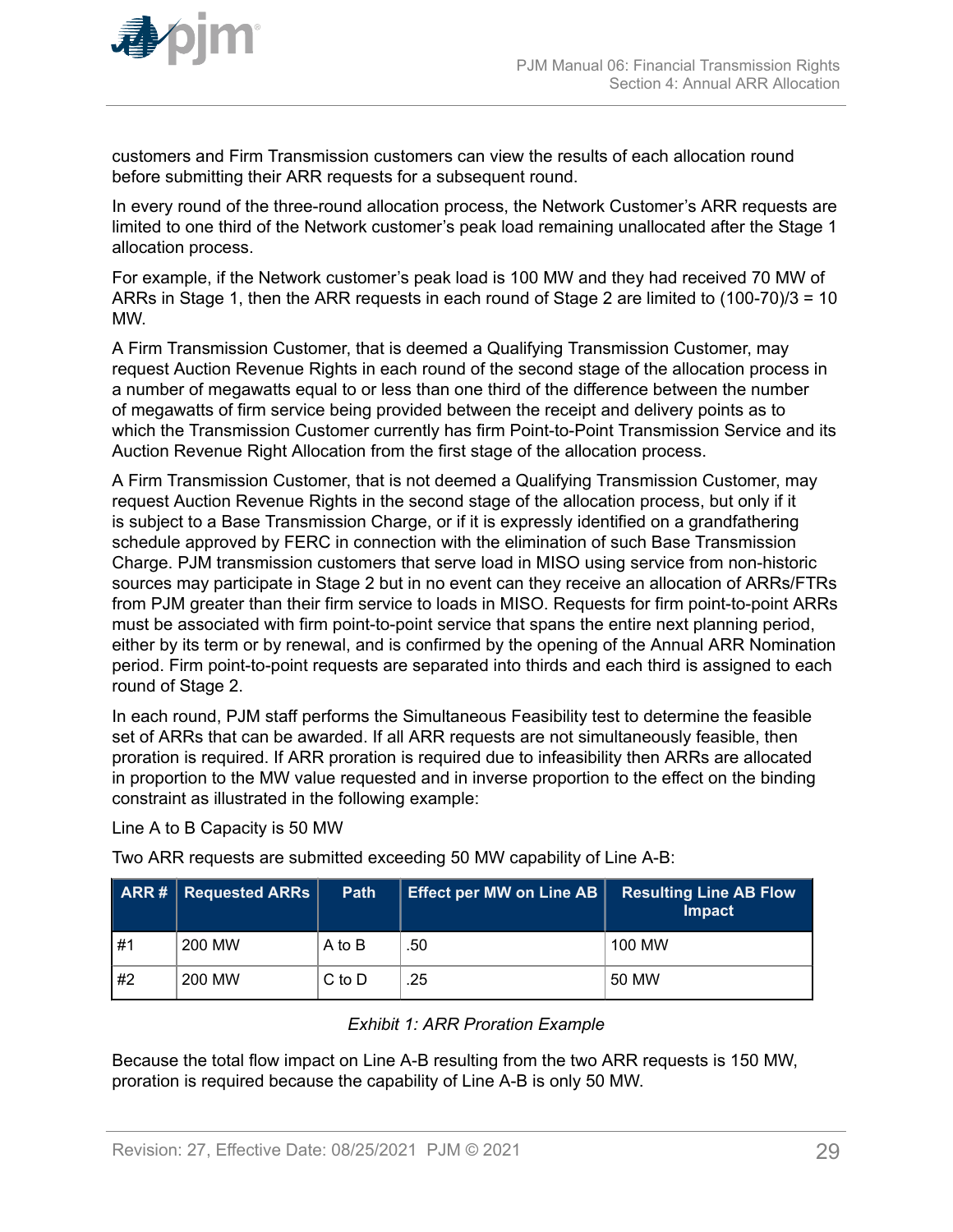<span id="page-29-0"></span>

Proration Calculation:

Prorated ARR Amount Awarded = (Line Capability MW) x (Requested MW / Total Requested ARR MW) x (1/ ARR Effect per MW on Line A-B)

ARR #1 Prorated MW Awarded =  $(50 \text{ MW}) \times (200 \text{ MW} / 400 \text{ MW}) \times (1/0.50) = 50 \text{ MW}$ 

ARR #2 Prorated MW Awarded = (50 MW) x (200 MW / 400 MW) x (1/.25) = 100 MW

At the end of each round PJM notifies each Network Customer or Firm Transmission Customer of the ARRs that they were awarded as a result of Round 1. After viewing the results, Network Customers or Firm Transmission Customer submit ARR requests for next round. The allocation process continues in an iterative manner for three rounds.

ARRs may be traded but trades must be made no later than the opening of the first round of the Annual FTR Auction and all trades are effective for the entire planning period. An LSE wishing to trade its ARRs must trade all of its ARRs associated with a particular zone. The LSE's zonal network service peak load is also automatically transferred to the new ARR owner for purposes of ARR allocation and reassignment. The new ARR owner is then subject to ARR reassignment associated with shifts in the original owners zonal network service peak load.

Within the planning period, as load changes from one LSE to another within a transmission zone, a proportionate share of the ARRs defined to sink into the zone are reassigned from the old LSE to the new LSE. The reassignment of ARRs must be initiated by a request made by the LSE gaining load as described in the "Reassignment of ARRs for Shifts in Load Responsibility" section.

# **4.6 Reassignment of Auction Revenue Rights (ARRs)**

ARRs allocated for the planning period will be reassigned on a proportional basis within a zone as load switches between within the planning period. As load shifts from one LSE to another within a transmission zone, a proportionate share of the ARRs defined to sink into the zone are reassigned from the old LSE to the new LSE. The reassignment of ARRs is an automatic process that is conducted on a daily basis.

ARRs are only reassigned from those LSEs that have lost load in a zone and have a net positive economic ARR position to that zone. An LSE that loses load will lose ARR MWs in proportion to the amount of load lost and this same proportion will reduce each individual ARR assigned to the LSE. ARRs are initially allocated to the nearest 0.1 MW but reassigned to the nearest .001 MW. The total set of ARRs to be forfeited by LSEs losing load in a zone will be reallocated to LSEs gaining load in the zone in proportion to each LSE's MW load gain relative to the total load shifted in the zone.

On a daily basis, Auction Revenue Rights are reassigned using the following procedure:

• PJM compares each LSE's Network Service Peak Load in a zone to the Network Service Peak Load of the previous day.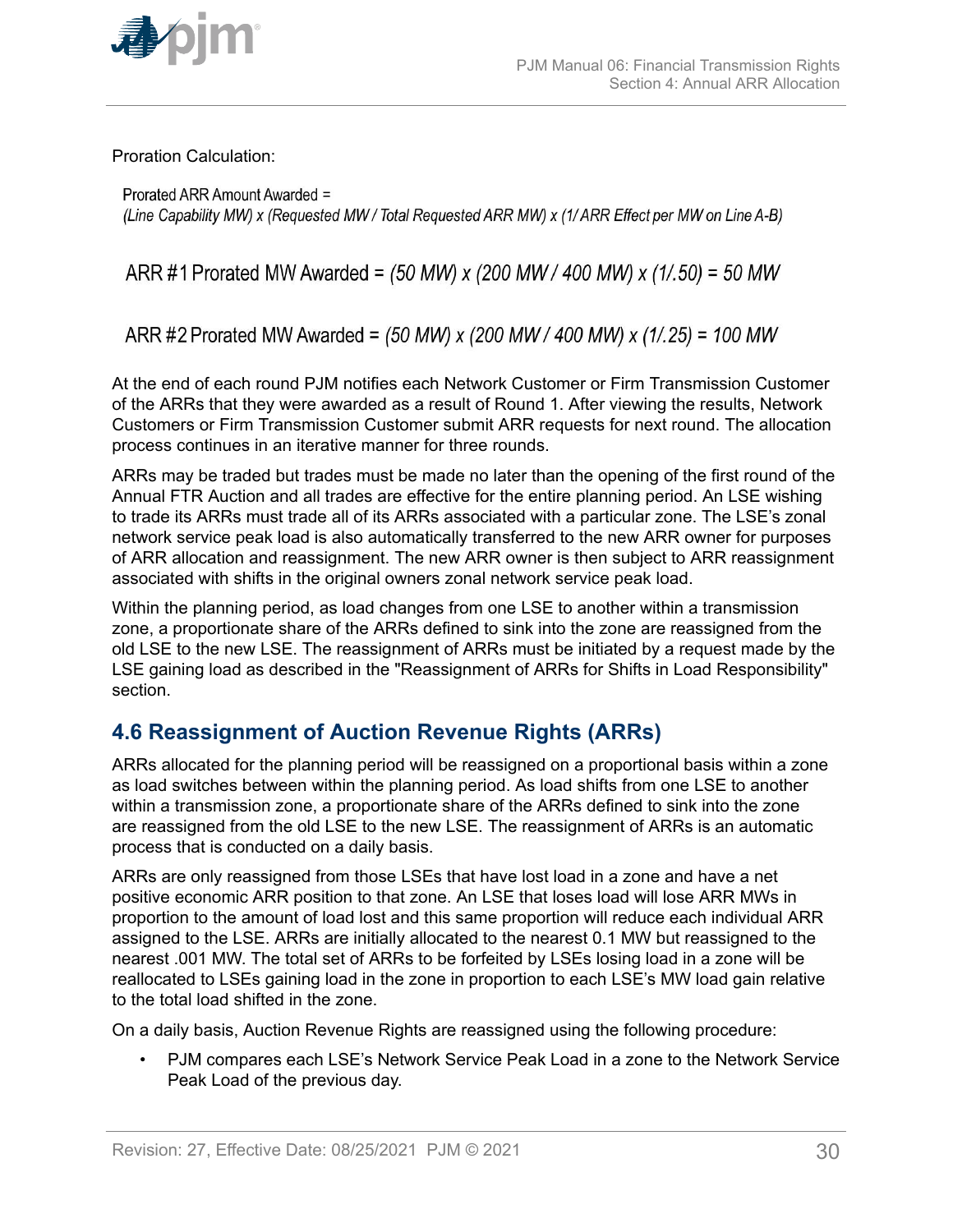<span id="page-30-0"></span>

- PJM analyzes each LSE's net economic ARR position. For each LSE losing load and having a net positive economic ARR position for that zone:
- The percentage of load lost for each LSE is determined,
- Each ARR owned by each LSE losing load is reduced by this same percentage
- PJM assigns the total set of forfeited ARRs to LSEs gaining load in the zone:
- The percentage of ARRs to be assigned to each LSE gaining load is determined. The percentage will be equal to the MW load gain by the LSE divided by the total MWs of load shifting in the zone.
- Each LSE gaining load is assigned a percentage of each ARR in this set of forfeited ARRs.

### **4.7 New Stage 1 Resources**

A Network Service User may request the addition of new Stage 1 resources to the Stage 1 resource list if the capacity of the historical resources for a zone is less than the zonal base load. Such requests are subject to the simultaneous feasibility tests described below and are limited to generation resources either owned by the requesting party or subject to ten-year or longer firm energy and capacity contracts that have been executed to serve load eligible for Stage 1A ARRs and remains in effect for a minimum term of ten years.

Simultaneous feasibility tests for new Stage 1 resource requests shall ensure that the requests for a new base resource does not increase the MW flow on facilities binding in the current ARR allocation or in future Stage 1A allocations and does not cause MW flow to exceed applicable ratings in either set of conditions. The most limiting set of conditions will be used as the limiting condition. A simultaneous feasibility test of new Stage 1 resource requests will assess the feasibility of the requests under the following conditions:

- Based on the next allocation year with all existing Stage 1 and Stage 2 ARRs modeled as fixed injection-withdrawal pairs.
- Based on the 10 year allocation model with all eligible Stage 1 ARRs for each year including base load growth for each year.

The amount of MWs that can be nominated from the new base resource will be the lower of the contract MW or 1.15 times the Network Service User's NSPL value minus the Network Service User's share of the existing Stage 1 MW capability for the zone. Requests for new Stage 1 resource that are received by PJM by November 1 will be processed for the next Annual ARR Allocation. Requests received after this date will not be considered for the upcoming Annual ARR Allocation. All requests for new or alternate Stage 1 resources that are received by November 1 will be deemed to have been submitted simultaneously and will be evaluated at the same time.

#### **4.8 Alternate Stage 1 Resources**

A Network Service User may replace one or more of its existing Stage 1 resources and its associated MW amount of ARRs with an alternate resource. Such requests are subject to the simultaneous feasibility tests described below and are limited to generation resources either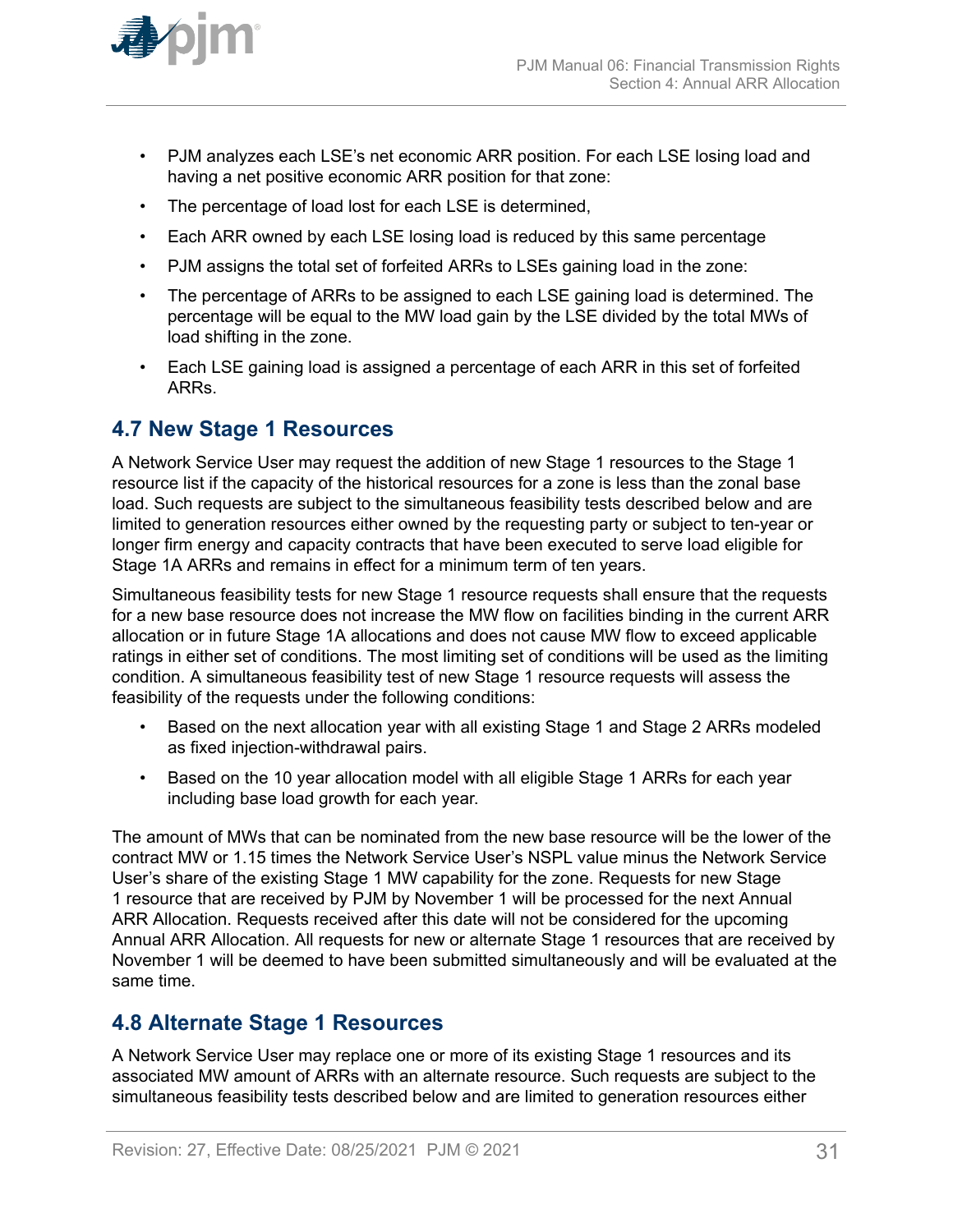<span id="page-31-0"></span>

owned by the requesting party or subject to ten-year or longer firm energy and capacity contracts that have been executed to serve load eligible for Stage 1A ARRs and remains in effect for a minimum term of ten years.

Simultaneous feasibility tests for alternate Stage 1 resource requests shall ensure that relative to the existing resource, the alternate base resource does not consume a greater amount of transmission capability on facilities binding in the current ARR allocation or future Stage 1A allocations, and does not allow MW flow(s) to exceed applicable ratings on any other facilities. A simultaneous feasibility test of alternate Stage 1 resource requests will assess the feasibility of the requests under the following conditions:

- Based on the next allocation year with all existing Stage 1 and Stage 2 ARRs modeled as fixed injection-withdrawal pairs.
- Based on the 10 year allocation model with all eligible Stage 1 ARRs for each year including base load growth for each year.

The amount of MWs that can be nominated from the alternate resource cannot exceed the original awarded Stage 1 MW amount of ARRs associated with the original Stage 1 resource. Requests for new Stage 1 resource that are received by PJM by November 1 will be processed for the next Annual ARR Allocation. Requests received after this date will not be considered for the next Annual ARR Allocation. All requests for new or alternate Stage 1 resources that are received by November 1 will be deemed to have been submitted simultaneously and will be evaluated at the same time.

If the Network Service User accepts the MW amount of ARRs associated with the alternate resource as established by the simultaneous feasibility test, the alternate resource will replace the relevant existing Stage 1 resource beginning with the next Annual ARR Allocation. If the Network Service User rejects the MW amount of ARRs associated with the alternate resource as established by the simultaneous feasibility test, the original Stage 1 resource will remain in effect.

# **4.9 Allocation of Incremental Auction Revenue Rights (IARRs)**

#### **4.9.1 Merchant and Generation Interconnection IARRs**

Transmission expansion projects associated with new generation interconnection and Merchant Transmission Expansion projects will be allocated incremental ARRs in a three-round allocation process in which the customer requests incremental ARRs for three pairs of point-to-point combinations (one point-to-point combination is requested per round).

In each round, one-third of the Incremental ARRs made available by the expansion project will be assigned to the requester. After each of rounds one and two, the requester may accept the assigned Incremental ARRs or refuse them. Acceptance of the assignment will remove the assigned Incremental ARRs from availability in the next rounds. Refusal of the assignment will result in the Incremental ARR being available for the next round. The Incremental ARR assignment made in round three will be final and binding. The final and binding Incremental Auction Revenue Right assignment for a requested point-to-point combination in each round shall in no event be less than one third of 80% and no greater than one-third of 100% of the non-binding estimate of Incremental Auction Revenue Rights for that point-to-point combination that was provided to the New Service Customer.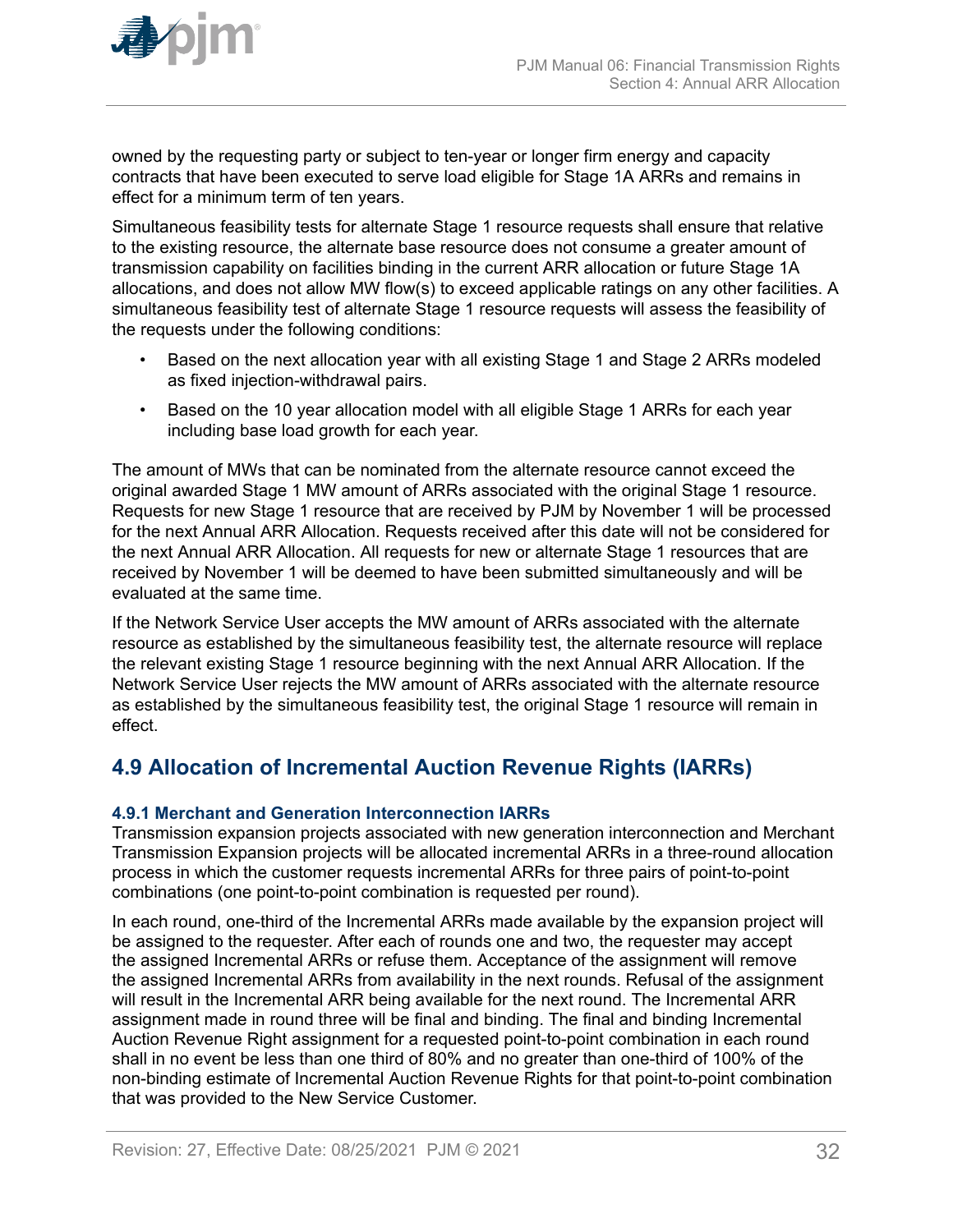<span id="page-32-0"></span>

Incremental ARRs will be effective for thirty years or the life of the facility or upgrade, whichever is less.

At any time during this thirty-year period, in lieu of continuing this thirty-year ARR, the Interconnection Customer shall have a one-time choice to switch to an optional mechanism, whereby, on an annual basis, the customer has the choice to request an ARR during the Annual ARR Allocation process between the same source and sink, subject to simultaneous feasibility. Once this option is chosen, the Interconnection Customer must request the Incremental ARR during each annual ARR enrollment window for the upcoming planning period. If no request is made, the Incremental ARR is forfeited for that planning period.

At any time during this thirty-year period, an Interconnection Customer may return Incremental ARRs that it no longer desires, provided that all remaining outstanding ARRs can be simultaneously accommodated following the return of such ARRs. In the event an Interconnection Customer returns Incremental ARRs, the Interconnection Customer shall have no further rights regarding such Incremental ARRs.

#### **4.9.2 Regional Transmission Expansion Plan (RTEP) IARRs**

RTEP Projects Eligible for Allocation of IARRs will be calculated for any RTEP upgrade the costs of which will be allocated on a regional basis. IARRs created by a project will be allocated to Responsible Customers in proportion to each Responsible Customers' share of the project cost. Responsible Customers as defined in Schedule 12 of the Tariff that are Network Customers, Transmission Customers with an agreement for Firm Point-To-Point Service, or Merchant Transmission Providers that are assigned cost responsibility for a Regional Facility or a Necessary Lower Voltage Facility ("Regionally Assigned Facility").

#### **RTEP IARR Calculation Method**

The source point of the IARR will be a new aggregate pricing point comprised of up to ten (10) generator buses having the largest positive distribution factor (DFAX) on the constraint being relieved by upgrade (i.e. – where increased generation increases the flow on the constraint being relieved).

The sink point of the IARR will be a new aggregate pricing point comprised of the load-weighted average of the transmission zone for which the aggregate DFAX on the constraint being relieved by upgrade is negative (i.e. – where increased load increases the flow on the constraint being relieved).

IARRs associated with an upgrade are calculated by determining the incremental ARR capability between the source and sink points created by the project.

- Using the base network topology, ARR capability between the specified source-sink combination is measured by increasing MW transfers from the specified source to the specified sink until a transmission limit is encountered.
- Using a network topology which includes the expansion project, the ARR capability between the specified source-sink combination is measured by increasing MW transfers from the specified source to the specified sink until a transmission limit is encountered.
- The incremental ARR (IARR) capability between the source-sink combination created by the expansion project is the difference between the ARR capability in the base system and the ARR capability in the system which include the project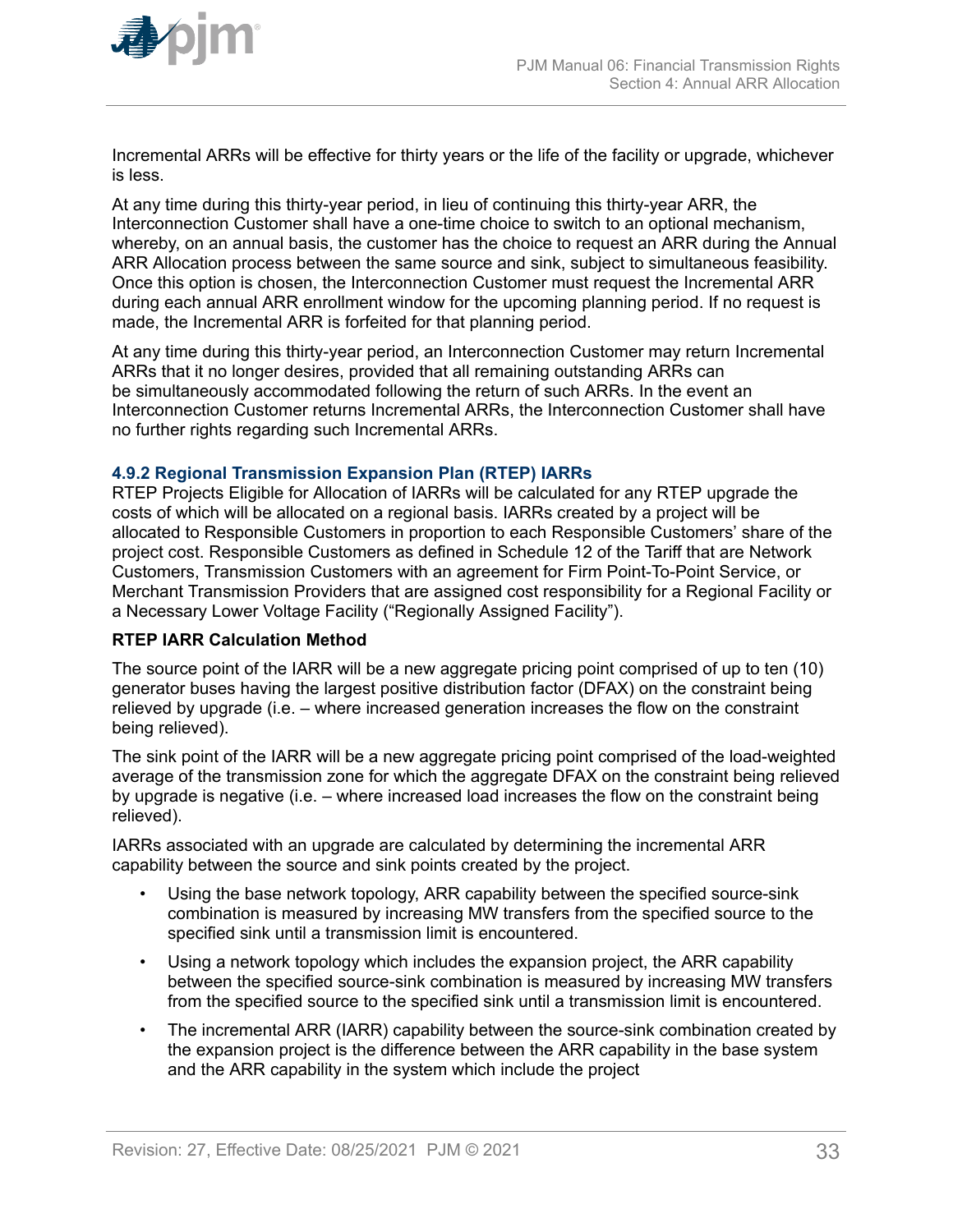<span id="page-33-0"></span>

PJM will determine the quantity of IARRs to be allocated within three months prior to the actual in-service date of the upgrade.

#### **RTEP IARR Allocation Method**

Each Responsible Customer will be allocated IARR MWs in proportion to the Responsible Customers' share of the project cost.

Within each zone, each network customer will be allocated a share of the zone's IARRs in proportion to the customer's share of the zonal NSPL.

Allocation of the IARRs will occur for each identified RTEP upgrade for each of the 30-years following implementation of the upgrade. Potential recipients of the rights will be determined on an annual basis according to shares of the zonal NSPL for the upcoming Planning Year. Identified recipients will then have the opportunity to turn down the allocated rights prior to the initiation of the annual ARR allocation process.

#### **4.9.3 Elective Upgrade IARRs**

Section 7.8 of Schedule 1 of the Operating Agreement sets forth provisions to permit any party to request and obtain Incremental ARRs by agreeing to fund upgrades necessary to support the requested rights. Attachment EE to the PJM Tariff is the form for the upgrade request. Requests must specify a source, sink and MW amount.

PJM will assess the simultaneous feasibility of the requested Incremental ARRs and all outstanding ARRs against the base system ARR capability and Stage 1A ARR capability for the future 10 year period. Based on this preliminary assessment, PJM will conduct studies to determine the upgrades required to accommodate the requested Incremental ARRs and ensure that all outstanding ARRs are simultaneously feasible. If a party elects to fund the upgrades PJM will notify the party of the actual amount of Incremental ARRs that will be awarded based on the allocation process established pursuant to Section 231 of Part VI of the Tariff.

#### **4.9.4 Duration and Value of IARRs**

IARRs will become effective on the first day of the first month that the upgrade is included in the transmission system model for the monthly FTR auction.

Incremental ARRs will be effective for thirty years or the life of the facility or upgrade, whichever is less.

For IARRs that become effective at the beginning of a planning year, their value will be determined identically to that of annually allocated ARRs, based on the nodal prices resulting from the annual FTR auction. If IARRs become effective during a planning year, then their value for each month remaining in that planning year will be based on the results of the prompt-month FTR auctions. For each planning year thereafter, the value of IARRs will be determined identically to that of annually allocated ARRs, based on the nodal prices resulting from the annual FTR auction.

### **4.10 Residual Auction Revenue Rights**

Residual Auction Revenue rights (ARRs) are defined as Network Service or Firm Point-to-Point Auction Revenue rights that were made available as a result of transmission upgrades that occur after the Annual ARR Allocation. Residual ARRs are defined for transmission upgrades or other increased transmission system capability that was not modeled in the Annual ARR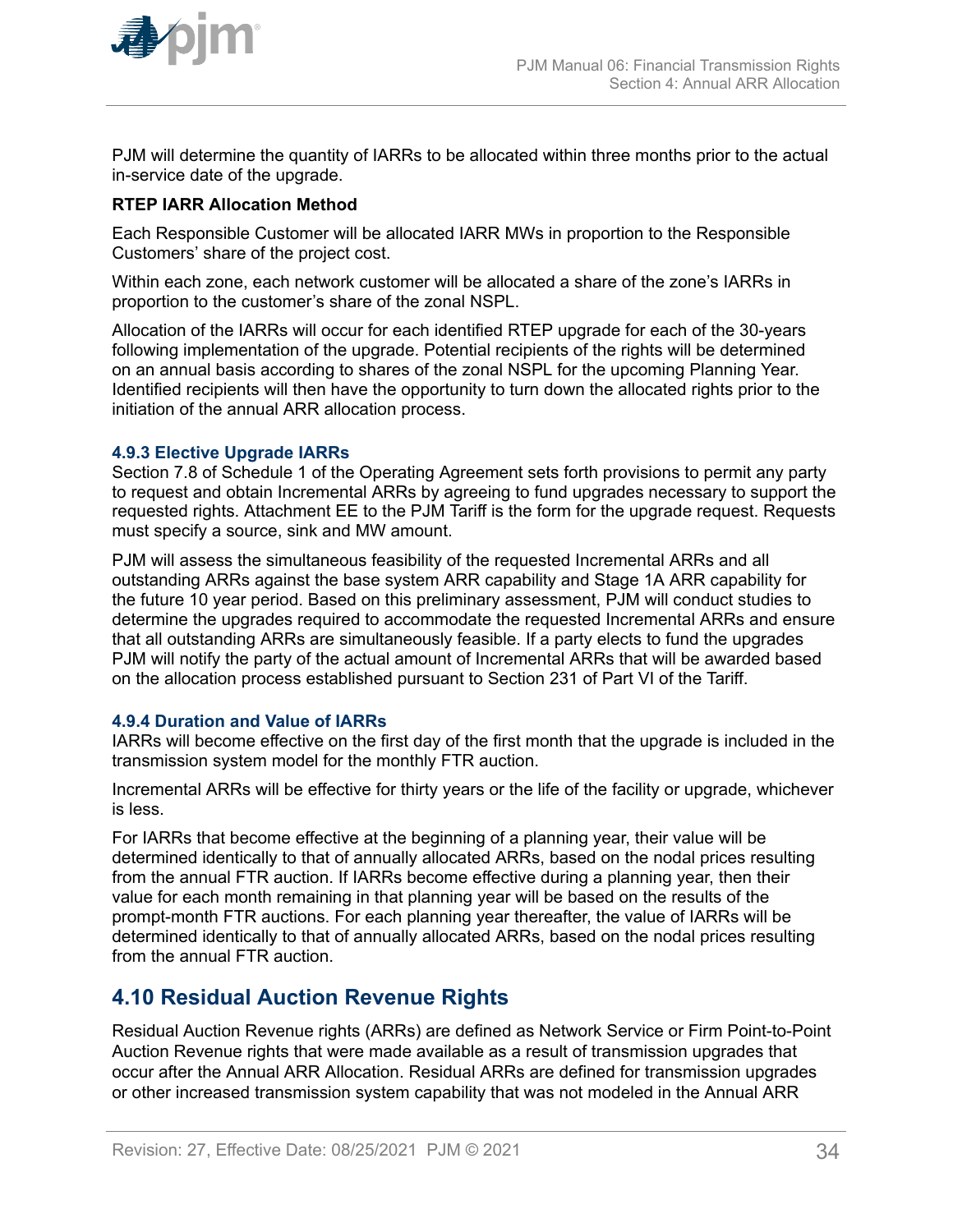

Allocation, and if such increased capability had been modeled, a greater amount of ARRs would have been allocated in Stage 1. Residual ARRs available for allocation will be only those rights in excess of rights allocated directly to entities to whom cost responsibility for the same upgrades has been assigned. PJM will calculate the Residual ARRs made available by the increased transmission capability for paths which were pro-rated in Stage 1 of the Annual ARR Allocation. This calculation will be made prior to when the increase in the transmission capability occurs. Firm Transmission Customers that had ARRs pro-rated in Stage 1 of the Annual ARR Allocation would be eligible for Residual ARRs. Residual ARR MWs plus previously awarded Stage 1 and Stage 2 MWs cannot exceed the Network Service Peak Load value for a particular participant. Residual ARRs become effective the first month that the increased transmission capability is included in the SFT of the Monthly FTR Auction and terminate at the end of the current Planning Period. Residual ARRs values will be determined for participants whose Stage 1 requests were prorated and then shifted to reflect load shifts occurring between June 1st of the current planning year and the effective month. The economic value of each Residual ARR is a monthly quantity based on the MW amount and on the nodal clearing price difference between the source and sink nodes for FTR Obligations resulting from each Monthly FTR Auction of the effective period of the Residual ARR. (For example the economic value of a Residual ARR that becomes effective in April, is based on April clearing prices from April FTR Auction). Prior to the effective month, PJM will remove all negatively valued Residual ARRs resulting from the corresponding Monthly FTR Auction and recalculate the Residual ARRs made available by the increased transmission capability for paths which were pro-rated in Stage 1 of the Annual ARR Allocation. PJM will allocate positively valued Residual ARRs only.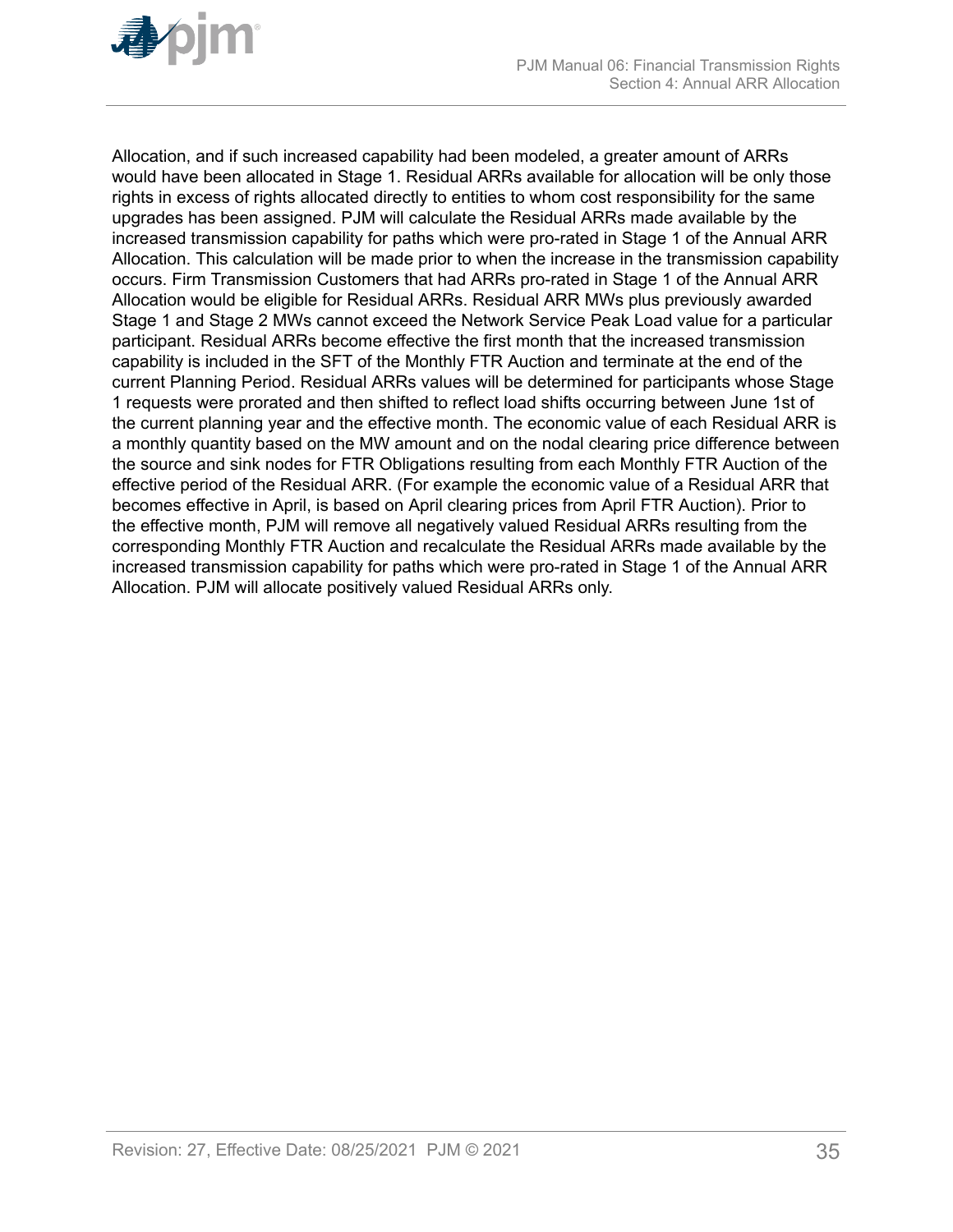<span id="page-35-0"></span>

### **Section 5: Financial Transmission Rights (FTRs) for New Load in Zones Associated with Market Growth**

Welcome to the Financial Transmission Rights (FTRs) for New Load in Zones Associated with Market Growth section of the **PJM Manual for Financial Transmission Rights**. In this section, you will find the following information:

- An overview of the FTR Allocation Process for New Load in Zones Associated with Market Growth (see "FTR Allocation Process for New Load in Zones Associated with Market Growth").
- How participants request Network Integration Service FTRs for New Load in Zones Associated with Market Growth and how PJM processes those requests (see "Network Integration Service Financial Transmission Rights (FTRs) for New Load in Zones Associated with Market Growth").
- How FTRs for Firm Point-to-Point Service are awarded by PJM (see "Firm Point-to-Point Transmission Financial Transmission Rights (FTRs)").
- How FTRs are reassigned for Shifts in Load Responsibility (see "Reassignment of FTRs")

### **5.1 FTR Allocation Process for New Load in Zones Associated with Market Growth**

A transitional FTR Allocation will be conducted for a new zone load being added as a result of market growth. This transitional allocation of FTRs will cover the period of time between the implementation of the new zone added as a result of market growth and the next Annual ARR Allocation.

For a transitional period, Network Service Users and those Firm Transmission Customers that receive, and pay for, that take service that sinks or sources, in new PJM zones, at their election, may receive a direct allocation of Financial Transmission Rights instead of an allocation of Auction Revenue Rights. This transitional period covers the succeeding two Annual FTR Auctions after the integration of the new zone into the PJM interchange energy market. The election of a direct FTR Allocation shall be made prior to the commencement of each Annual FTR Auction.

- 1. Network Service Users and Firm Transmission Customers in new PJM zones that elect not to receive direct allocations of Financial Transmission Rights, may receive allocations of Auction Revenue Rights. Network Service Users and Firm Transmission Customers in new PJM zones must choose to receive either an FTR Allocation or an ARR Allocation. A Network Service User or Firm Transmission Customer cannot choose to receive both an FTR Allocation and an ARR Allocation.
- 2. All FTR requests in new zones made during these transition periods will be subject to the same allocation procedures as those set forth in the Annual ARR Allocation process as described in the "Annual ARR Allocation" section (Section 4). As part of the integration of new zones into the PJM Market, PJM will identify the set of eligible FTR sources for the Stage 1 allocation process based on historic and contractual delivery patterns.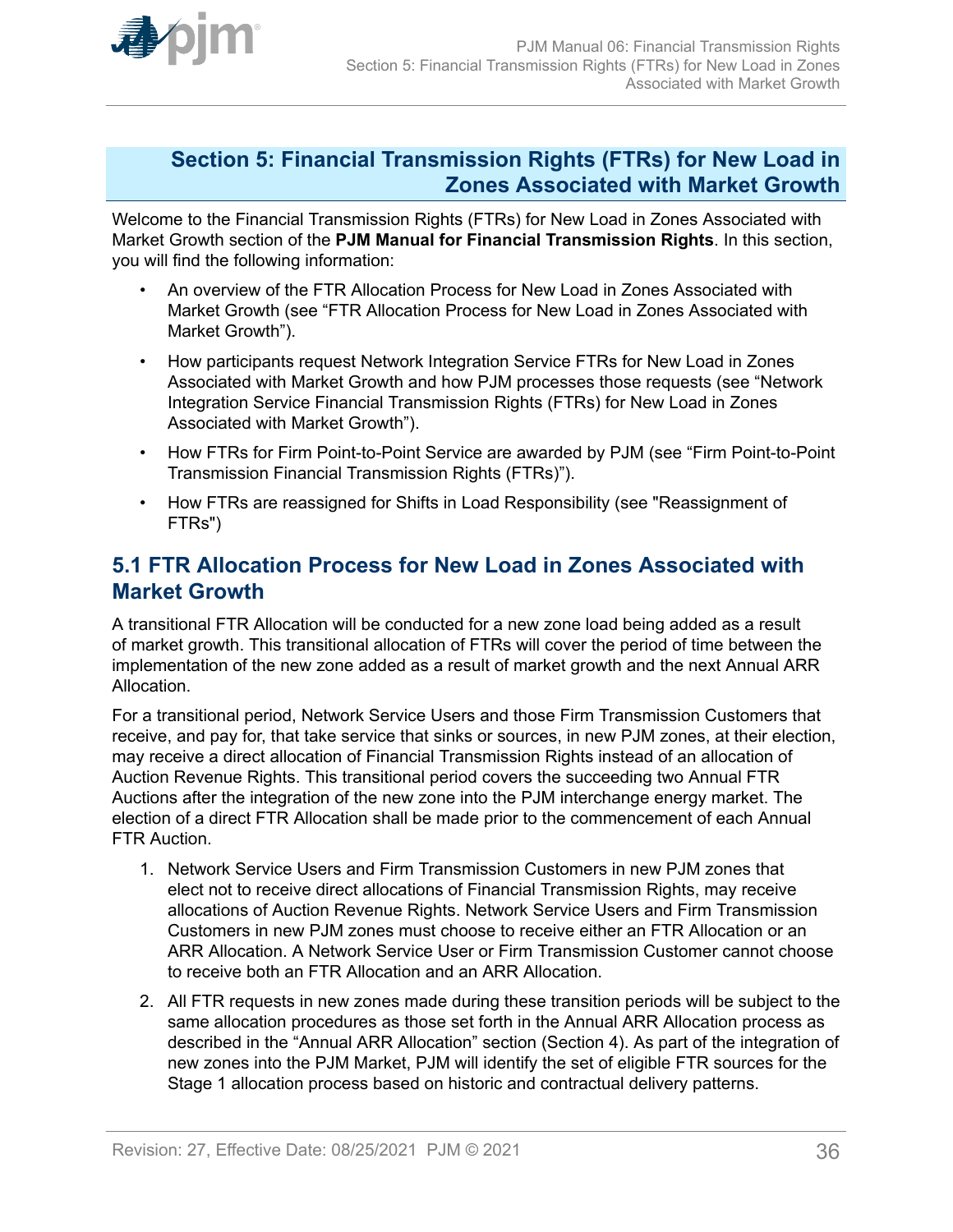<span id="page-36-0"></span>

3. These FTR requests must satisfy the same requirements as mentioned above for Annual ARR requests. The Annual FTR Allocation process for new zones will be conducted simultaneously with the Annual ARR Allocation process for the other zones to ensure Simultaneous Feasibility of all rights.

# **5.2 Network Integration Service Financial Transmission Rights (FTRs)**

The following procedure is used in requesting and processing Network Integration Service FTRs:

- The Network Service Customer submits requests to Network Integration Service FTRs using FTR Center.
- PJM enters accepted FTRs into the PJM FTR database.

#### **5.2.1 Rules and Guidelines**

The following is a list of business rules and guidelines to follow when requesting Network Integration Service FTRs:

- All Network Integration Service FTR requests must pass a Simultaneous Feasibility Test before being given PJM approval.
- PJM can approve all, part, or none of the FTR request based on the results of the Simultaneous Feasibility Test.
- The path for each Network Integration Service FTR is defined from specific historical generation resources to aggregate Network Customer Load in the Transmission Zone or other designated Load Aggregation Zone.
- The total FTRs for a historical generation resource to the LSE load cannot be greater than the MW amount of the resource that was assigned to the LSEs on a pro-rata basis.
- A participant's total FTR amount to a transmission zone or load aggregation zone cannot exceed the participant's total network load in that zone or load aggregation zone.
- FTRs are specified to the nearest 0.1 MW.
- FTR requests are time-stamped and processed in the order in which they are received.

# **5.3 Firm Point-to-Point Transmission Financial Transmission Rights (FTRs)**

To qualify for an allocation of FTRs, firm point-to-point FTR requests must be associated with firm point-to-point service that spans the entire next planning period and is confirmed by the opening of the Annual FTR Allocation window.

The following procedure is used in processing Firm Point-to-Point FTRs outside of the Annual FTR Allocation window:

• The Firm Point-to-Point Transmission Customer submits Transmission Service Requests (TSRs) via OASIS according to the procedure outlined in the PJM Manual for Transmission Service Request (M-02) and the PJM OASIS Users Guide.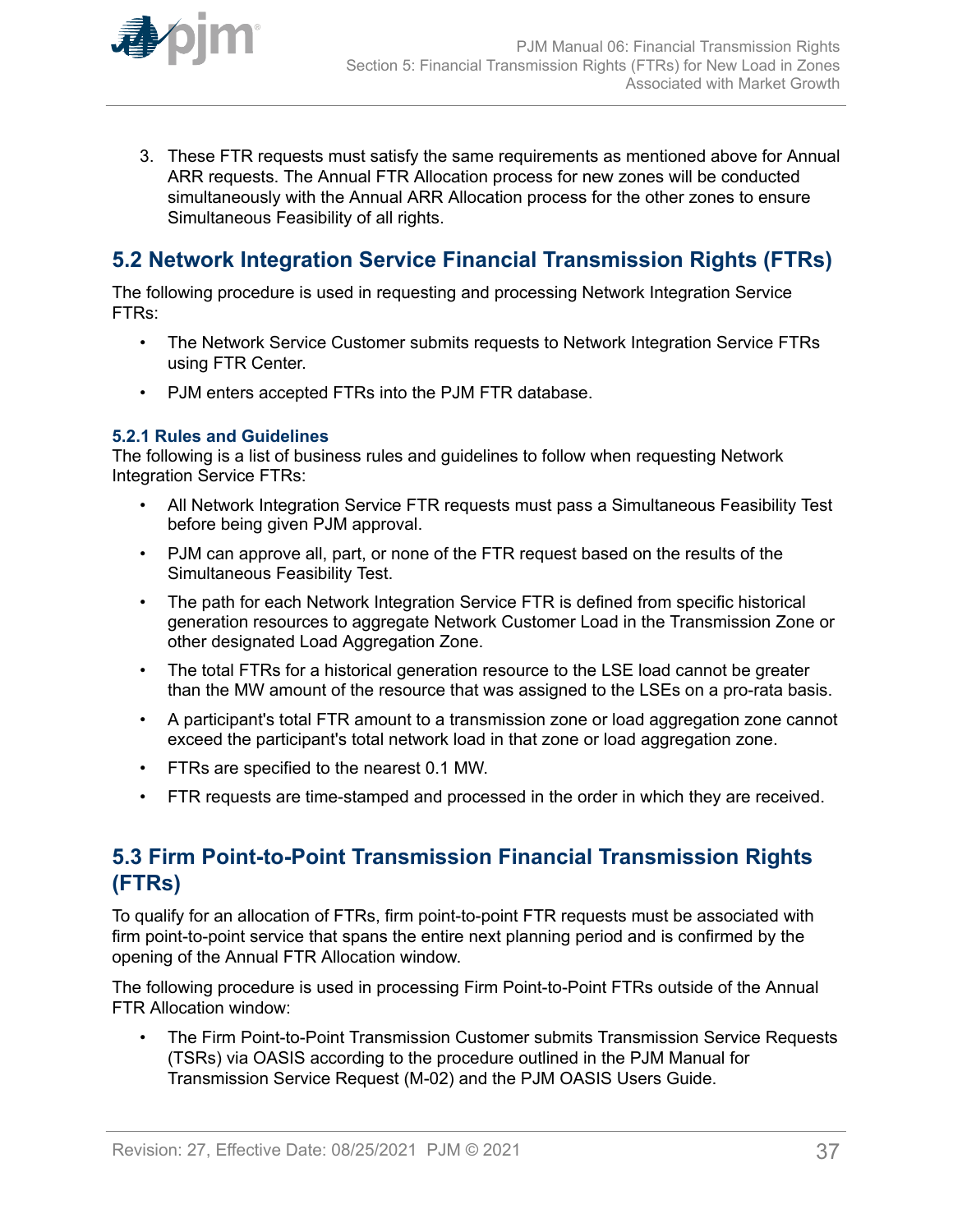<span id="page-37-0"></span>

- If the FTR associated with the Transmission Service Request is desired, the Firm Pointto-Point Transmission Customer notifies PJM of the FTR request.
- PJM conducts a Simultaneous Feasibility Study of the FTR request and notifies the Transmission Customer of TSR and FTR status via email.
- Firm Point-to-Point Transmission Customers notify PJM of acceptance or rejection of TSRs and their associated FTRs via email.

#### **5.3.1 Rules and Guidelines**

The following is a list of business rules and guidelines concerning Firm Point-to-Point FTRs:

- All Point-to-Point FTR requests must pass a Simultaneous Feasibility Test before being given PJM approval.
- PJM can approve all, part, or none of the FTR request based on the results of the Simultaneous Feasibility Test.
- The path for each Point-to-Point FTR is defined from the source to the sink, as specified in the TSR.
- The MW value of each Firm Point-to-Point FTR may be up to the megawatts of the Firm Transmission Service being provided.
- Firm Point-to-Point Transmission Service Customers must notify PJM of the amount of FTRs they desire. This value is considered an "up to" amount. Therefore, a Transmission Customer should request the maximum amount of the FTRs that they desire, not to exceed the capacity value of the transaction.
- Communication should be sent to FTRGroup@pjm.com.
- For Firm Point-to-Point Transmission Service out of or through the PJM RTO, the Source is either the generation resource within the PJM RTO or the interconnection with the sending Control Area; and the sink of delivery is the point of interconnection with the receiving Control Area.
- The duration of each Firm Point-to-Point FTR is the same as the associated Firm Transmission Service, which may be one year (starting at the beginning of any month), one month (starting the first day of the month), one week (Monday through Sunday), or one day (hours 1 through 24).
- If an approved FTR spans multiple planning periods, the FTR is technically only approved until the end of the first Planning Period. Prior to each new Planning Period, PJM re-evaluates all FTRs for feasibility. If FTR reductions are required due to infeasibility, then the FTRs are reduced in proportion to their MW value and level of impact on the binding constraint in the Simultaneous Feasibility Test.
- An FTR associated with long term (1 year or more) Firm Point-to-Point Transmission Service will be allocated on a first come first served basis if the request falls outside the Annual open enrollment window. If the request can be considered within the annual open enrollment window, then the request will be processed on the same priority as Network Integration Service-based requests.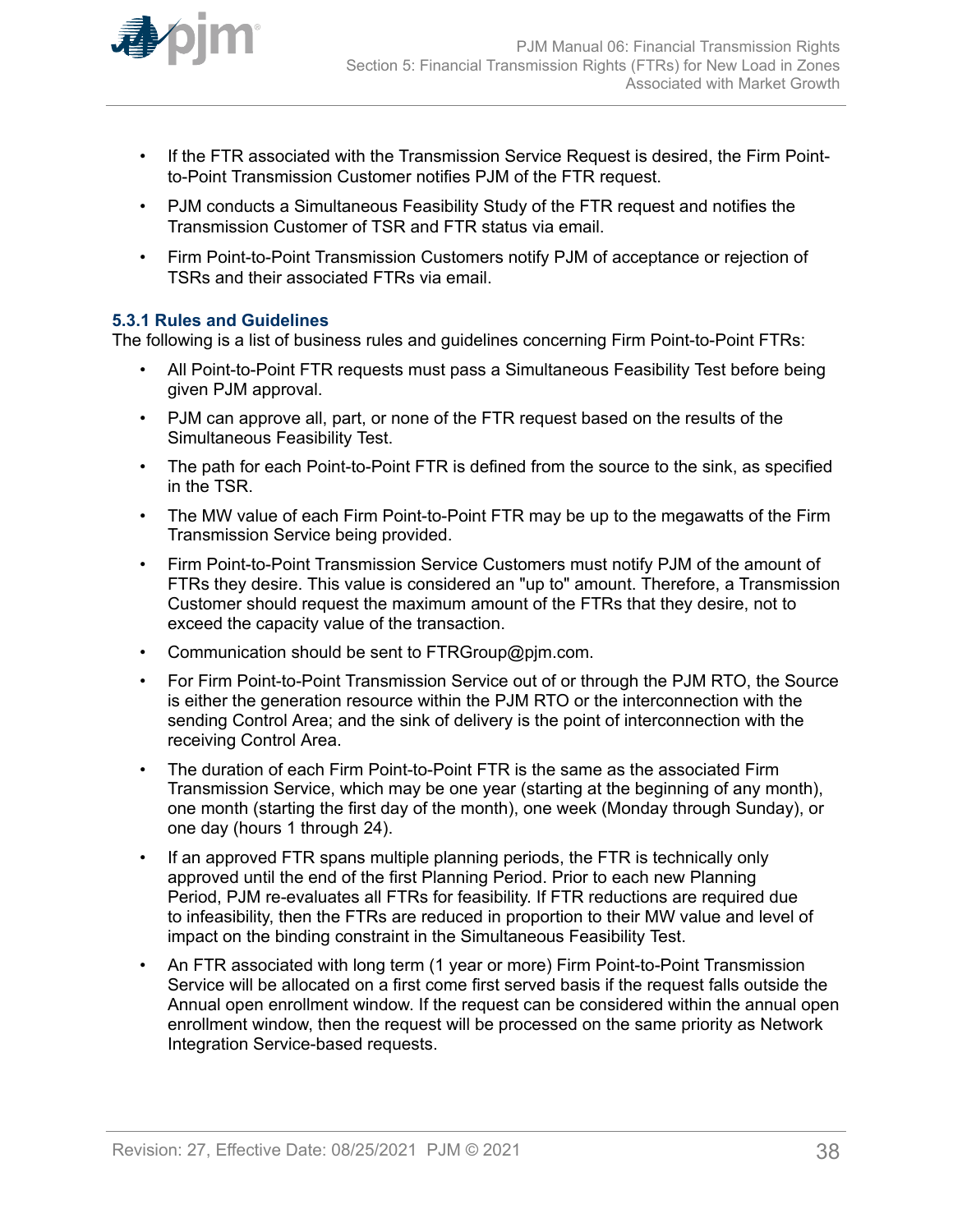<span id="page-38-0"></span>

# **5.4 Reassignment of Financial Transmission Rights (FTRs)**

During this transitional period, if load shifts within the transmission zone, FTRs will be reallocated. As load shifts from one LSE to another within a transmission zone, a proportionate share of the FTRs defined to sink into the zone are forfeited by the LSE that loses load.

FTRs allocated for the transition period will be reassigned on a proportional basis within a transmission zone or load aggregation zone as load switches between LSEs within the transition period. The reassignment of FTRs is an automatic process, which is conducted by PJM as frequently as necessary. An LSE that loses load will lose a pro-rata share of their FTRs in proportion to the amount of load lost.

The total set of FTRs lost by LSEs losing load in a transmission zone or load aggregation zone will be reallocated to LSEs gaining load in the zone or load aggregation zone in proportion to each LSE's MW load gain relative to the total load shifted in the zone or load aggregation zone. The FTRs are awarded to the LSE subject to simultaneous feasibility.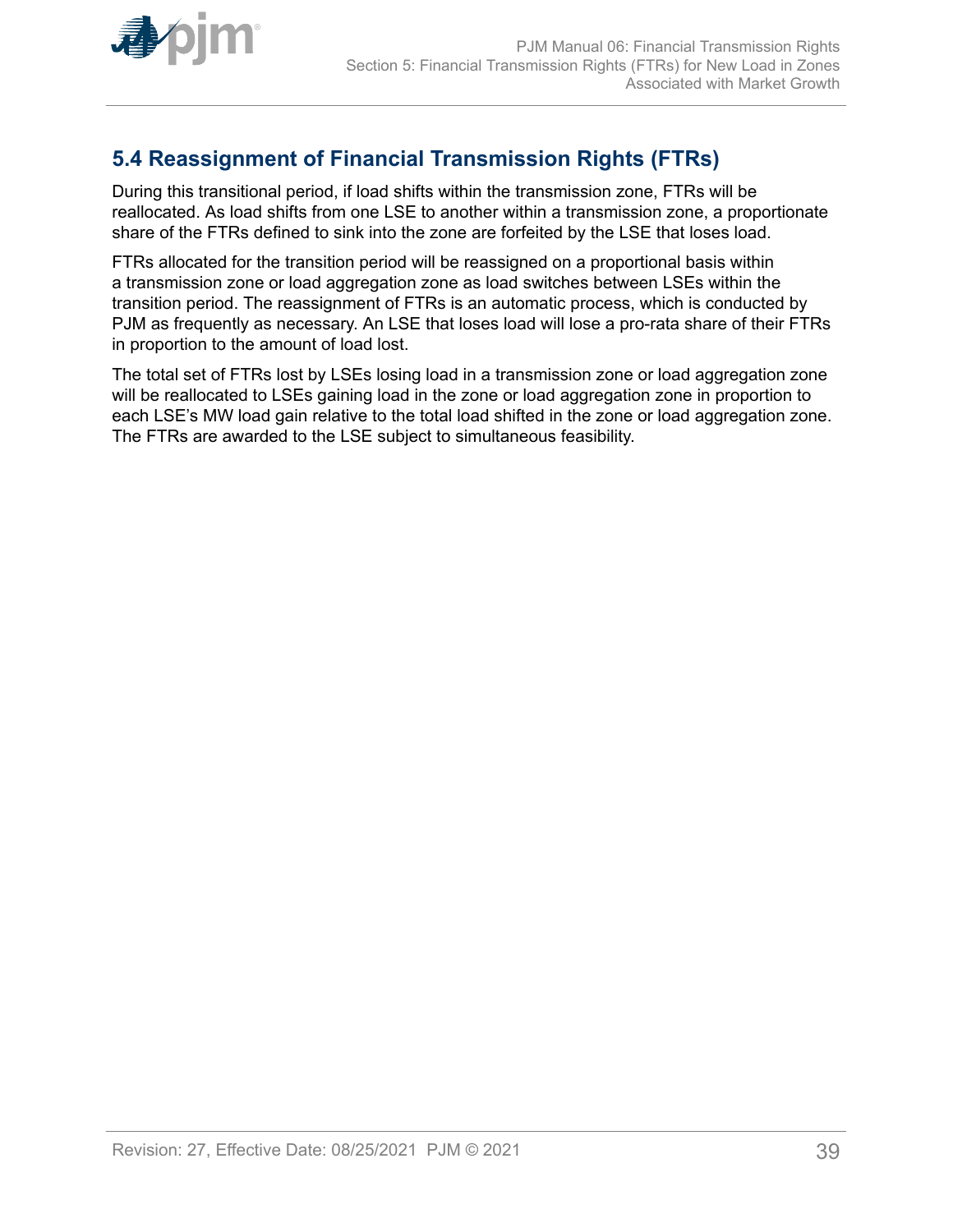<span id="page-39-0"></span>

### **Section 6: FTR Auctions**

Welcome to the *FTR Auctions* section of the *PJM Manual for Financial Transmission Rights*. In this section, you will find the following information:

- A general overview of the PJM FTR Auctions (see "FTR Auctions Overview").
- How the winning quotes are determined (see "Determining the Winning Quotes").
- A description of the Long-term FTR Auction timeline (see "Long-term FTR Auction Timeline").
- A description of the Annual FTR Auction timeline (see "Annual FTR Auction Timeline").
- A description of the Monthly FTR Auction timeline (see "Monthly FTR Auction Timeline").
- A description of the FTR Auctions business rules (see "FTR Auctions Business Rules").
- A description of the credit requirements for PJM's FTR Auctions (see "FTR Auctions Credit Business Rules").
- A description of the process for Terminating FTR Positions for Credit Defaults (see "FTR Termination").

### **6.1 FTR Auctions Overview**

Throughout the year, PJM oversees the process of selling and buying FTRs through FTR Auctions. Market Participants purchase FTRs by participating in Long-term, Annual and Monthly FTR Auctions.

• Long-term FTR Auction – PJM conducts a Long-term FTR process of selling and buying FTRs through a multi-round process for FTRs for three consecutive Planning periods immediately subsequent to the Planning Period during which the Long-term FTR Auction is conducted. The capacity offered for sale in Long-term FTR Auctions shall be the residual system capability after the assumption that all Auction Revenue Rights allocated in the immediately prior Annual Auction Revenue Rights allocation process, including additional Auction Revenue Rights that become available through an offline annual allocation without the modeling of transmission outages, are self-scheduled into FTRs, which shall be modeled as fixed injections and withdrawals in the Long-term FTR Auction. The Long-term FTR Auction is a multi-round auction consisting of five rounds. In each round 20 percent of the feasible FTR available capability is awarded. FTRs that are purchased in one round may be offered for sale in later rounds. Auction Revenue Rights that become available through the offline annual allocation are determined only for modeling purposes and will not be allocated to market participants. Additionally, residual Stage 1 and Stage 2 Annual Auction Revenue Rights that become available through incremental capability created by future transmission upgrades shall be modeled as fixed injections and withdrawals in the long-term Financial Transmission Rights auction. The long-term Financial Transmission Rights auction model shall include all upgrades planned to be placed into service on or before June 30th of the first Planning Period within the three year period covered by the auction. The transmission upgrades to be modeled for this purpose shall only include those upgrades that, individually, or together, have 10% or more impact on the transmission congestion on an individual constraint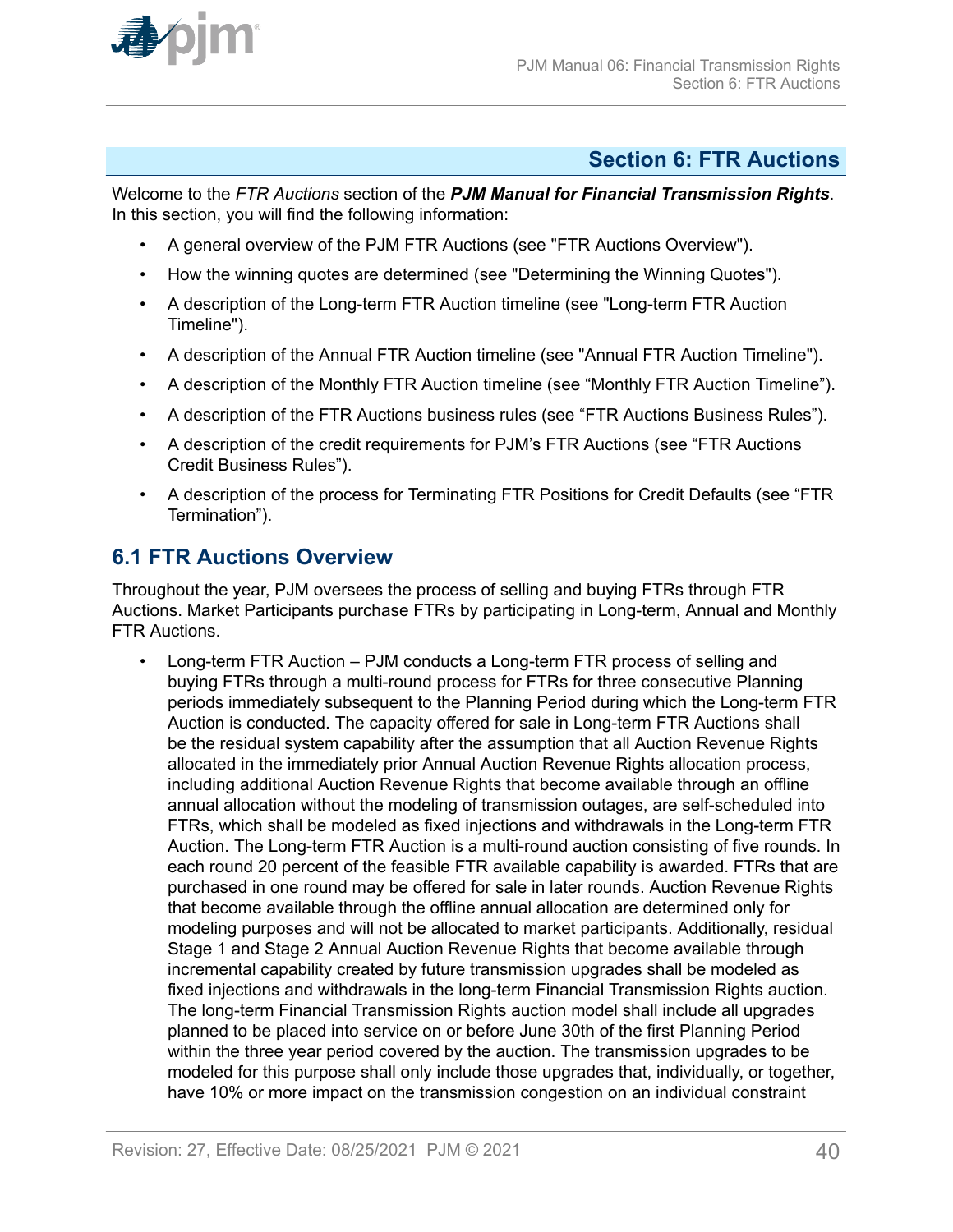

or constraints with congestion of \$5 million or more affecting a common congestion path. Transmission upgrades modeled for this purpose also will be modeled in the subsequent long-term Financial Transmission Rights auction. Residual Auction Revenue Rights created by an increase in transmission capability due to future transmission upgrades, as specified above, are determined only for modeling purposes and will not be allocated to market participants.

- Annual FTR Auction The Annual FTR Auction offers for sale the entire transmission entitlement that is available on the PJM system on an annual basis. The Annual FTR Auction is a multi-round auction consisting of four rounds. In each of the four rounds, 25% of the feasible FTR capability of the entire PJM system is awarded. FTRs that are purchased in one round may be offered for sale in subsequent rounds.
- Monthly FTR Auctions In each calendar month, Monthly FTR Auctions provide a method of auctioning the residual FTR capability that remains on the PJM Transmission System after the Long-term and Annual FTR Auction is conducted. The Monthly FTR Auctions are single-round auctions, where the residual FTR capability is awarded. The Monthly FTR Auctions also allow Market Participants an opportunity to offer for sale any FTRs that they currently hold. An auction participant must own any FTR that is offered for sale. In the Monthly FTR Auctions, Market Participants may bid to buy or offer to sell FTRs that have the following terms:
	- o Any single calendar month remaining in the Planning Period.

The clearing mechanism of the FTR Auctions will maximize the quote-based value of FTRs awarded in each auction. Auction Revenue Rights (ARRs) are the mechanism by which the proceeds from the FTR Auctions are allocated. The proceeds from the Annual FTR Auction are distributed to ARR holders. All Long-term and monthly auction revenues are first allocated among ARR holders in proportion to the holder's deficiencies from the Annual FTR Auction. Any monthly auction revenues remaining after this allocation are treated as excess congestion charges and are distributed starting with Stage Two as described in the "Market Settlements" section.

FTRs are awarded in the FTR Auctions for the following products:

- FTRs can be either options or obligations for the Annual and monthly FTR Auctions and obligations only for the Long-term FTR Auctions.
- An on-peak FTR product is valid for hours ending 0800 to 2300 weekdays, except NERC holidays.
- An off-peak FTR product is valid for hours ending 2400 to 0700 on weekdays and for hours ending 0100 to 2400 on weekends and NERC holidays.
- A 24-hour FTR product is valid for hours ending 0100 to 2400 on all days.

FTRs that are awarded in FTR Auctions have the following characteristics:

- FTRs hedge the FTR holder against congestion payments to PJM when energy delivery is consistent with the FTR's definition.
- FTRs do not hedge the FTR owner against payment for losses.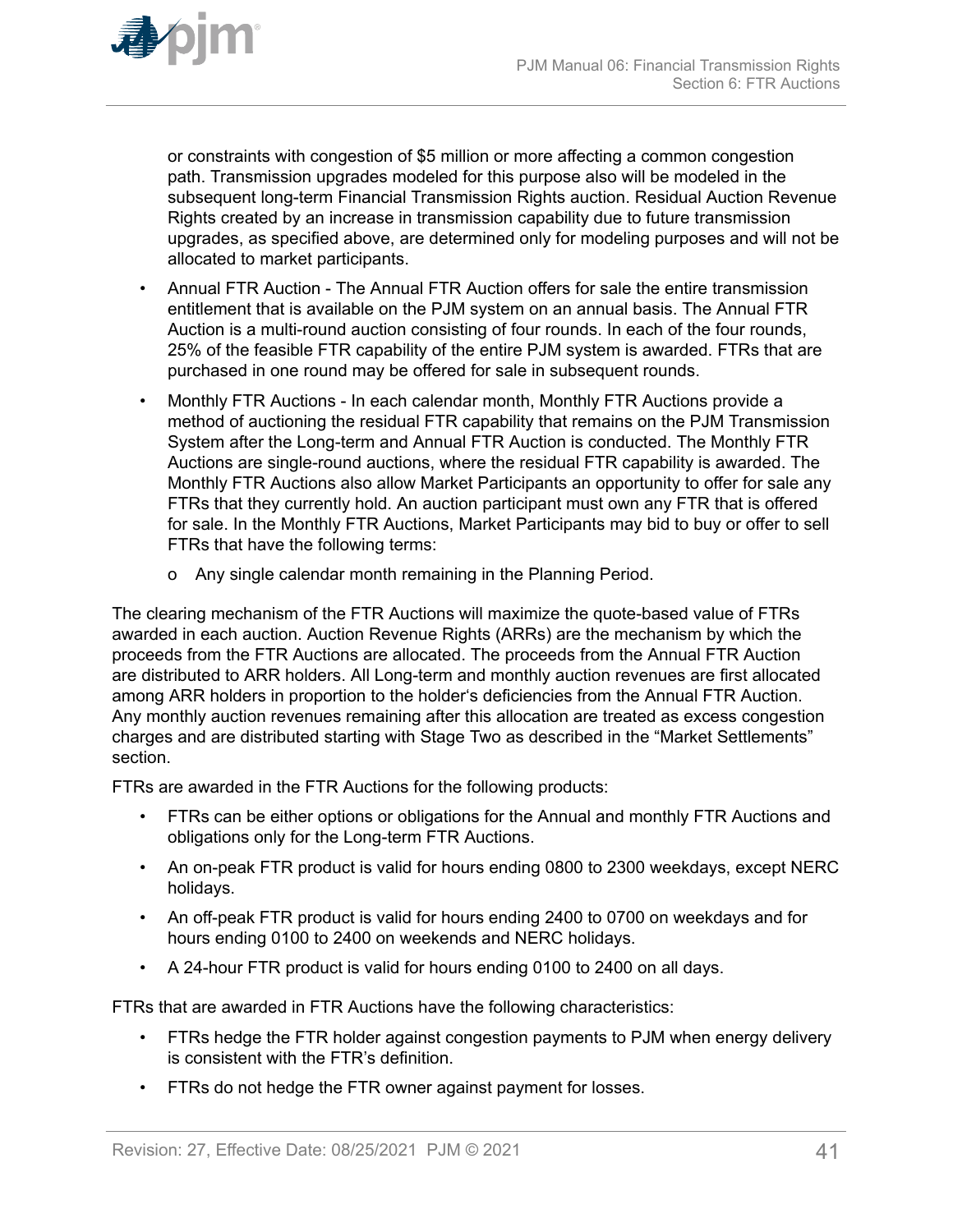

- FTRs acquired in the Long-term FTR Auctions have a term of one year.
- FTRs acquired in the Annual FTR Auction have a term of one year.
- FTRs acquired in the Monthly FTR Auctions have a term of one month for any of individual months remaining in the Planning Period
	- o Prompt-month period refers to the first calendar month addressed by each Monthly FTR Auction.
- FTRs acquired in the FTR Auctions entitle the holder to credits for transmission congestion charges for the term of the purchased FTR.
- Valid FTR sources and sinks in the Long-term and Annual FTR Auctions are limited to available hubs, zones, aggregates, generators, and interface buses (subject to simultaneous feasibility).
- Valid FTR sources and sinks in the Monthly FTR Auction are limited to available hubs, zones, aggregates, generators, and interface buses for bids that cover any month beyond the next month. Valid FTR sources and sinks in the Monthly FTR Auctions for bids that cover the single calendar month period immediately following the month in which the monthly auction is conducted are any available single bus or combination of buses for which an LMP is calculated and posted(subject to simultaneous feasibility). The list of buses includes available hubs, zones, aggregates, interface buses and single generator and load buses. The list of available sources and sinks for each auction will be posted before the start of the bidding window.
- Only a subset of paths will be eligible for FTR Option bids in the Annual and Monthly FTR Auctions in order to prevent potential auction clearing performance issues. FTR Option bids are not available in the Long-term FTR Auctions.
- FTRs in all FTR Auctions may be designated from injection buses outside PJM and withdrawal locations outside PJM or buses with injections and withdrawals within PJM.
- In the Annual FTR Auction, an ARR holder may self-schedule an FTR Obligation (up to the ARR MW reservation amount) into the Annual FTR auction as a "price-taker" auction buy bid. The self-scheduled FTR must have exactly the same source and sink points as the ARR. This feature can only be used in Round 1 and must be for a 24-hour FTR Obligation product. 25% of the MW amount self-scheduled in Round 1 will clear in each round.
- In all FTR Auctions, FTRs can be reconfigured, meaning that the FTR auction not only allows Market Participants to purchase the FTRs offered into the auction by sellers, but also enables buyers to purchase FTRs that are different from any of the FTRs offered into the auction by sellers.
- Quotes in the Auctions with a \$0 bid price are allowed in the auctions. However, because such bids can cause serious performance degradation to the FTR software and have no impact on the algorithm's objective function, the following rule will be applied: \$0 bids will not be awarded on paths with a clearing price of \$0.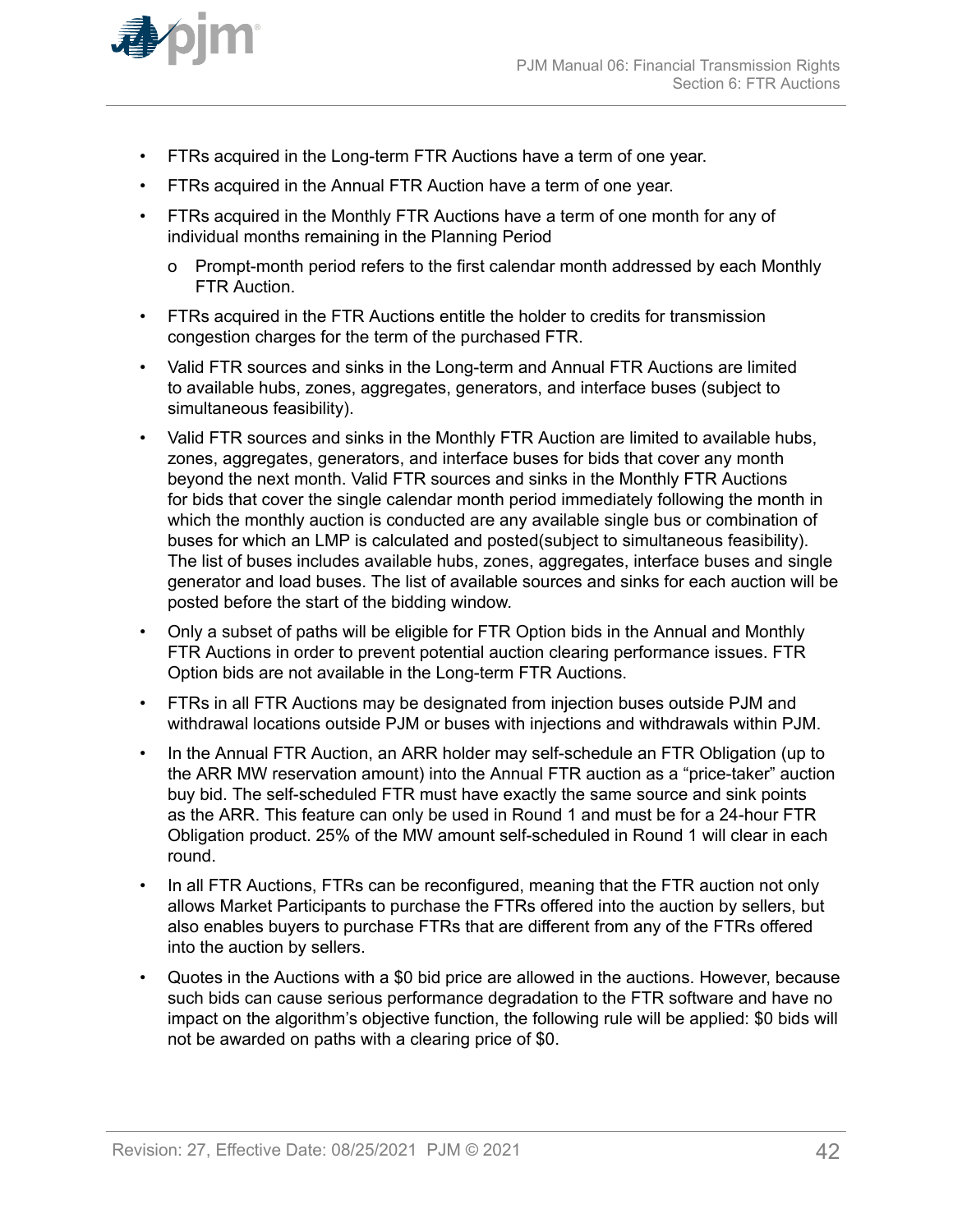

<span id="page-42-0"></span>

# **6.2 Determining the Winning Quotes**

The winning quotes are determined by the set of simultaneously feasible FTRs with the highest total auction value, as determine by the bids of the buyers and taking into account the reservation prices of the sellers.

- The valuation of the awarded FTRs during the auction is based on the quotes submitted into each FTR Auction. Therefore, the set of quotes that maximizes the quote-based value of the awarded FTRs to the Market Participants that would receive them is the winning set.
- This ensures that PJM awards the set of FTRs and allocates them among auction participants in such a way that the value-based transmission utilization is maximized.

The FTR Auctions will calculate the clearing prices for all FTR Obligations at all buses, regardless of whether they are bought or sold in the auction. The FTR Auctions will calculate the clearing prices of FTR Options for all valid FTR Option paths, regardless of whether they are bought or sold in the auction.

- The clearing price of any FTR Obligation can be computed directly from the nodal prices.
- The clearing price of an A-to-B FTR Obligation is equal to the negative of the clearing price of a B-to-A FTR Obligation. This is not true for the FTR Options since the clearing prices of FTR Options are never negative.
- The clearing price of an FTR Option Buy Bid will never be less than zero.
- The clearing price of an FTR Option will always be greater than or equal to the clearing price of an FTR Obligation for the same path.
- The clearing price of an FTR Option is a function of the shadow price of each binding constraint and cannot be computed directly from the nodal prices.
- To ensure feasibility, each constraint is monitored for limit violation by the worst case combination of awarded FTR Options. Counterflow created by an FTR Option is ignored.

The major steps performed to determine the winning quotes include:

- *Step One* Downloading data for the FTR market user database.
- *Step Two* Solving the linear program problem.
- *Step Three* Checking the simultaneous feasibility of the FTR auction solution.
- *Step Four* Repeating Steps 2 and 3.
- *Step Five Uploading the results to the FTR MUI. After determining the winning quotes,* settlements occur. Winning bidders pay market price for FTRs acquired in the auction; FTR sellers are paid market price for the FTRs they surrender to PJM. This settlement is separate from the transmission congestion settlements.

### **6.3 Long-term FTR Auction Timeline**

• PJM initiates, directs, and oversees the following process for the Long-term FTR Auction. The Long-term FTR Auction consists of five rounds. The first round shall be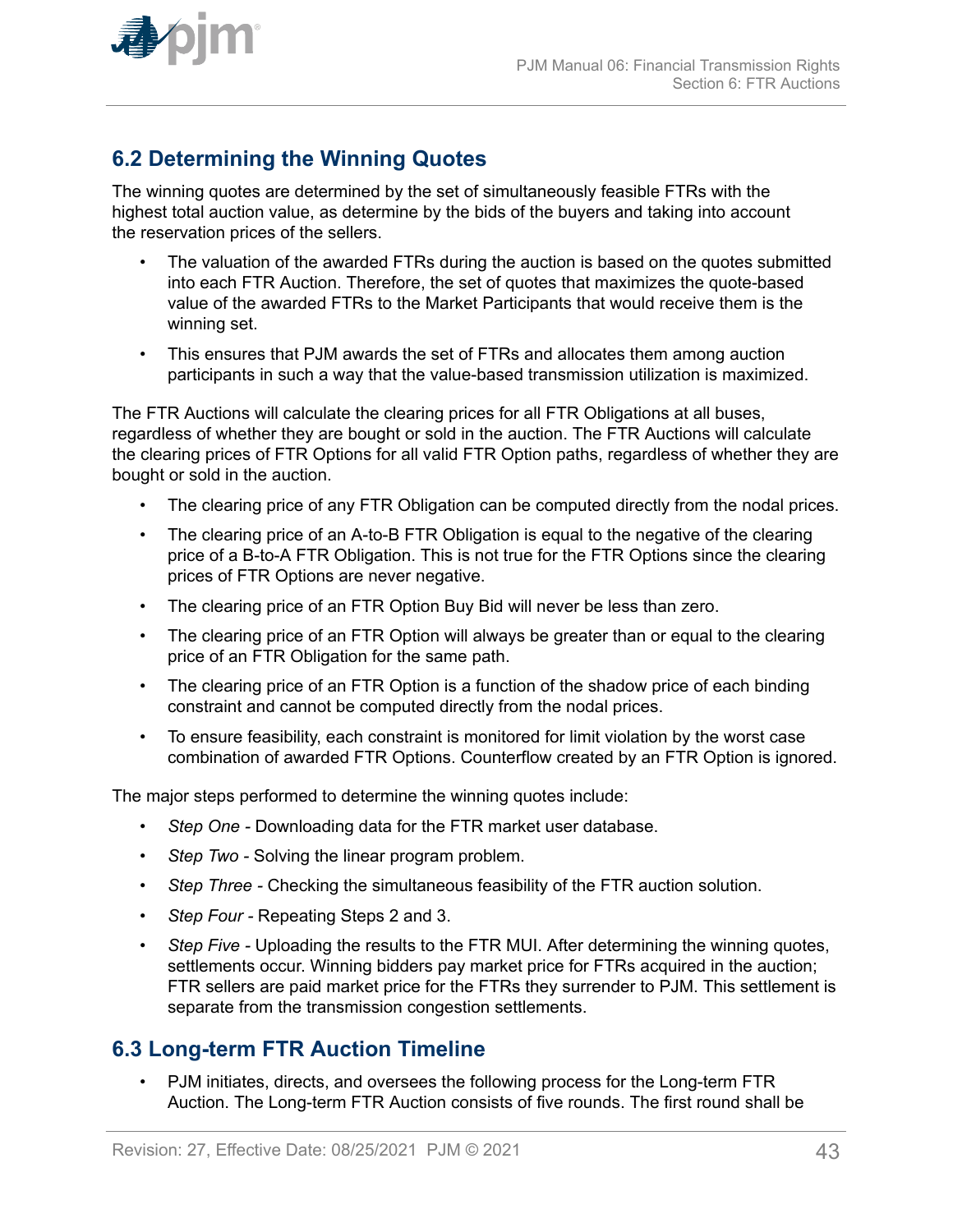<span id="page-43-0"></span>

conducted approximately 11 months prior to the start of the three planning period term covered by the relevant Long-term FTR Auction. The second round shall be conducted approximately 2 months after the first round. The third round shall be conducted approximately 2 months after the second round. The fourth round shall be conducted approximately 2 months after the third round, and the fifth round shall be conducted approximately 3 months after the fourth round. In each round 20 percent of total capability available in the Long-term FTR Auction shall be offered for sale.

- o Prior to the opening of each round, PJM will conduct an additional offline residual Annual Auction Right allocation consisting of Stage 1B through Stage 2 Round 3 to determine additional ARR capability created by transmission upgrades modeled in the corresponding Long Term FTR Auction, as outlined in section 9.1. Specific to these allocations, ARR capability will not be awarded. The sole purpose of these allocations is to preserve additional ARR capability as fixed injections and withdrawals in the Long Term FTR model, but will not be allocated to ARR holders. Additionally, specific to these allocations, each ARR holder's NSPL will be increased by the corresponding load growth rate.
- o Once a year, coincident with the timing of the annual Auction Revenue Rights allocation, PJM will conduct an additional offline Annual Auction Right allocation consisting of Stage 1B through Stage 2 Round 3, utilizing the same topology as the normal allocation with the exception that all transmission outages will be removed. In each round, the FTR group will perform the Simultaneous Feasibility test to determine the feasible set of ARRs. If all ARR requests are not simultaneously feasible then proration will be required. The resulting, additional ARRs that are created by this change in topology will be carved out of the long-term auction model.
- PJM opens the Bidding Period for each round and Market Participants may submit bids to purchase and offers to sell FTRs.
- The Bidding Period for each round of the Long-term FTR Auction will be open for three business days, closing at 1700 (Eastern Prevailing Time) on the last day.
- PJM performs the FTR auction clearing analysis.
- Within five business days of the Bidding Period closing, PJM posts FTR auction results on the MUI, unless circumstances beyond PJM's control prevent PJM from meeting the applicable deadline. Under such circumstances, PJM will post the auction results at the earliest possible opportunity.

### **6.4 Annual FTR Auction Timeline**

- PJM initiates, directs, and oversees the following process for the Annual FTR Auction. The Annual FTR Auction must be conducted prior to the June Monthly FTR Auction. Annually, PJM conducts a multi-round auction that consists of four (4) rounds:
- PJM opens the Bidding Period for each round and Market Participants may submit bids to purchase and offers to sell FTRs.
- The Bidding Period for each round of the Annual FTR Auction will be open for three business days, closing at 1700 (Eastern Prevailing Time) on the last day.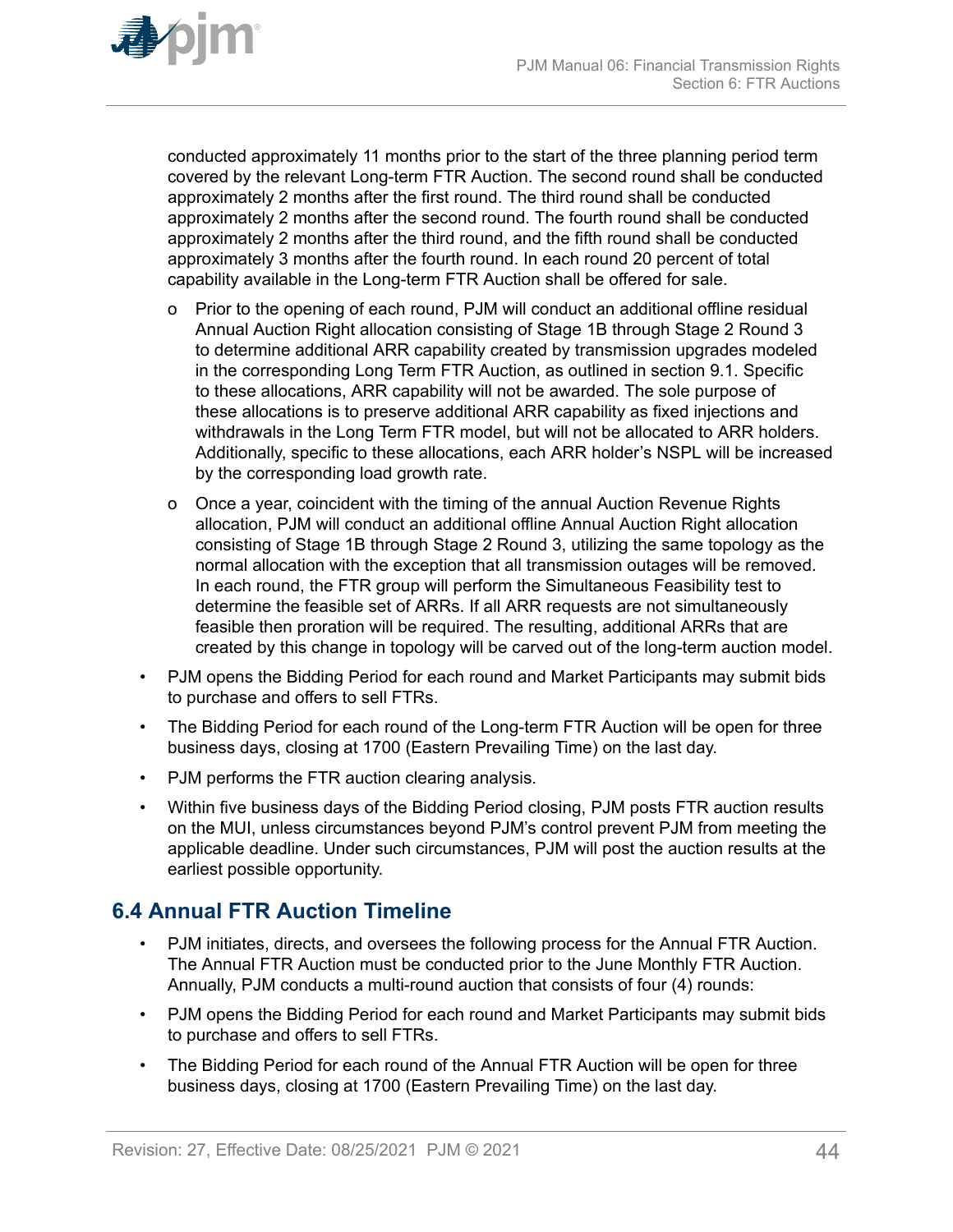<span id="page-44-0"></span>

- PJM performs the FTR auction clearing analysis.
- Within two business days after the close of the Bidding Period for each round PJM posts FTR auction results on the MUI, unless circumstances beyond PJM's control prevent PJM from meeting the applicable deadline. Under such circumstances, PJM will post the auction results at the earliest possible opportunity

# **6.5 Monthly FTR Auction Timeline**

PJM initiates, directs, and oversees the Monthly FTR Auctions. In each calendar month, PJM conducts a single round auction. The following timeline defines open, close and clearing dates for all Monthly FTR Auctions.

- The bid and offer period for monthly FTR auctions shall be open for three consecutive business days in the month preceding the first month for which FTRs are being auctioned, closing the third day at 1700 (Eastern Prevailing Time).
- PJM performs the FTR auction clearing analysis.
- Within five business days of the Bidding Period closing, PJM posts FTR auction results on the MUI, unless circumstances beyond PJM's control prevent PJM from meeting the applicable deadline. Under such circumstances, PJM will post the auction results at the earliest possible opportunity

### **6.6 FTR Auctions Business Rules**

The following information summarizes the business rules for PJM's FTR Auctions:

- Market Participants must be a PJM Member to be eligible to submit bids or offers into FTR Auctions.
- Market Participants cannot submit offers to sell FTRs that they do not own at the time of the submittal.
- Invalid quotes into the auction are rejected. These quotes may be resubmitted and if time stamped as received by PJM before the close of the Bidding Period are included in the auction.
- In all FTR Auctions, for each applicable auction round, total quotes (inclusive of buy bids, sell offers, and self-scheduled bids) for each Effective FTR Holder are limited to 10,000 for each available auction period.

### **6.7 FTR Auctions Credit Business Rules**

The business rules for credit requirements for PJM's FTR Auctions are provided in PJM Tariff, Attachment Q and Credit Overview and Supplement to the PJM Credit Policy. A copy of Credit Overview and Supplement to the PJM Credit Policy is available at PJM.com under the Billing, Settlements & Credit section.

# **6.8 Addressing Defaulting Member's Financial Transmission Rights**

In the event a Member fails to meet creditworthiness requirements or make timely payments when due pursuant to the Operating Agreement or Tariff, the Office of the Interconnection shall,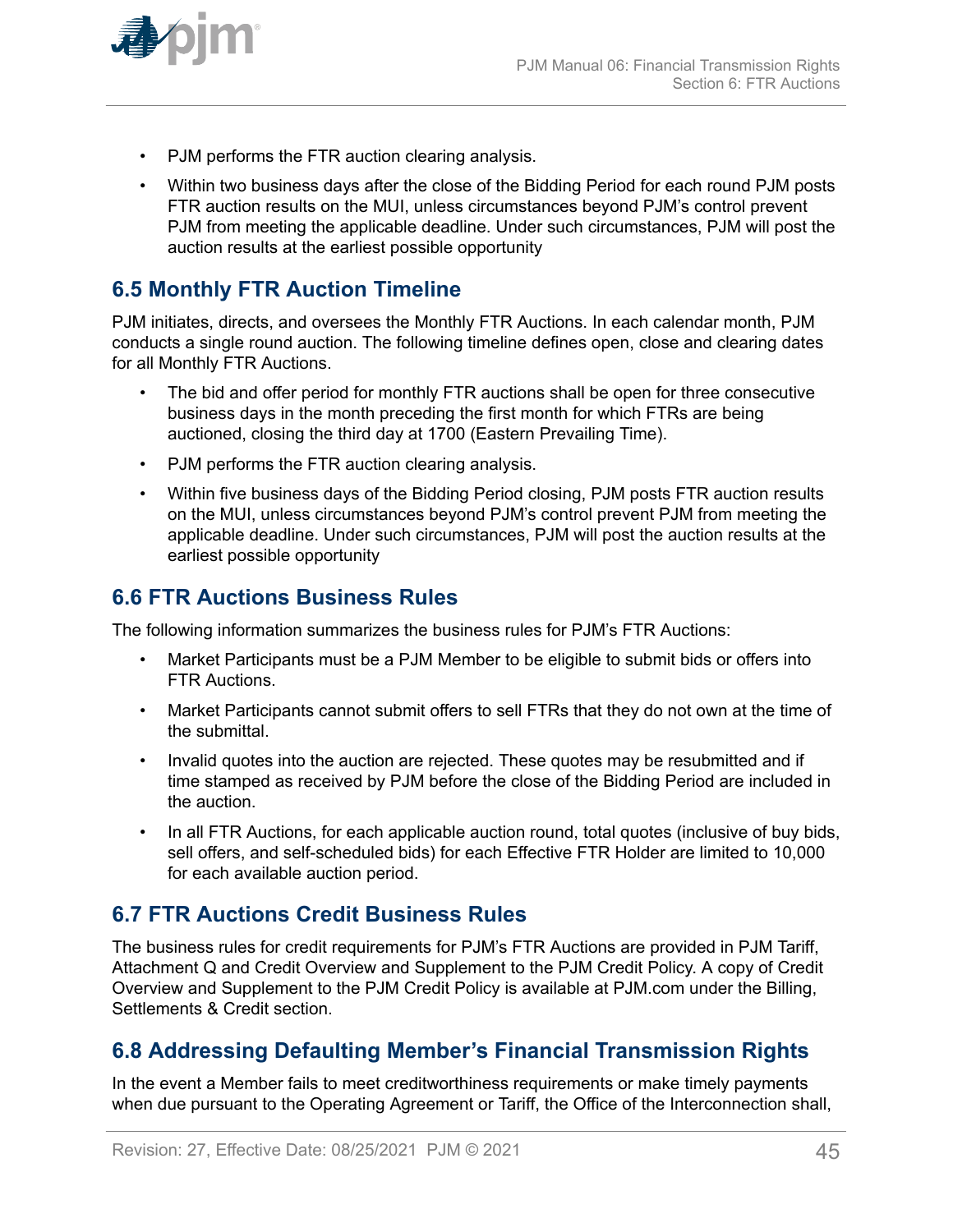

as soon as practicable after declaring the Member to be in default as provided in Operating Agreement, section 15.1.5, use reasonable efforts to initiate within two applicable auctions the following procedures to settle, liquidate or otherwise resolve each Financial Transmission Rights position held by the defaulting Member:

a) The Office of the Interconnection shall unilaterally terminate all of the defaulting Member's rights with respect to forward Financial Transmission Rights positions as of the date of the Member's default.

b) As to each Financial Transmission Rights position held by the defaulting Member immediately prior to the termination of the defaulting Member's rights under subsection (a) above, the Office of the Interconnection shall determine and execute an appropriate course of action for addressing such Financial Transmission Rights position, based on the specific circumstances of the default as determined by the Office of the Interconnection in exercise of its reasonable judgment, such as (1) liquidating the position by offering it for sale in an upcoming applicable Financial Transmission Rights auction, (2) liquidating the position by offering it for sale in an auction called and scheduled for the specific purpose of liquidating one or more positions held by the defaulting Member ("Special Auction"), (3) allowing the position to go to settlement, or (4) another course of action the Office of the Interconnection determines to be appropriate under the circumstances that is designed to minimize potential losses to PJM Members. The Office of the Interconnection will provide reasonable advance notice to PJM Members of the approach or course of action it has determined to be appropriate prior to implementing that approach or course of action. The Office of the Interconnection is not required to apply a single approach to the defaulting Member's entire Financial Transmission Rights portfolio, and may determine that the appropriate course of action for addressing a defaulting Member's portfolio includes a combination of the above approaches as applied to different positions within the defaulting Member's overall Financial Transmission Rights portfolio.

c) The Office of the Interconnection will seek to minimize the losses to PJM Members associated with settling, liquidating or otherwise resolving the defaulting Member's Financial Transmission Rights portfolio and may base its determination in subsection (b) above on several factors, including but not limited to, the following:

- 1. the Office of the Interconnection's assessment of which approach will provide the greatest degree of protection to the financial integrity of the PJM Markets;
- 2. the size of the defaulting Member's Financial Transmission Rights portfolio, both in absolute terms and relative to overall market volume;
- 3. the term of the Financial Transmission Rights positions held by the defaulting Member as considered for a single position or on a portfolio basis;
- 4. whether liquidation is feasible or not, and on what timeline, due to the cessation or curtailment of trading at PJM for all Financial Transmission Rights or a subset of Financial Transmission Rights positions;
- 5. prevailing market conditions, such as but not limited to market liquidity and volatility; and
- 6. timing of the default and the actions taken to address the default.

d) Special Auctions. The Office of the Interconnection shall administer each Special Auction provided for in subsection (b)(2) above according to the procedures set forth in the Tariff and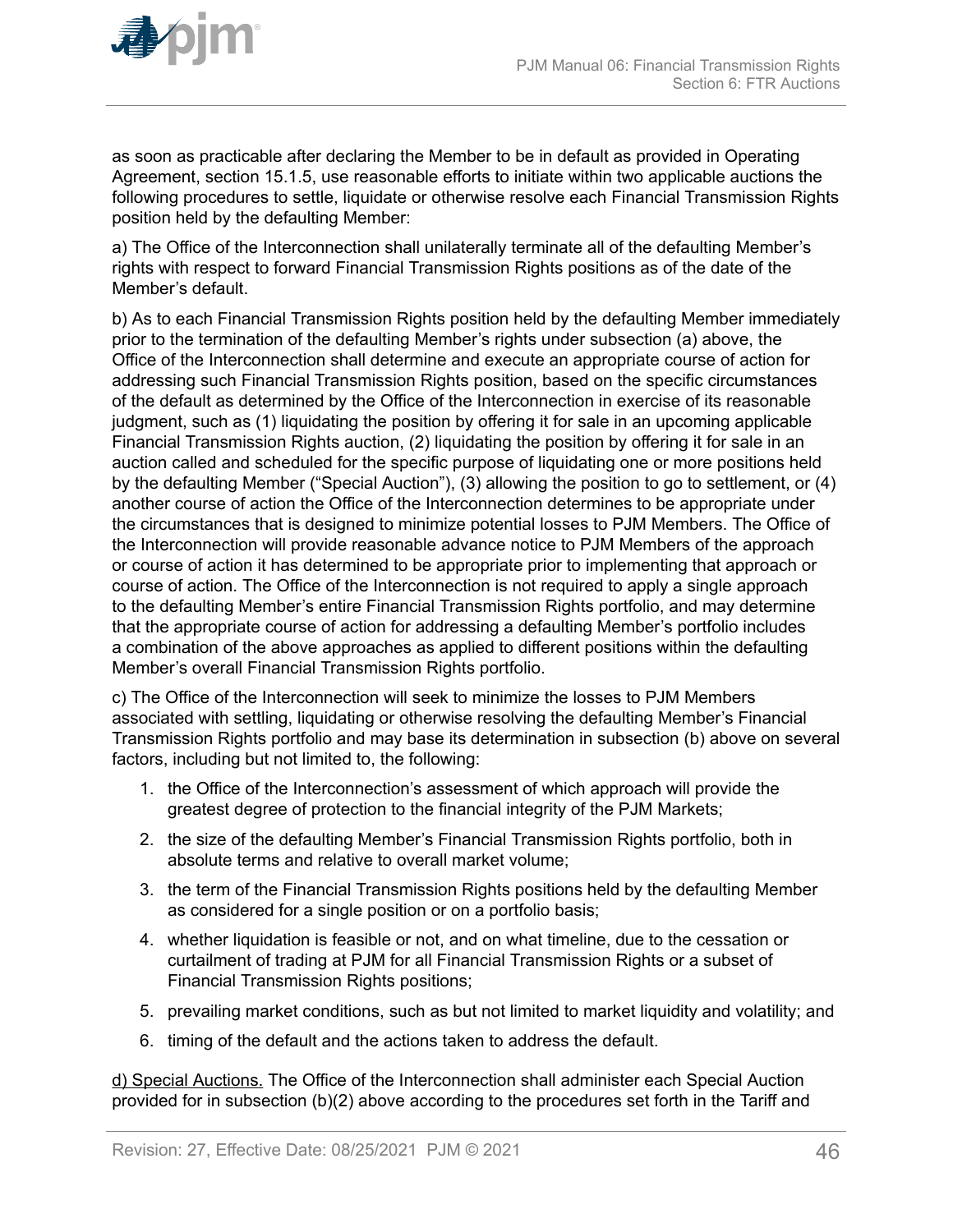

PJM Manuals for FTR auctions to the extent appropriate in the Office of the Interconnection's sole discretion, and may adopt special rules for each Special Auction to accommodate the unique circumstances underlying the particular default and particular Financial Transmission Rights positions being liquidated, with the terms and conditions of such auction being determined with the goal of facilitating a successful auction in light of the particular positions to be auctioned, the prevailing market conditions for such open positions (including the depth, scope, and nature of participation in such markets), and such other factors as the Office of the Interconnection determines appropriate, including those factors enumerated in subsection (c) above. The Office of the Interconnection shall provide reasonable advance notice to FTR Participants of a Special Auction and the terms and conditions under which it will be conducted.

e) All liquidations made pursuant to subsection (b) above shall be for the account of the defaulting Member (and all amounts owed PJM in respect thereof shall be included in amounts owed by the defaulting Member as part of its default).

f) Notwithstanding subsections 7.3.9(a) and (b) of the PJM Tariff Attachment K Appendix, the actual net charges or credits resulting from the defaulting Member's Financial Transmission Rights positions for which PJMSettlement acted as counterparty as calculated through the normal settlement processes shall be included in calculating the Default Allocation Assessment charges as described in Operating Agreement, section 15.2.2.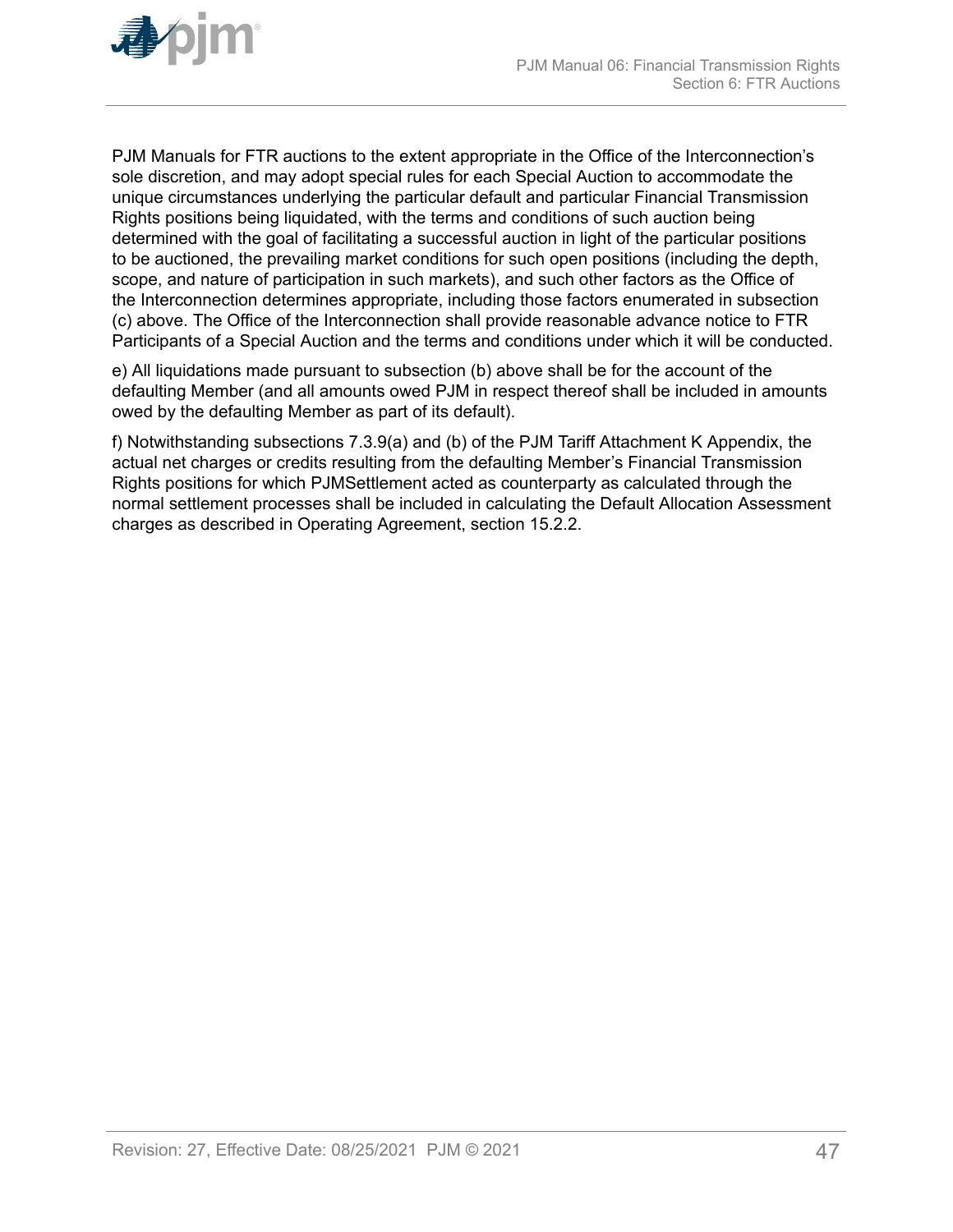<span id="page-47-0"></span>

### **Section 7: FTR Secondary Market**

Welcome to the *FTR Secondary Market* section of the *PJM Manual for Financial Transmission Rights*. In this section, you will find the following information:

- An overview of the secondary markets for FTRs (see "FTR Secondary Markets Overview").
- A description of PJM's computer application for trading FTRs (see "The PJM FTR Center's Secondary Trading Center").
- A description of the secondary trading business rules (see "FTR Secondary Trading Business Rules").

### **7.1 FTR Secondary Markets Overview**

In the PJM FTR secondary trading market, FTR Center facilitates the trading of existing FTRs between PJM Members. The FTR secondary market allows trading of existing FTRs only. FTRs cannot be reconfigured in the secondary market.

• For FTR trades entered through FTR Center, PJM automatically transfers ownership and adjusts the PJM Members' monthly billing statements accordingly.

•

### **7.2 The PJM FTR Center's Secondary Trading Center**

Using PJM's *FTR Center*, Market Participants can buy and sell FTRs directly with other Market Participants. Market Participants specify trades by transmission paths. An FTR can be split into multiple FTRs on the same path with different MW amounts and different start and end dates.

The *FTR Center* allows you to:

- *View FTR Postings* You view FTRs that are posted using the Secondary Trading Center web page.
- *Post FTRs For Resale* When FTRs are initially awarded by PJM, PJM enters the data into the FTR database and posts the FTRs on *FTR Center*. Subsequently, the owner of the FTR is able to post the FTR for resale via *FTR Center*.
- *Buy and Sell FTRs FTR Center* provides a web page called the Secondary Trading Center that allows traders to post a secondary trade and confirm or deny the quotes.

You can find detailed instructions for participating in the secondary market in the FTR Auction User's Guide (available on the PJM Web Site).

# **7.3 FTR Secondary Trading Business Rules**

To buy and sell FTRs through *FTR Center*, you must be a PJM Member. To register, use the *FTR Center* User Registration Page, which is available on the PJM Web Site.

• When an FTR is traded, the associated firm transmission capacity is not reassigned, just the financial entitlements.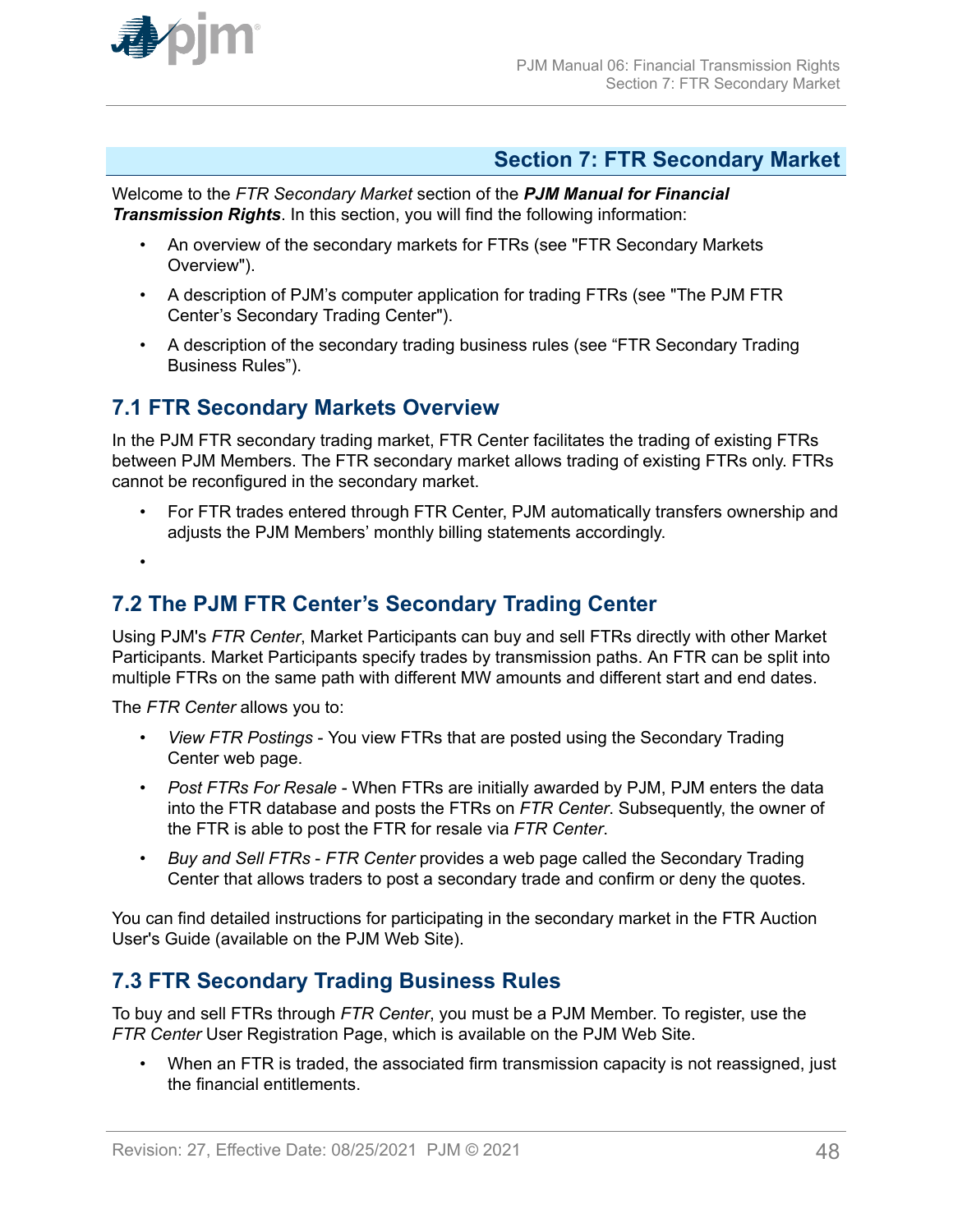

- Credit requirements for traded FTRs will be calculated within the FTR Center system.
- On the secondary market, an FTR can be split into multiple FTRs with different MW amounts and different start and end times than the original FTR. However, an FTR cannot be reconfigured into FTRs with a larger total MW value, earlier start time, later end time, or different path.
- On the FTR secondary market, an FTR Obligation can only be traded as an FTR Obligation and an FTR Option can only be traded as an FTR Option. An FTR Obligation cannot be reconfigured as an FTR Option and an FTR Option cannot be reconfigured as an FTR Obligation.
- FTR MW values can be split in 0.1 MW increments.
- All FTR trades for a given day are locked out at midnight of the current day.
- Once per day, FTR Center database sends updated FTR information reflecting the previous day's trades to the PJM Market Settlements system for use in preparing reports and monthly billing statements.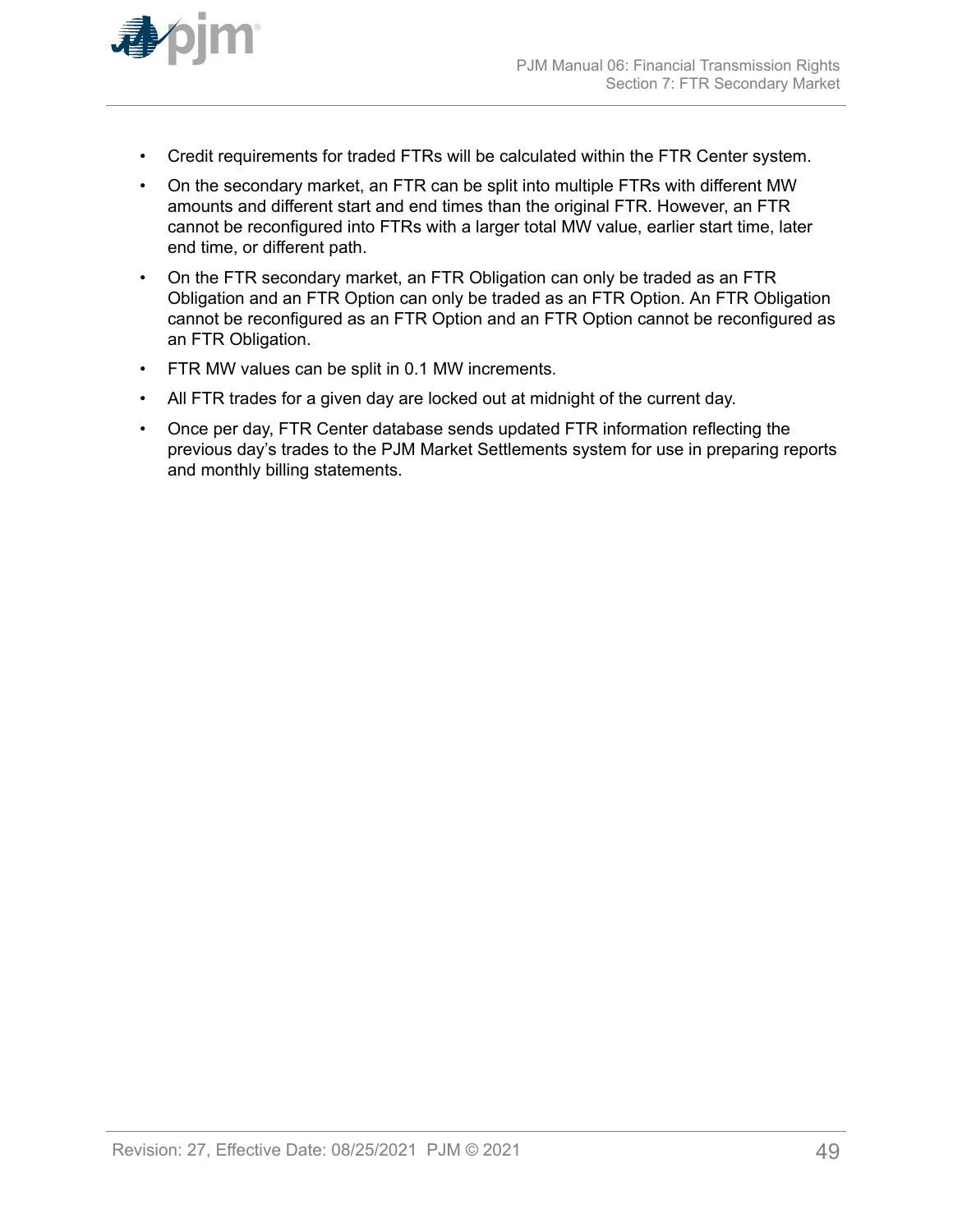<span id="page-49-0"></span>

### **Section 8: Market Settlements**

Welcome to the *Market Settlements* section of the *PJM Manual for Financial Transmission Rights*. In this section, you will find the following information:

- How the proceeds from the Annual FTR Auction are distributed to Auction Revenue Rights holders *(see "Distribution of Annual FTR Auction Revenues").*
- How PJM calculates the settlement of Auction Revenue Rights *(see "Auction Revenue Rights (ARR) Settlement").*
- How PJM calculates Transmission Congestion Credit target allocations for FTR holders *(see "FTR Settlement - Calculating Transmission Congestion Credit Target Allocations").*
- How PJM calculates Transmission Congestion Credits *(see "FTR Settlement - Calculating Transmission Congestion Credits").*
- How excess Transmission Congestion Charges are distributed to FTR holders at the end of each month *(see "Distributing Excess Transmission Congestion Charges").*

### **8.1 Distribution of FTR Auction Revenues**

Long-term, Annual and Monthly FTR Auction revenues are distributed to Auction Revenue Rights holders in proportion to (but not to exceed) the economic value of the ARRs when compared to the Annual FTR Auction clearing prices for FTR Obligations from each round proportionately.

Long-term FTR auction revenues associated with FTRs that cover multiple Planning Years shall be distributed equally across each planning period in the effective term of the FTR.

Excess revenues after distribution to ARR holders will be used to fund any shortfall in FTR Target Allocations over the Planning Period.

These funds are accounted for on a monthly basis as Excess Congestion Charges and they are distributed with other Excess Congestion Charges as described in the Section entitled "Distributing Excess Transmission Congestion Charges".

For additional information, refer to the PJM Manual for *[Billing \(M-29\)](http://www.pjm.com/~/media/documents/manuals/m29.ashx)* and the PJM Manual for *[Operating Agreement Accounting \(M-28\)](http://www.pjm.com/~/media/documents/manuals/m28.ashx)*.

# **8.2 Auction Revenue Rights (ARR) Settlement**

The settlements for Auction Revenue Rights will be based on the clearing prices from each round of the Annual FTR Auction. The amount of the credit that the ARR holder should receive for each round is equal to the MW amount of the ARR (divided by the number of rounds) times the price difference from the ARR delivery point to the ARR source point as shown in the

ARR Target Allocation = ARR MWs / # of Rounds \* (LMP<sub>Delivery</sub> – LMP<sub>Source</sub>)

following formula:

#### **Note:**

The LMP values in the above equation are results for FTR Obligations from the appropriate round of the Annual FTR Auction.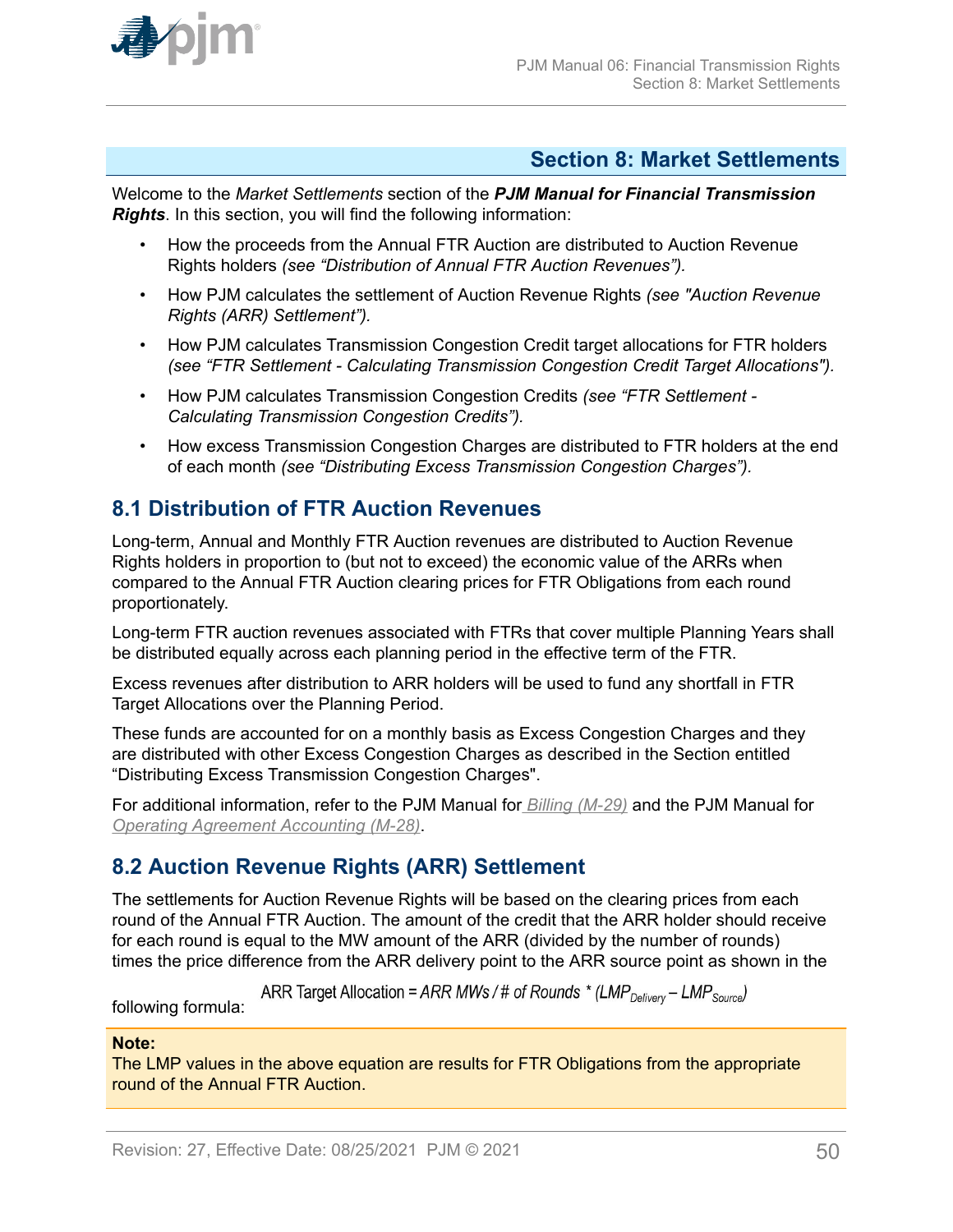<span id="page-50-0"></span>

The ARR Target Allocation can be positive or negative. An ARR can be either a benefit or liability to the holder depending on the direction of transmission congestion in the annual auction analysis.

- If sufficient funds are collected in the Annual and Monthly FTR Auctions to satisfy all ARR Target Allocations then the ARR Credits = ARR Target Allocations for all ARR holders.
- The ARR Credits may be prorated proportionately if there are insufficient Annual and Monthly FTR auction revenues collected to cover all of the ARR credits.
- If the ARR Credits are prorated, the difference between ARR Target Allocations and ARR Credits are called ARR Deficiencies. The ARR Deficiencies may be funded by Annual Excess Congestion Charges as explained in the "FTR Settlements" Section.

The settlements for the Annual FTR Auction and the corresponding ARR settlements will be performed on a daily basis.

For additional information, refer to the PJM Manual for *[Billing \(M-29\)](http://www.pjm.com/~/media/documents/manuals/m29.ashx)* and the PJM Manual for *[Operating Agreement Accounting \(M-28\)](http://www.pjm.com/~/media/documents/manuals/m28.ashx)*.

# **8.3 FTR Settlement – Calculating Transmission Congestion Credit Target Allocations**

The Transmission Congestion Credit Target Allocation is the amount of credit the FTR holder should receive in each constrained hour due to the value of an FTR.

The PJM OI determines a target allocation of Transmission Congestion Credits for each hour for each FTR by using the following formula:

$$
Target \; Allocation = FTR * (DALMP_{Delivery} - DALMP_{Receipt})
$$

**where:**

| <b>FTR</b>                 | Financial Transmission Rights between the<br>designated load bus and the designated generation<br>bus, in megawatts |
|----------------------------|---------------------------------------------------------------------------------------------------------------------|
| DA LMP <sub>Delivery</sub> | The Day-ahead Congestion LMP during the hour at<br>the Point of Delivery designated in the FTR                      |
| DA LMP <sub>Receipt</sub>  | The Day-ahead Congestion LMP during the hour at<br>the Point of Receipt designated in the FTR                       |

The total target allocation for a Market Participant for each hour is then the sum of the target allocations for all of the Market Participant's FTRs.

Note, if the *DA LMPDelivery* or the *DA LMPReceipt* is an aggregate zone, the following formula is used:

 $Target = FTR * \Sigma Load Percentage_i * (DALMP_{Delivery - i} - DALMP_{Receipt})$ 

**where**: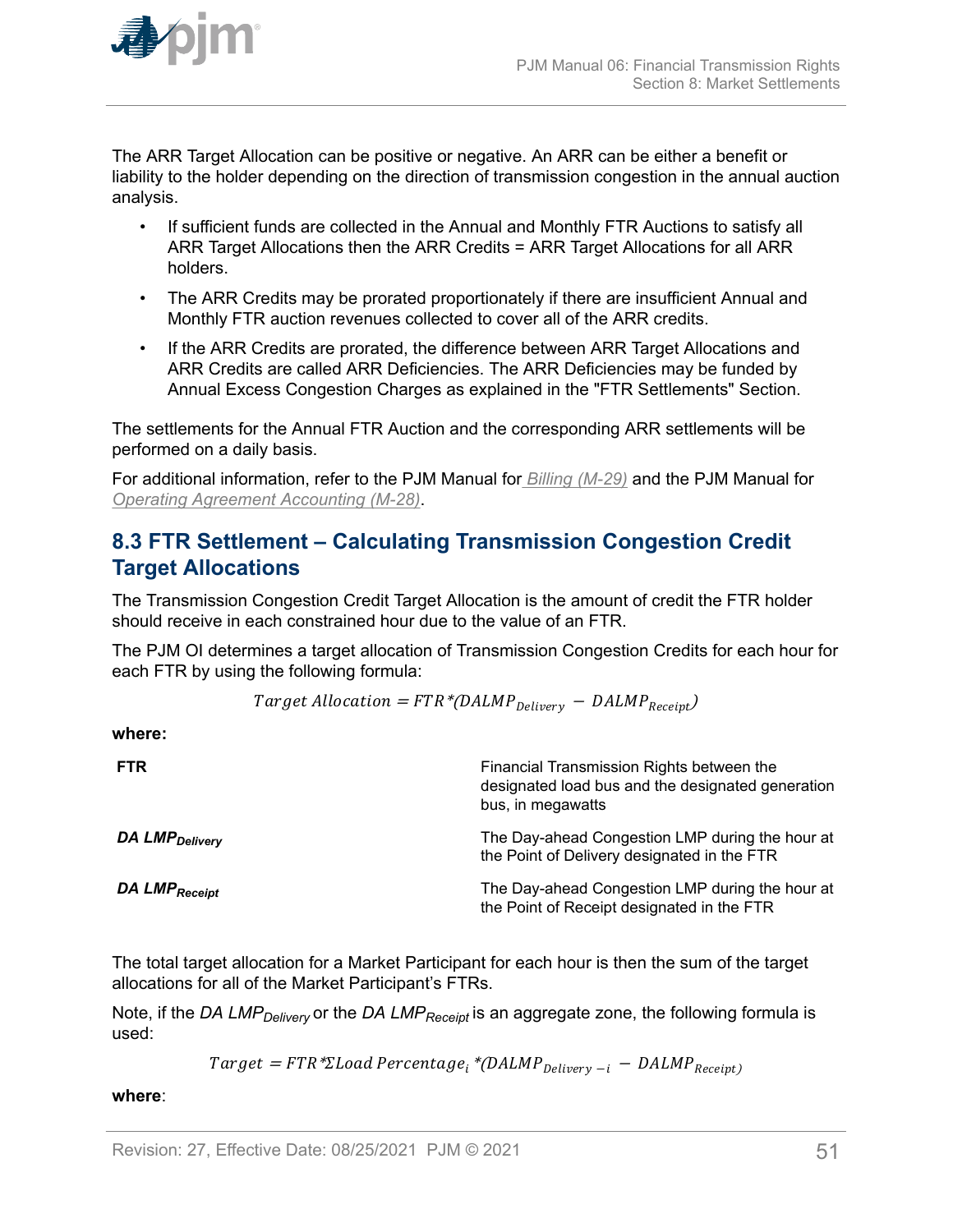<span id="page-51-0"></span>

**FTR** FINE **FINE EXAMPLE TRANSMISS** Financial Transmission Rights between the designated Load Aggregation Zone and the designated bus, in megawatts

**Load Percentage** The percentage of the load at time of annual peak associated with each individual load bus in the Load Aggregation Zone designated in the FTR

For additional information, refer to the PJM Manual for *[Billing \(M-29\)](http://www.pjm.com/~/media/documents/manuals/m29.ashx)* and the PJM Manual for *[Operating Agreement Accounting \(M-28\)](http://www.pjm.com/~/media/documents/manuals/m28.ashx)*.

# **8.4 FTR Settlement - Calculating Day-Ahead Transmission Congestion Credits**

The PJM OI compares the total of all Transmission Congestion Credit target allocations to the total Transmission Congestion Charges for the PJM Control Area in each hour resulting from the Day-ahead Market.

- If the total of the target allocations is less than the total Day-Ahead Transmission Congestion Charges, the Day-Ahead Transmission Congestion Credit for each FTR is equal to its *target* allocation. All excess Day-Ahead Transmission Congestion Charges are distributed at the end of the month as described later in this section.
- If the total of the target allocations is equal to the total Day-Ahead Transmission Congestion Charges, the Day-Ahead Transmission Congestion Credit for each FTR is equal to its target allocation.
- If the total of the target allocations is greater than the total Day-Ahead Transmission Congestion Charges, the Day-Ahead Transmission Congestion Credit for each FTR is equal to its target allocation only for those customer accounts whose total target allocation position for their FTR portfolio is net negative for the hour. Customer accounts whose total target allocation position for their FTR portfolio is net positive for the hour will receive a share of the total Day-Ahead Transmission Congestion Charges (including revenues resulting from the collection of the net negative target allocation positions) in proportion to its target allocation. The shortfalls in hourly Day-Ahead Transmission Congestion Credits compared to target allocations may be offset by excess charges from other hours in the end of the month accounting, as described in the next section.
- If the total Day-Ahead Transmission Congestion Charges is negative, the Day-Ahead Transmission Congestion Credit for each FTR is equal to its target allocation only for those customer accounts whose total target allocation position for their FTR portfolio is net negative for the hour. If the revenues resulting from the collection of the net negative target allocation positions is more than enough to cover the negative Day-Ahead Transmission Congestion Charge, then any remaining revenues will be distributed as Day-Ahead Transmission Congestion Credits to customer accounts whose total target allocation position for their FTR portfolio is net positive for the hour, in proportion to their target allocations. If the revenues resulting from the collection of the net negative target allocation positions is not enough to cover the negative Day-Ahead Transmission Congestion Charge, then no Day-Ahead Transmission Congestion Credits will be awarded to customer accounts whose total target allocation position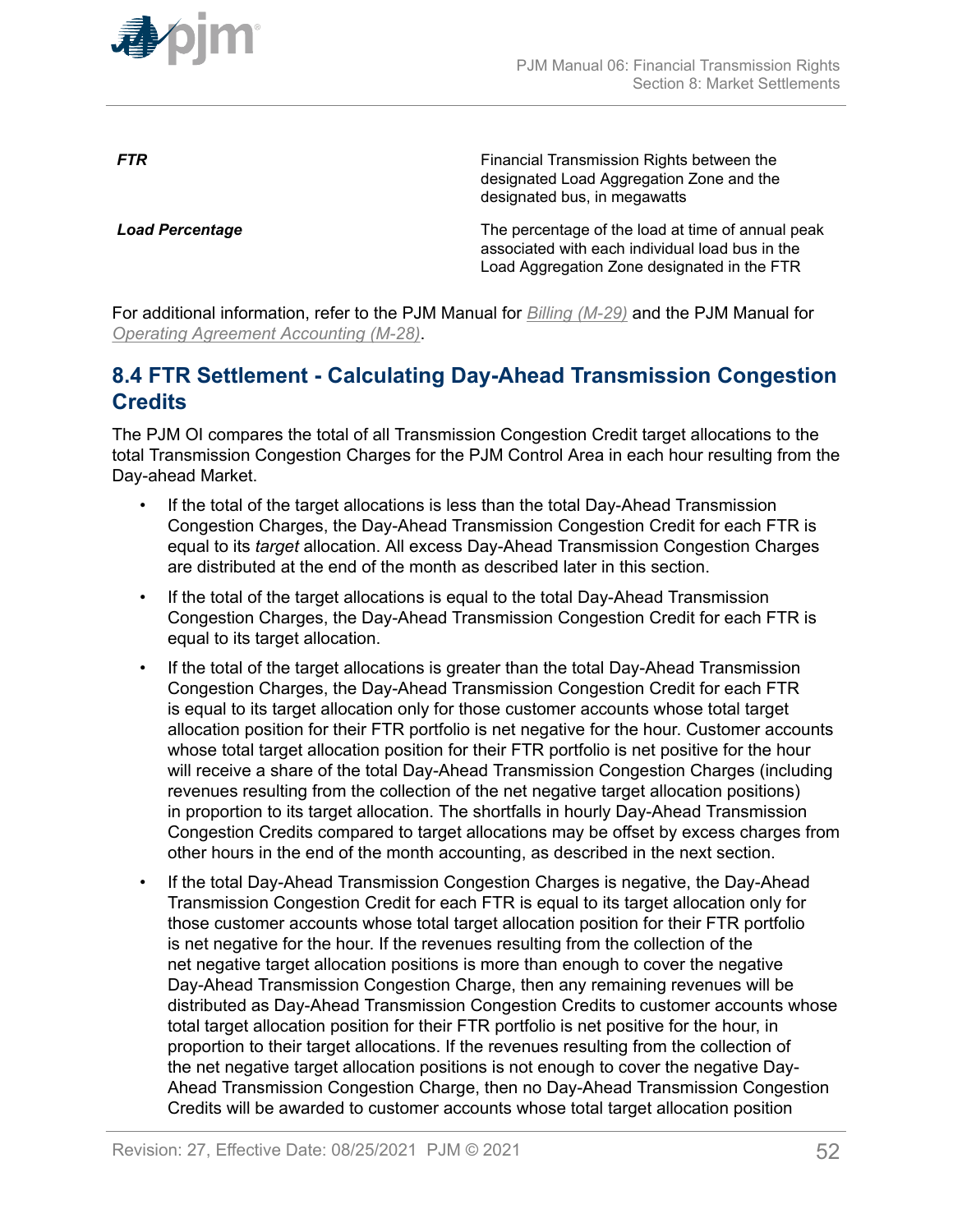<span id="page-52-0"></span>

for their FTR portfolio is net positive, and the remaining Day-Ahead Transmission Congestion Charge liability will be subtracted from the total monthly excess prior to the month-end distribution described in the next section. The shortfalls in hourly Day-Ahead Transmission Congestion Credits compared to target allocations may be offset by excess charges from other hours in the end of the month accounting, as described in the next section.

For additional information, refer to the PJM Manual for *[Billing \(M-29\)](http://www.pjm.com/contributions/pjm-manuals/pdf/m28v24.pdf)* and the PJM Manual for *[Operating Agreement Accounting \(M-28\)](http://www.pjm.com/~/media/documents/manuals/m28.ashx)*.

# **8.5 Distributing Excess Transmission Congestion Charges**

The objective of the monthly excess Transmission Congestion Charge distribution is to cover any deficiency in the share of Day-Ahead Transmission Congestion Credits received by each FTR holder during the month as compared to their target allocations for the month.

- Stage One The PJM OI distributes excess Transmission Congestion Charges accumulated during the month to each holder of FTRs in proportion to, but not greater than, any deficiency in the share of Transmission Congestion Charges received by the holder during that month as compared to its total target allocations for the month.
- Stage Two Any remaining excess after the stage one distribution will be used to satisfy any FTR deficiency from previous months within the Planning Period on a pro-rata basis up to the full FTR Target Allocation value.
- Stage Three Any remaining excess after the stage Two distribution will be carried forward to the next month as excess congestion charges.
- Stage Four At the end of the Planning Period, any remaining Excess Congestion Charges will first be used to satisfy any ARR deficiency that may exist. If insufficient funds exist to honor all ARR revenue shortfalls then the funds would be distributed by ratio of the ARR deficiency.
- Stage Five The PJM OI distributes any excess Transmission Congestion Charges remaining after the Stage Four distribution to all ARR holders on a pro-rata basis according to their net ARR target allocation position for all ARRs held at any time during the relevant Planning Period. An entity with a net negative ARR target allocation position is not subject to this excess distribution.

Any revenue deficient transmission rights (ARRs or FTRs) remaining at the end of the Planning Period are satisfied through a transmission rights uplift credit, the costs of which are allocated as charges to FTR holders on a pro-rata basis according to their net FTR target allocation position, relative to the total net FTR target allocation positions of all FTR holders in the PJM Interchange Energy Market. An entity with a net negative FTR target allocation position is not subject to transmission rights uplift allocation charges and are excluded from the uplift charge calculations.

For additional information, refer to the PJM Manual for *[Billing \(M-29\)](http://www.pjm.com/~/media/documents/manuals/m29.ashx)* and the PJM Manual for *[Operating Agreement Accounting \(M-28\)](http://www.pjm.com/~/media/documents/manuals/m28.ashx)*.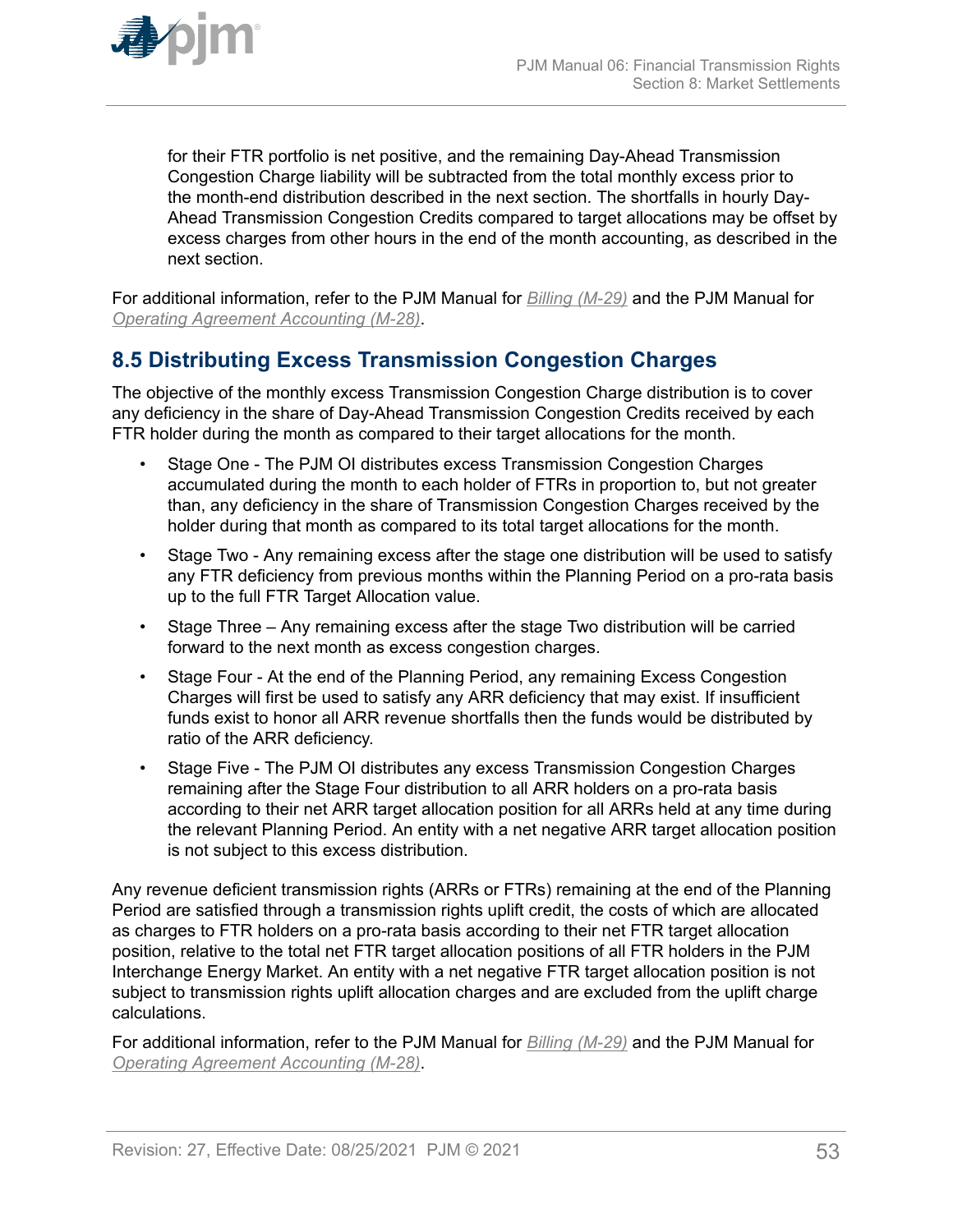<span id="page-53-0"></span>

# **8.6 FTR Forfeiture Rule**

Section 5.2.1 (b) of Schedule 1 of the PJM Operating Agreement requires that if an Effective FTR Holder of a Financial Transmission Right between specified delivery and receipt buses increases the value of their FTR positions through a portfolio of virtual transactions, including Increment Offers and/or Decrement Bids and/or Up-to Congestion Transactions that was accepted by the Office of the Interconnection for an applicable hour in the Day-ahead Energy Market, then the Market Participant shall not receive any Transmission Congestion Credit, associated with such Financial Transmission Right in such hour, in excess of one divided by the number of hours in the applicable period multiplied by the amount that the Market Participant paid for the Financial Transmission Right in the Financial Transmission Rights Auction.

Section 5.2.1 (c) of Schedule 1 of the PJM Operating Agreement defines the criteria used to determine if an Effective FTR Holder's virtual transaction portfolio increases the value of their FTR positions.

The FTR Forfeiture rule is implemented as follows in hours where the difference in Locational Marginal Prices in the Day-ahead Energy Market between such delivery and receipt buses is greater than the difference in Locational Marginal Prices between such delivery and receipt buses in the Real-time Energy Market and where the Effective FTR Holder's net MW position between such delivery and receipt buses is positive:

- An Effective FTR Holder's virtual transaction portfolio net flow is greater of 10% or 0.1MW, or such other threshold as determined by PJM, as described below; and
- The Day-ahead binding constraint has a \$0.01 or greater effect (i.e. the product of the constraint's shadow price times the shift factor) on the absolute value of the difference between the Financial Transmission Right delivery and receipt buses.

In general, the threshold noted above will be set at the greater of 10% or 0.1MW. However, the Office of the Interconnection may utilize different percentage thresholds under certain circumstances. Some of these circumstances may include but are not limited to the Day-ahead binding constraint voltage level (i.e. low vs. high voltage) or outage conditions that may isolate an FTR path (i.e. radial path). If a percentage below 10% is utilized, the Office of the Interconnection will notify the membership at the earliest possible opportunity.

When the above conditions exists, the product of the constraint's shadow price times the net shift factor from the FTR sink and source owned by the Effective FTR Holder was greater than zero, and the Effective FTR Holder's virtual transaction portfolio flow on an identified Day-ahead binding constraint is consistent with the flow of congestion, the participant forfeits an amount equal to the hourly FTR Target Allocation minus the hourly FTR Auction clearing price times the FTR MWh for that FTR path.

When the above conditions exists, the product of the constraint's shadow price times the net shift factor from the FTR sink and source owned by the Effective FTR Holder was less than zero, and the Effective FTR Holder's virtual transaction portfolio flow on an identified Day-ahead binding constraint is counter to the flow of congestion, the participant forfeits an amount equal to the hourly FTR Target Allocation minus the hourly FTR Auction clearing price times the FTR MWh for that FTR path.

In no case will the forfeit amount be less than \$0.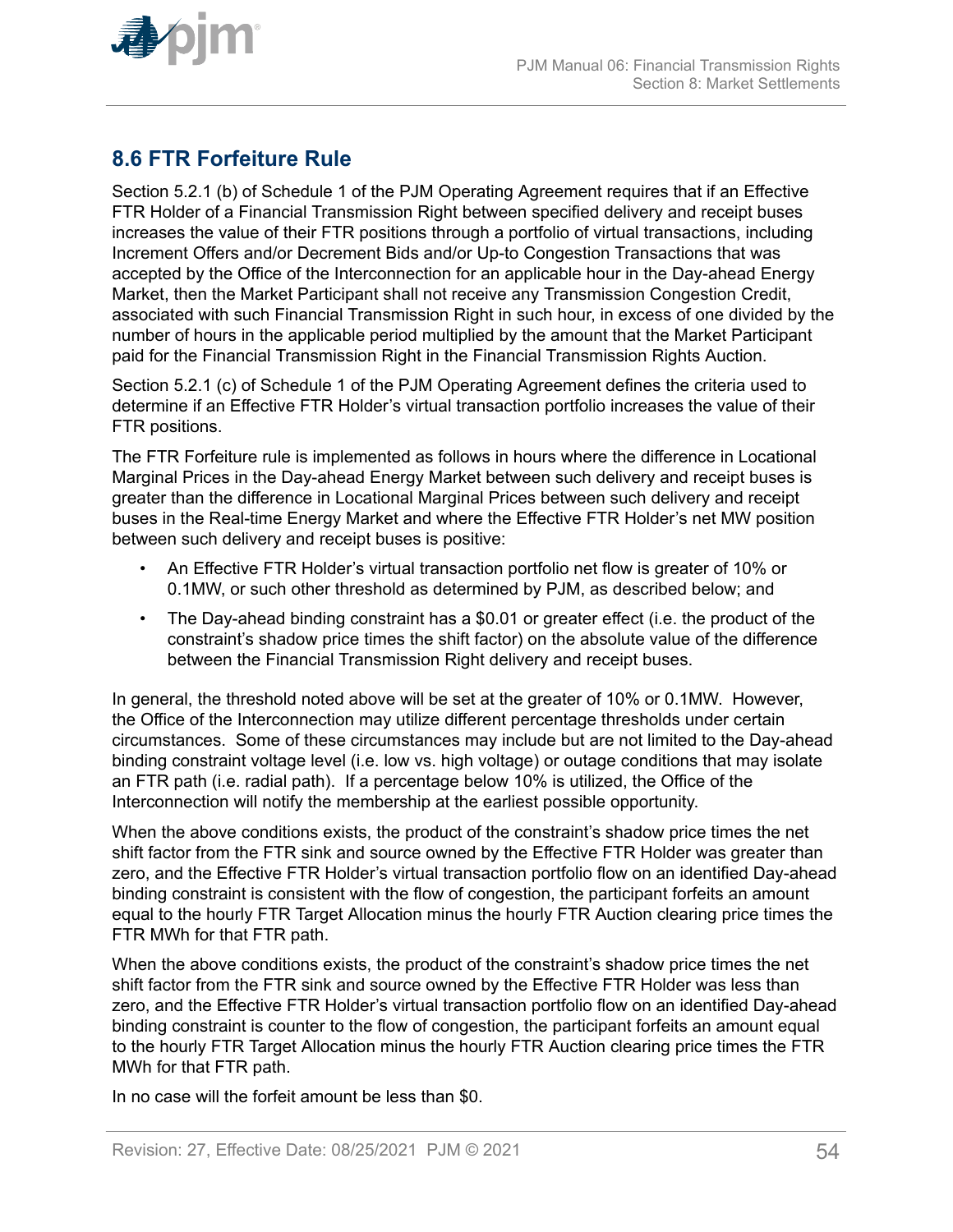<span id="page-54-0"></span>

# **8.7 FTR Nodal Remapping**

As a result of an LMP Bus Model update, effective FTR source or sink points may be deleted or renamed and must be remapped. Prior to each LMP Bus Model effective date, PJM will post a list of impacted FTR pnodes and the corresponding replacement pnode. For deleted pnodes, electrically equivalent replacement pnodes will be determined using engineering judgement through analysis of geographic proximity and historical Day-ahead congestion pricing. If a reasonable electrically equivalent pnode is not available for remapping, the FTR group will create a dummy pnode purely for FTR pricing. For purposes of this new dummy pnode, only sell offers for these pnodes would be allowed in the FTR auctions. When all outstanding FTRs at a dummy pnode expired (or were sold) the pnode would be terminated. Note in cases where effective Incremental Auction Revenue Rights (IARRs) pnodes are deleted, a dummy pnode will always be created following the same logic as above. For renamed pnodes, the replacement pnode will be the new name in the LMP Bus Model update. Affected FTR source or sink points will be changed to the replacement pnode on the effective day of the LMP Bus Model update.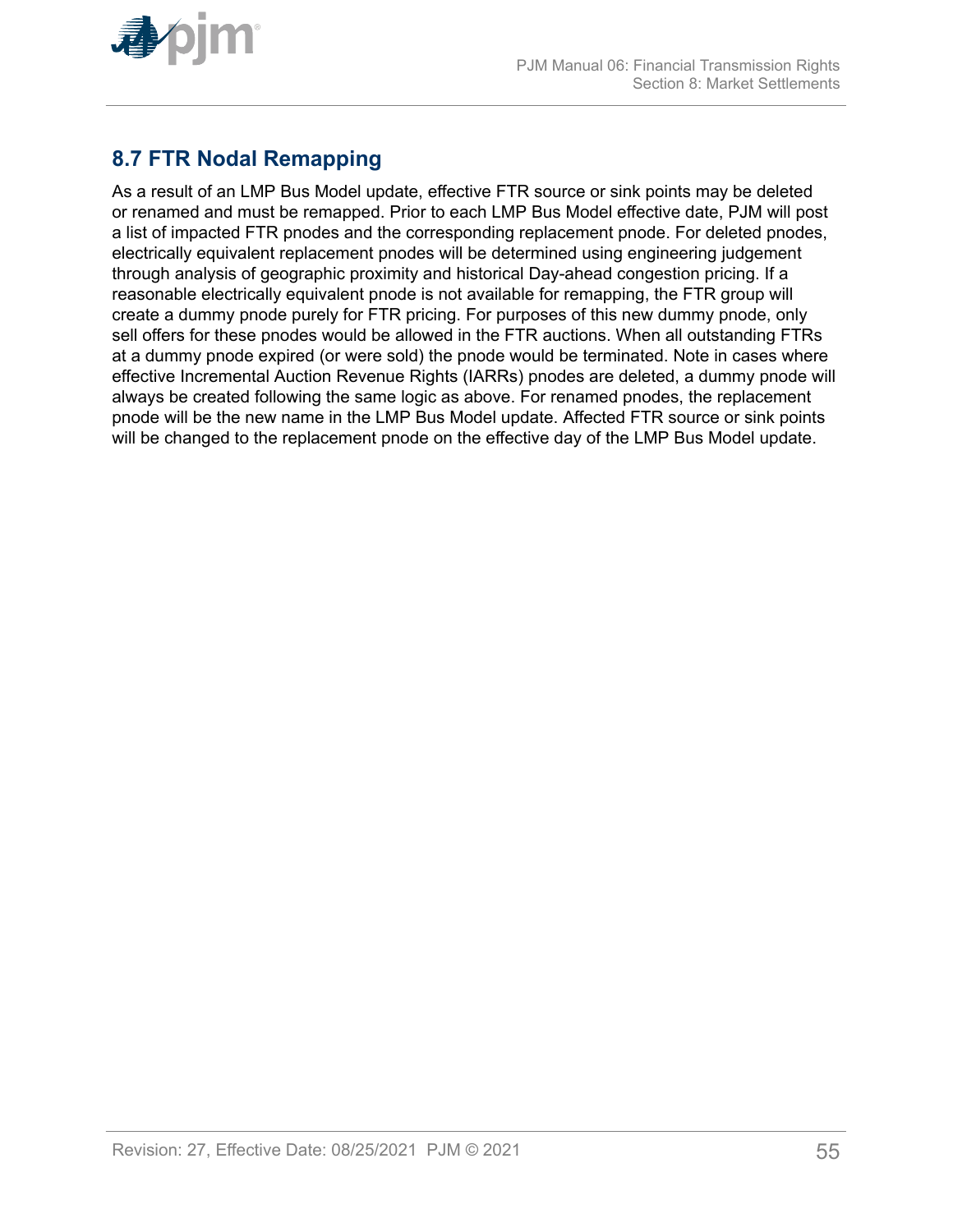<span id="page-55-0"></span>

### **Section 9: Simultaneous Feasibility Test**

Welcome to the *Simultaneous Feasibility Test* section of the *PJM Manual for Financial Transmission Rights*. In this section, you will find the following information:

• A description of the Simultaneous Feasibility Test (SFT) and how it is performed by the PJM OI (see "Simultaneous Feasibility Test Overview").

### **9.1 Simultaneous Feasibility Test Overview**

The Simultaneous Feasibility Test (SFT) is a market feasibility test run by PJM that provides revenue adequacy by ensuring that the Transmission System can support the subscribed set of FTRs or ARRs during normal system conditions. If the FTRs or ARRs can be supported under normal system conditions and congestion occurs, PJM will be collecting enough congestion charges to cover the FTRs or ARR credits, thus becoming revenue adequate. The purpose of the SFT is to preserve the economic value of FTRs or ARRs to the holders by ensuring that all FTRs or ARRs awarded can be honored. An SFT is run for each ARR or FTR requested.

The SFT uses a DC power flow model that models the requested firm transmission reservations and expected network topology during the period being analyzed. It is not a system reliability test and is not intended to model actual system operating conditions. FTRs and ARRs for Firm Point-to-Point Service are modeled as generation at the receipt (source) point(s) and load at the delivery (sink) point(s). FTRs and ARRs for Network Integration Service are modeled as a set of generators at the receipt (source) point and a network load at the delivery (sink) point. SFTs are run for yearly and monthly analysis periods, when network resource changes are submitted and during the determination of the winning quotes for the Annual FTR Auction and the Monthly FTR auction.

Inputs to the SFT model include:

- all newly-requested FTRs and ARRs for the study period,
- all existing FTRs and ARRs for the study period,
- transmission line outage schedules, thermal operating limits for transmission lines, that are expected to last for 2 months or more will be included in the determination of simultaneous feasibility for the Annual PJM FTR Auction and outages of five days or more shall be included in the determination of simultaneous feasibility for monthly PJM FTR auctions as well as outages of shorter duration that are determined through PJM analysis to be likely to cause FTR revenue inadequacy if not modeled. Simultaneous Feasibility determinations shall take into account outages based on reasonable assumptions about configuration and availability of transmission capability.
- PJM reactive interface limits that are valid for the study period, and
- estimates of uncompensated power flow circulation through the PJM Control Area from other Control Areas.

Specific to residual ARR allocations and long-term FTR auctions pursuant to section 6.3, the model will include any transmission upgrade that meets the following criteria:

• Approved to be in service by June 30 of the following year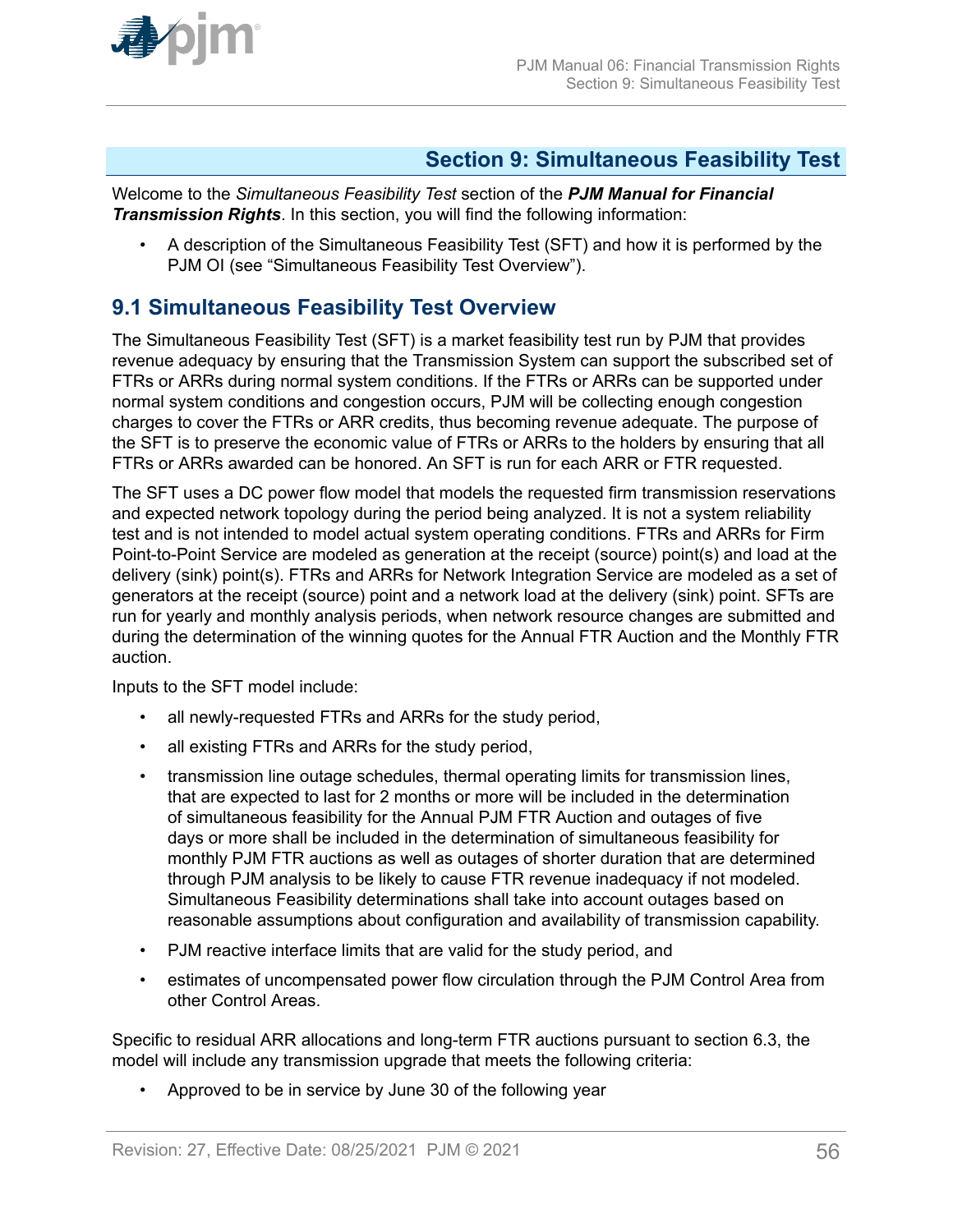

• Determined to individually, or together, have 10% or more impact on the transmission congestion on an individual constraint or constraints with congestion of \$5 million or more affecting a common congestion path.

Consistent with PJM Operating and Planning criteria, the SFT evaluates the ability of all system facilities to remain within normal ratings during normal, extended-period operation, while maintaining an acceptable bulk system voltage profile. The system must also be able to sustain any single contingency event with all system facilities remaining within applicable short-term, emergency ratings while maintaining an acceptable bulk system voltage profile and a maximum bulk system voltage drop of five percent. To ensure feasibility, each constraint is monitored for limit violation by the worst-case scenario combination of awarded FTR options and obligations. Counterflow created by an FTR option is ignored.

PJM may use normal capability limits instead of the increased ARR Stage 1A capability limits in FTR Auctions for all ARR Stage 1A infeasible facilities if ARR funding is not impacted, requested Self Scheduled FTRs are fully cleared, and net FTR Auction revenue is positive. If normal capability limits cannot be achieved then the lowest achievable limit may be used by decreasing capability limits below Stage 1A increased capability limits pro-rata based on the MWs of ARR Stage 1A infeasibility. PJM will only reduce infeasibilities on facilities in which there are auction bids available to reduce infeasibilities.

Before the start of each planning period, PJM will post a list of future transmission outages that are anticipated to cause monthly auction base case infeasibilities. The posted list may include outages that meet the following criteria:

- Transmission outages that have historically caused FTR underfunding.
- Transmission outages on the High Voltage system.
- Transmission outages that create an infeasibility of at least 10%.

PJM may attempt to remove or reduce infeasibilities in FTR Auctions caused by selected modeled transmission outages only if ARR funding is not impacted and net FTR Auction revenues are positive. PJM will only reduce infeasibilities on facilities in which there are auction bids available to reduce infeasibilities. PJM will update the posted list of transmission outages that are anticipated to cause infeasibilities as necessary throughout the Planning Period.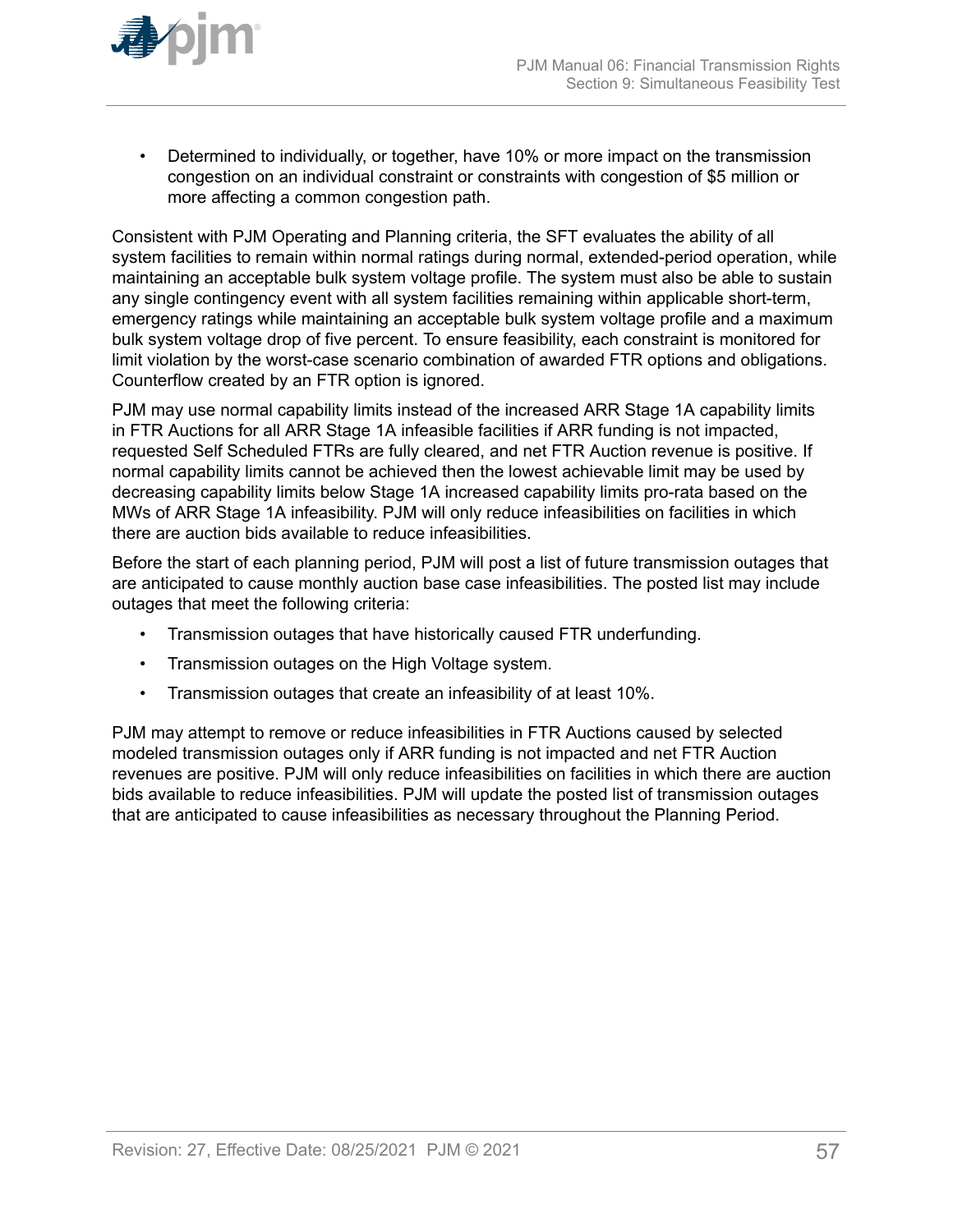<span id="page-57-0"></span>

### **Section 10: PJM FTR Center**

Welcome to the *PJM FTR Center* section of the *PJM Manual for Financial Transmission Rights*. In this section, you will find the following information:

• A description of the PJM FTR Auction system (see "PJM FTR Center Overview").

#### **10.1 PJM FTR Center Overview**

PJM FTR Center is an Internet application that allows Market Participants to participate in PJM's FTR Auctions and secondary market. Exhibit 2 presents a conceptual view of the FTR auction subsystems.



*Exhibit 2: FTR Auction Subsystems*

Offers to sell or bids to purchase FTRs are submitted by Market Participants through the Market User Interface (MUI). All entered quotes are validated and entered into the FTR auction database by the MUI.

In addition to the quotes, other data that is required by the FTR Auctions is provided by other PJM systems. These items include external grid/flow modeling, outage schedules, and facility ratings.

The FTR auction subsystem consists of the following four components: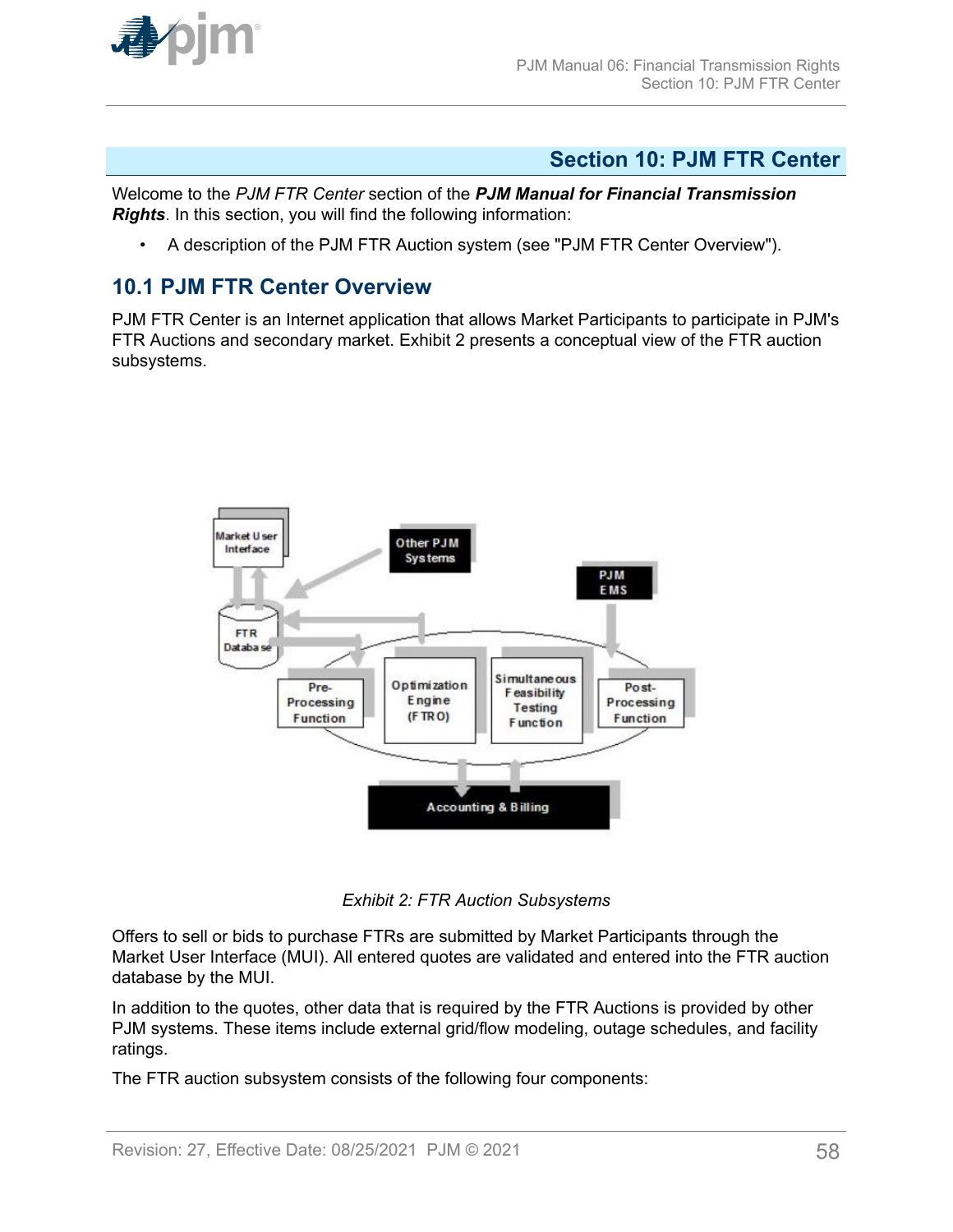

- *Pre-processing Function* performs all activities necessary to setup a base case for the evaluation process, including evaluating the quotes and preparing a set of FTRs to be tested for simultaneous feasibility.
- *Optimization Engine (FTRO)* formulates the Linear Programming (LP) problem including transmission facility limits constraints, generic constraints, and contingencies and solve the LP problem. The objective is to determine the highest valued combination of FTRs to be awarded in the auction that is simultaneously feasible while respecting pre-and post-contingency transmission limits in conjunction with the previously awarded FTRs. FTR offers and bids are cleared based on their comprehensive prices determined by both their bid/offer prices and their relevant impacts on all the binding constraints. This optimization is based on a DC transmission network model.
- *Simultaneous Feasibility Testing Function* checks the feasibility of the FTR auction solution generated by the optimization module under network contingency conditions. This module performs DC power flow based contingency analysis and identifies those contingencies that cause violations of facility limits. To ensure feasibility, each constraint is monitored for limit violation by the worst-case scenario combination of awarded FTR Options and Obligations. Impacts of counterflows from FTR Obligations are taken into account, and counterflow created by an FTR option is ignored. Once identified, constraints corresponding to these contingencies are constructed and the optimization module is called again to solve the FTR auction with the newly identified contingencies included.
- *Post*-*processing Function* ensures that the appropriate data items are transferred to the FTR auction database for posting on the MUI and ensures the results are transferred to the accounting and billing subsystems.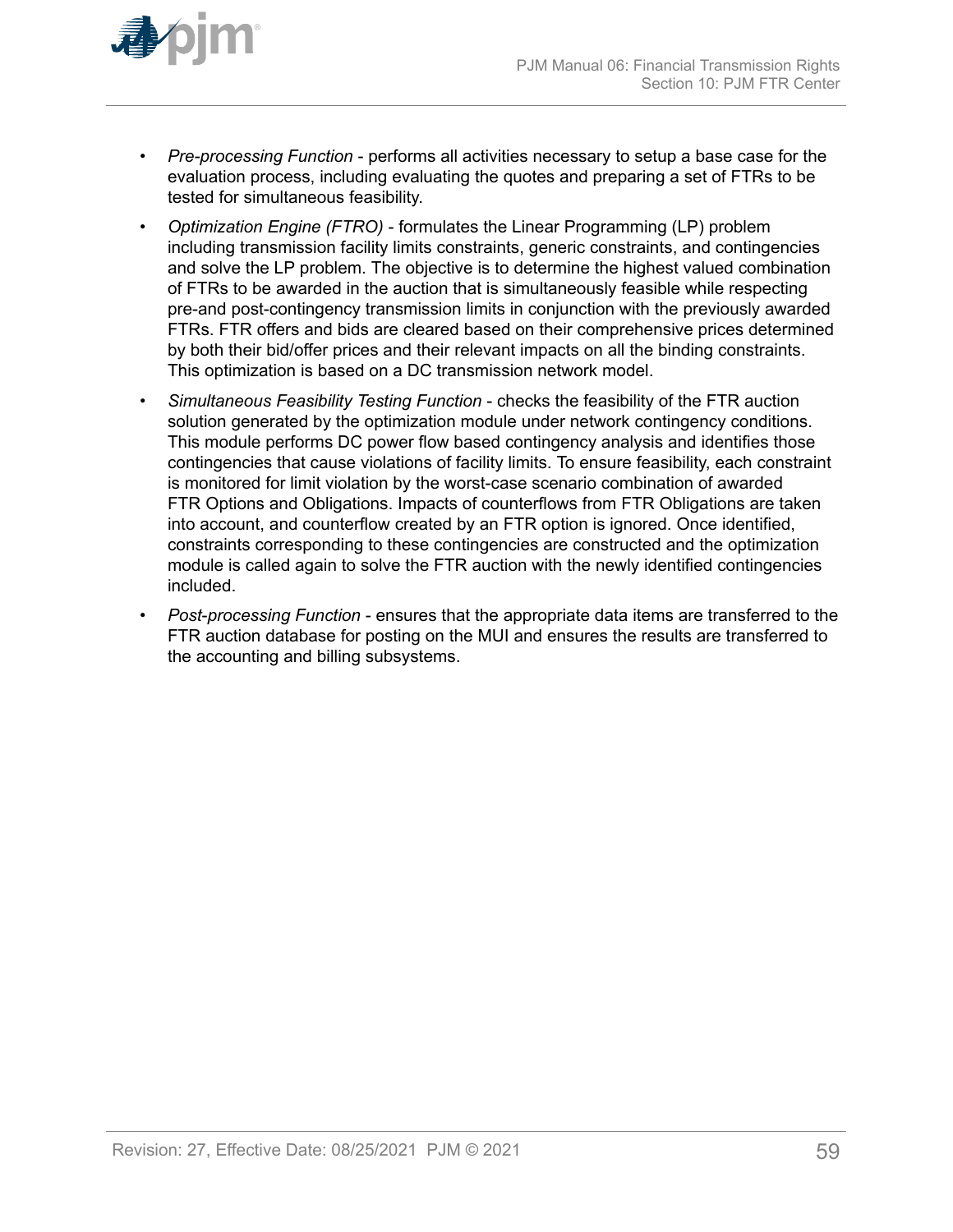<span id="page-59-0"></span>

### **Revision History**

#### **Revision 26 (01/27/2021):**

- Added language to section 6.6 regarding bid limits for FTR auctions
- Updated manual ownership from Ray Fernandez to Rebecca Stadelmeyer

#### **Revision 25 (07/23/2020):**

- Cover to Cover Periodic Review
- Administrative Changes: Clarifications, grammar, punctuation, capitalization and spacing changes throughout this manual

#### **Revision 24 (04/15/2020):**

- Added changes to section 6.1 and 6.3 for long-term and BOPP timing and structure per FRMSTF.
- Administrative Change: Updated "FTRCenter" to "FTR Center" throughout this manual.

#### **Revision 23 (09/01/2019):**

• Added conforming changes to section 8.6 to account for FTR Forfeiture Rule calculation change from month to period

#### **Revision 22 (06/27/2019):**

- **Cover to Cover Periodic Review**
	- o Replaced section 6.7 with reference to PJM Tariff, Attachment Q and Credit Overview document
	- o Changes to 6.8 to reflect replacement of FTR liquidation process with settlement process
	- o Miscellaneous updates to sections 3.2 and 5.3 to align with OASIS refresh

#### **Revision 21 (12/06/2018):**

- Cover to Cover Periodic Review
- Updated Manual owner to Brian Chmielewski

#### **Revision 20 (06/01/2018):**

• Added conforming changes to section 6.1, 6.3, 9.1 to account for long term FTR modeling changes and monthly BOPP biddable period changes.

#### **Revision 19 (09/01/2017):**

• Added conforming changes to section 8.6 to account for FTR Forfeiture rule changes

#### **Revision 18 (06/01/2017):**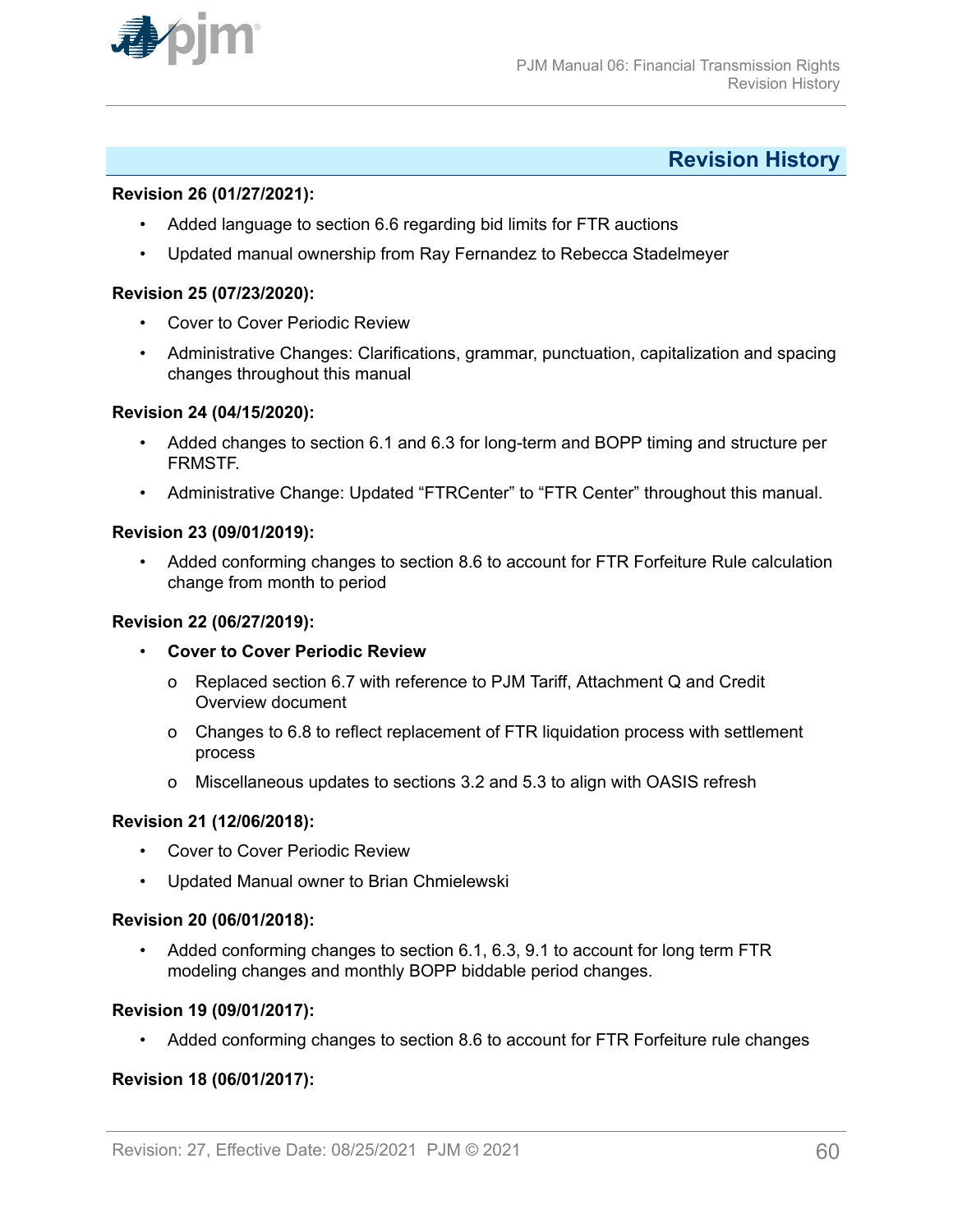

- Cover to Cover 2017 Periodic Review
- Added conforming changes to section 4.2 and 4.3 to account for Qualified Replacement Resources in Stage 1 of the Annual ARR allocation
- Added conforming changes to section 8.4 to account for exclusion of balancing congestion for FTR Target funding
- Added conforming changes to section 4.10 to account for removal of negatively valued Residual ARRs

#### **Administrative Change (10/26/2016):**

- Revised Revision History to remove incorrect reference
- Revised Manual Owner from Tim Horger to Asanga Perera

#### **Revision 17 (06/01/2016):**

- Periodic Review clarifying changes to better describe existing rules and processes
- Administrative Change updated references for eFTR to FTRCenter

#### **Revision 16 (06/01/2014):**

• Added conforming changes to section 4.2 for purposes of determining the Zonal Base Load for use in stage 1A of the annual ARR allocation, a clause has been added to modify the definition such that the negative impacts of extraordinary circumstances are properly taken into account. Added conforming changes to section 4.2 for purposes of residual zone pricing.

#### **Revision 15 (10/10/2013):**

• Added conforming changes to section 9.1explaining process PJM utilizes to reduce Stage 1A infeasible facilities.

#### **Revision 14 (7/01/2013):**

- Conforming changes to incorporate rules for Residual Zone Pricing as approved by FERC in Docket(s) ER13-347. Residual metered load pricing is effective 6/1/2015. Conforming revisions made to sections 3 and 4.
- Added section 8.6 to include conforming changes to incorporate rules for applying FTR Forfeiture Rule to cleared increment offers, cleared decrement bids, and cleared Up-to transactions
- Added conforming changes to section 9.1explaining process PJM utilizes to reduce infeasibilities associated with modeled transmission outages.

#### **Revision 13 (06/28/2012):**

Added Section headers to entire document.

Section 1.1: Definition and Purpose of FTRs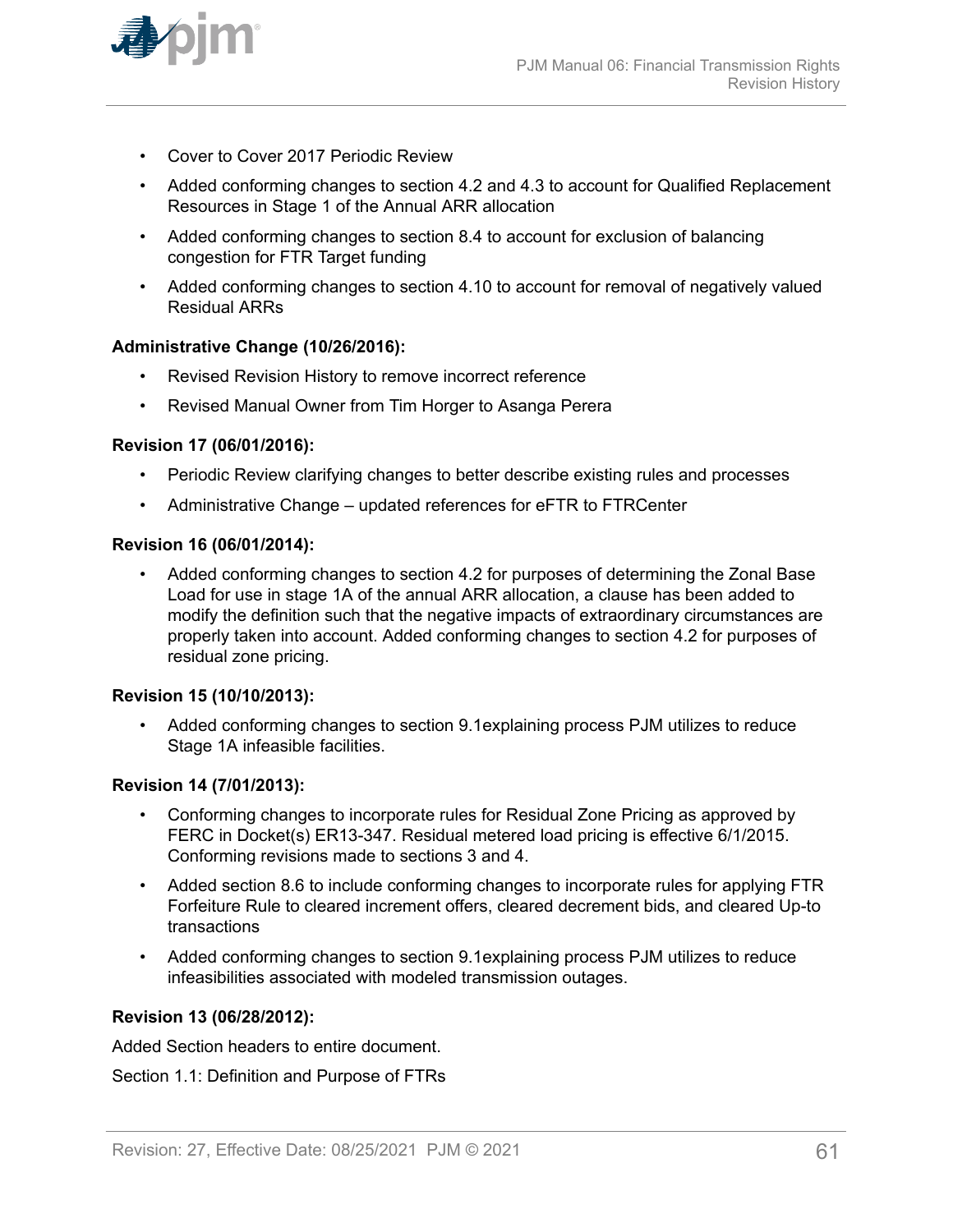

• Deleted Language on valid source and sink designations for the Monthly FTR Auctions and Long Term and Annual FTR Auctions.

Section 3.2: Firm Point-to-Point Transmission Auction Revenue Rights (ARRs)

• Deleted language for the timeline of TSR/ARR request and approval process for Firm Point to Point Transmission Service

Section 4 Introduction: Annual ARR Allocation

• Removed language on inclusionary topics in Section 4

Section 4.5: Annual Allocation of Auction Revenue Rights (ARRs) – Stage 2

• Added the term available to clarify the type of source node of an ARR request

Section 4.9.2: Regional Transmission Expansion Plan (RTEP) IARRs

- Added clarification of RTEP to heading topics
- Clarified language on the allocation of IARRs to state that PJM will determine the quantity of IARRS to be allocated within 3 months prior to the actual in-service date of the upgrade
- Moved language of effective day and Value of IARRs to separate section (now 4.9.4)

Section 4.9.3: Elective Upgrade IARRs

• Modified Heading Name to Elective Upgrade IARRs

Section 4.9.4: Duration and Value of IARRs

• New section formed to encompass duration and value of IARRs

Section 5.1: FTR Allocation Process for New Load in Zones Associated with Market Growth

• Removed language regarding new member elections in FTR Auctions.

Section 5.3: Firm Point-to-Point Transmission Financial Transmission Rights (FTRs)

- Changed 'ARR' to 'FTR'
- Removed timeline for the TSR/FTR request and approval process for Firm Point-to-Point Transmission Service (Exhibit 3)

Section 6.1: FTR Auctions Overview

- Updated language to reflect 3 Long-Term FTR Auction rounds and that each round will award 1/3 of the feasible FTR available capability.
- Added the term available to clarify the type of valid source and sinks for an FTR Auction.
- Added language that the list of available source and sinks for each auction will be posted before the start of the bidding window.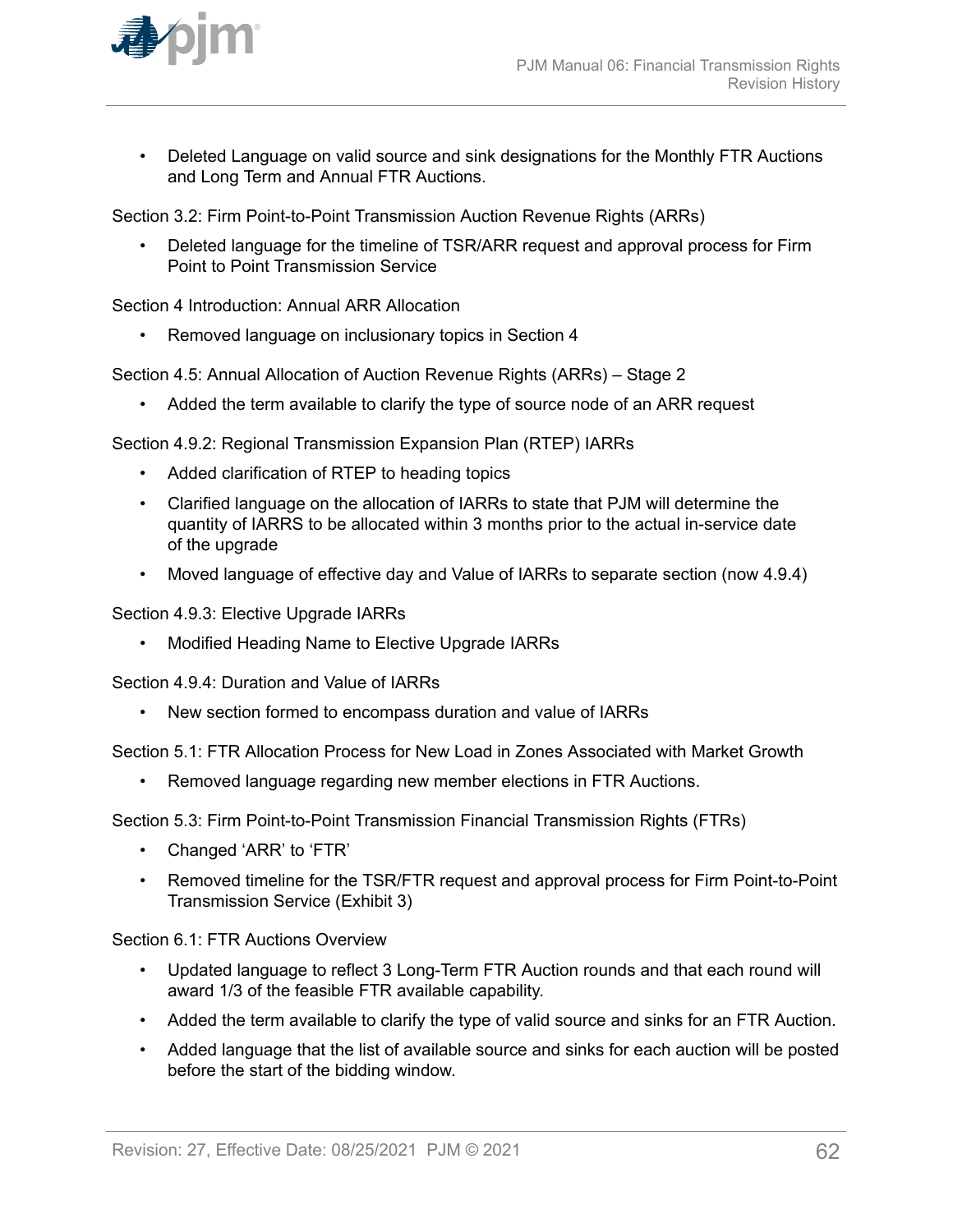

• Removed language that PJM determines and posts the expected non-simultaneous estimates of available FTR capability for each interface, via the MUI

Section 6.3: Long-Term FTR Auction Time Line

• Updated Long-term FTR Auction Time Line to reflect 3 rounds being conducted as opposed to 2 rounds.

Section 6.7: FTR Auctions Credit Business Rules

- Removed language regarding self-scheduled FTRs having a zero credit requirement
- Clarified language of the credit responsibility of an FTR that is traded.
- Removed additional language of payment and revenue credits as well as credit requirements of transactions involving a 3rd party
- Removed language that allows credit requirement to be reduced by zonal/base load for LSEs for portfolio diversification calculation as language was rejected by FERC.

Section 7.3: FTR Secondary Trading Business Rules

• Added language stating the credit requirements for traded FTRs will be calculated through the FTRCenter system.

Section 8.3: FTR Settlement – Calculating Transmission Congestion Credit Target Allocations

• Added clarifying text that the DA LMPDelivery and DA LMPReceipt LMPs are the Day-Ahead Congestion LMP.

Section 9.1: Simultaneous Feasibility Test Overview

• Added language indicating the Simultaneous Feasibility determinations shall take outages into account based on reasonable assumptions about configuration and availability of transmission capability.

#### **Revision 12 (07/01/2009):**

Section 4: Annual ARR Allocation

- Revised to reflect new rules associated ARR Stage 1 Participation for External LSEs
- Revised to reflect rules associated with historic resource splits for historic load aggregation zone splits.
- Revised to reflect new rules associated with credit responsibility for traded ARRs.
- Revised to reflect new rules associated with IARRs for RTEP projects

Section 6: FTR Auctions

- Revised to reflect removal of prompt month established participant credit requirement exemption.
- Revised to reflect new rules associated with undiversified credit calculation for LSEs.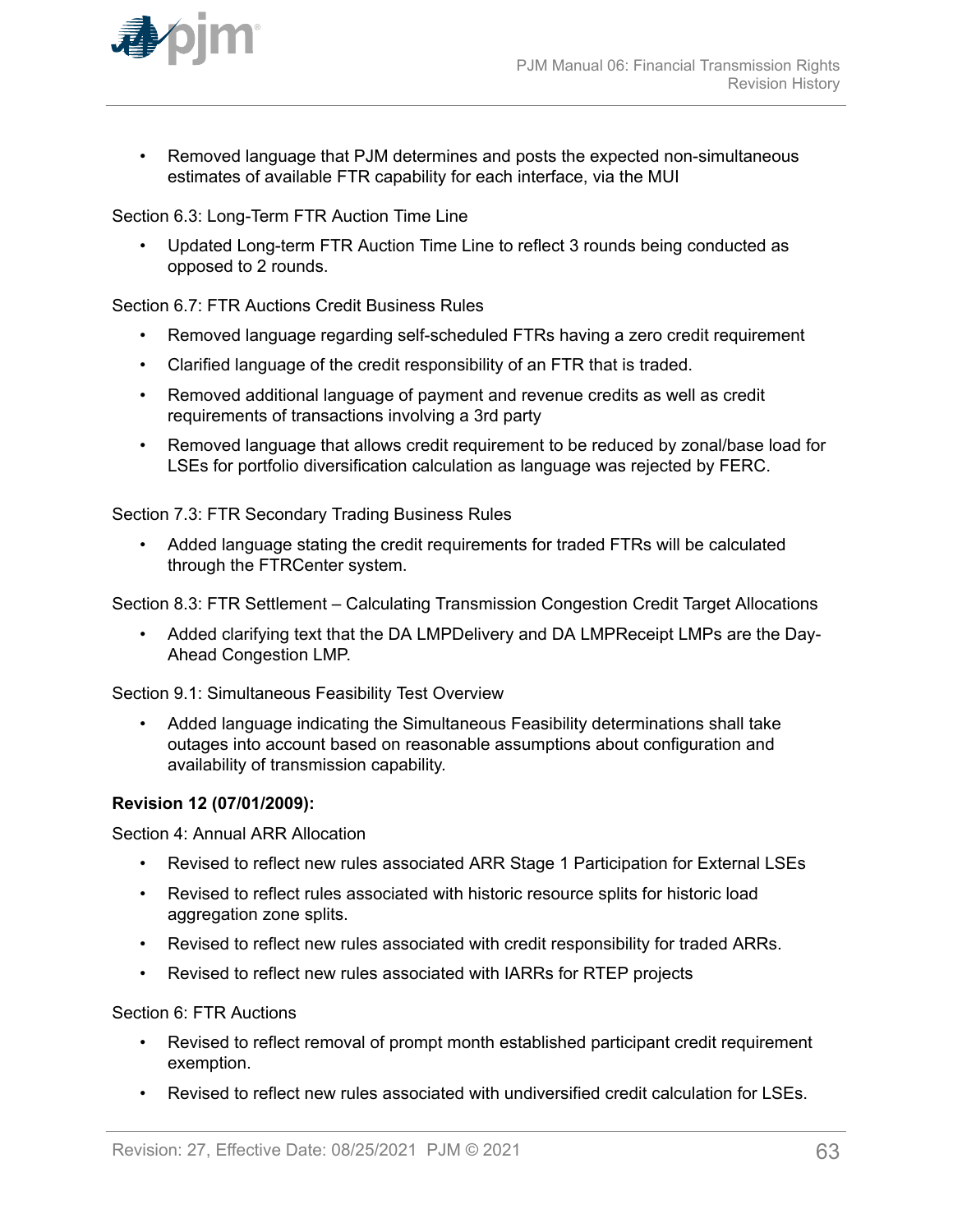

• Revised to reflect new rules associated with Termination and Liquidation of FTR Positions for Credit Defaults.

#### **Revision 11 (08/01/2008):**

Section 1: Financial Transmission Rights Overview

• Revised to reflect new rules associated with implementation of Long-term FTR Auctions

#### Section 4: Annual ARR Allocation

- Revised to reflect new rules associated with the implementation of Residual ARRs
- Revised to reflect rules surrounding Incremental Auction Revenue Rights

#### Section 6: FTR Auctions

- Revised to reflect new rules associated with implementation of Long-term FTR Auctions
- Revised to reflect rules surrounding FTR Credit

#### Section 8: Market Settlements

- Revised to reflect new rules associated with implementation of Long-term FTR Auctions
- Revised to reflect rules surrounding distribution of end-of-period excess transmission congestion credit charges
- Revised to reflect rules surrounding collection and distribution of end-of-period uplift required to fully fund FTRs.

#### **Revision 10 (06/01/07):**

Section 1: Financial Transmission Rights Overview

• Revised to reflect new rules associated with the implementation Marginal Losses

Section 2: Auction Revenue Rights Overview

• Revised to reflect new rules associated with the implementation Marginal Losses

#### **Revision 9 (04/04/07):**

Section 4: Annual ARR Allocation

• Revised to reflect new rules associated with LTTR filing.

#### **Revision 08 (03/08/06):**

Section 4: Annual ARR Allocation

• Revised to reflect a clarification of rules for ARR trading.

#### Section 6: FTR Auctions

• Revised to reflect new rule that \$0 bids will not be awarded on paths with a clearing price of zero.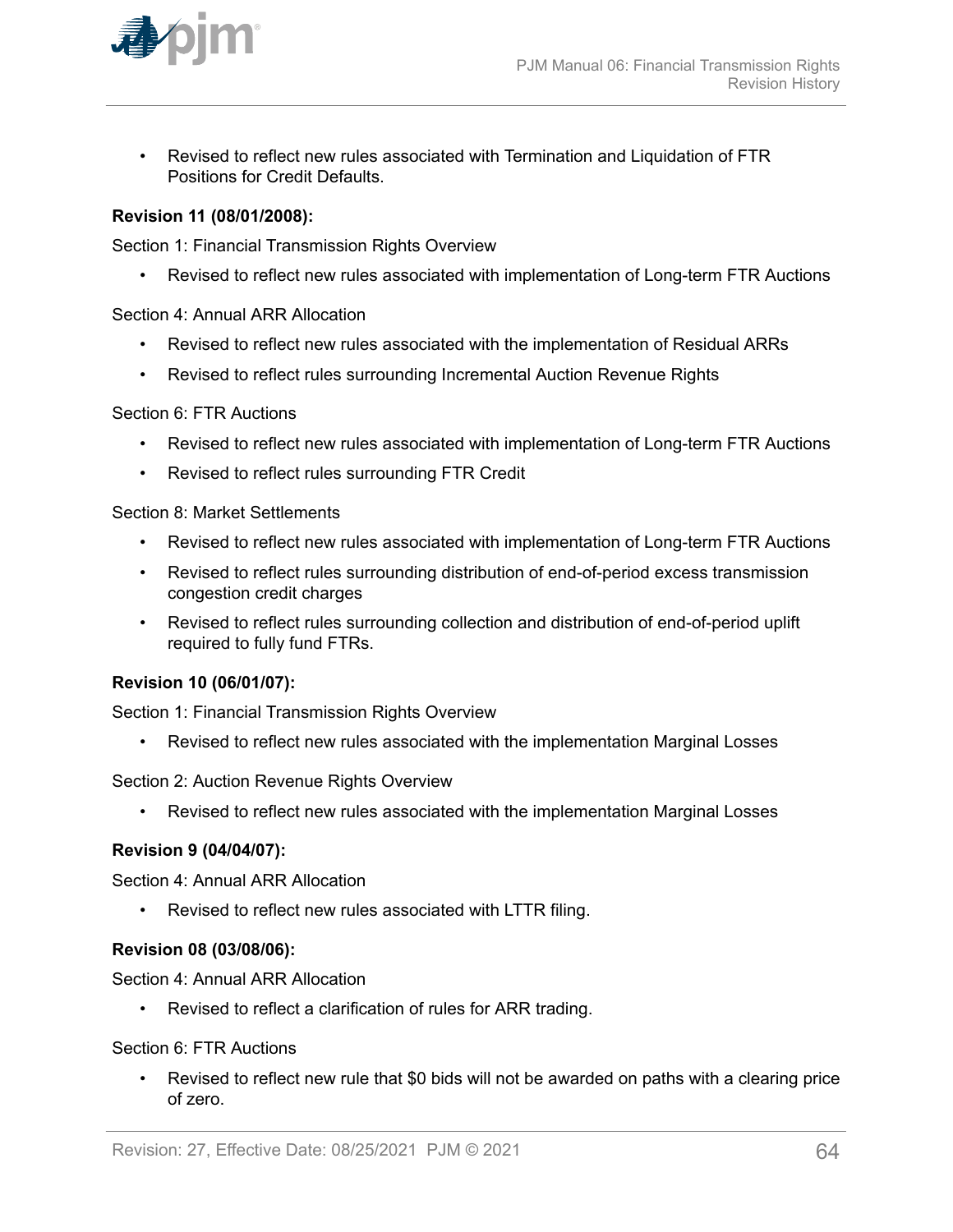

- Revised to reflect rules surrounding new monthly balance-of-planning-period auction format.
- Revised to reflect new annual and monthly auction credit rules.
- Revisions were made on the following pages: 24-27, 34-36 and 38-43.

#### **Revision 07 (04/15/05):**

#### Section 4: Annual ARR Allocation

Section 5: Financial Transmission Rights (FTRs) for New Load in Zones Associated with Market Growth

• Revised to reflect to business rule changes approved by FERC, effective March 8, 2005, that allow Point-to-point customers, with long-term firm transmission service used to deliver energy from a designated network resource located outside or within PJM to load located outside or within PJM and that was confirmed and in effect during the historical reference year, to participate in Stage 1 of the Annual Allocation.

#### **Revision 06 (12/7/04):**

Section 9: Simultaneous Feasibility Test

• Revised to reflect to clarify the inputs in the SFT (Simultaneous Feasibility Test) Model. The revised business rule provides an overview of the process of including transmission line outage schedules in the SFT model.

#### **Revision 05 (02/01/04):**

• Revised to reflect the implementation of a new Annual Allocation mechanism. The new business rules outline the procedures under which PJM Network Service Customer may designate sources of Auction Revenue Rights (ARRs) or Financial Transmission Rights (FTRs) that they submit in the Annual Allocation process. The new Annual Allocation method is designed to eliminate the unit-specific capacity requirement related to the Network Service ARR or FTR source designation.

#### **Revision 04 (03/15/03):**

• Revised to reflect the implementation of Auction Revenue Rights, FTR Options, and multi-period Annual FTR Auction.

#### **Revision 03 (06/01/00):**

• Revised to reflect the Multi-Settlement Process implementation.

#### **Revision 02 (10/18/99):**

Section 3: FTR Auction

Revised subsection '**FTR Auction Overview**' to reflect the change from PJM holidays to NERC Holidays:

• FTRs awarded in the Off-peak auction are valid for hours ending 2400 to 0700 on weekdays and for hours ending 0100 to 2400 on weekends and *NERC* holidays.